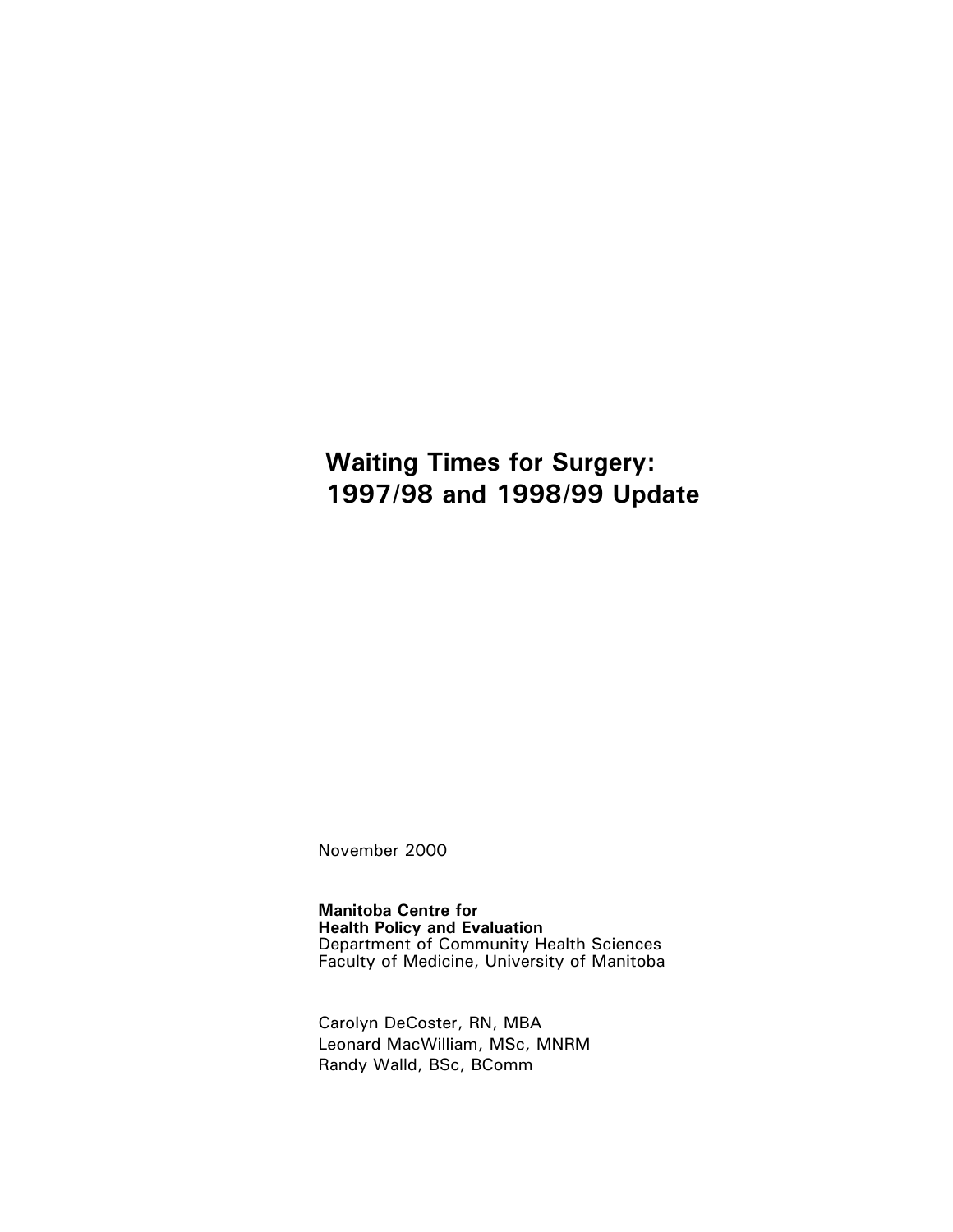## **ACKNOWLEDGEMENTS**

A number of colleagues reviewed and provided feedback on earlier drafts of this report. We thank them for their suggestions and insights: Lorne Bellan, Mark Taylor, Noralou Roos, Charlyn Black, Marni Brownell, Leonie Stranc, Pat Martens, Randy Fransoo, Anita Kozyrskyj, and Norm Frohlich. We also thank Shannon Lussier for her assistance in preparing this manuscript. Thanks also to those who offered their insights at any of the several presentations we made during the course of this study.

We acknowledge the Faculty of Medicine Research Ethics Board, and the Access and Confidentiality Committee of Manitoba Health for their thoughtful review of this project. Strict policies and procedures to protect the privacy and security of the data have been followed in producing this report.

This report was prepared as part of the contract between the University of Manitoba and Manitoba Health. The results and conclusions are those of the authors, and no official endorsement by Manitoba Health was intended nor should be inferred.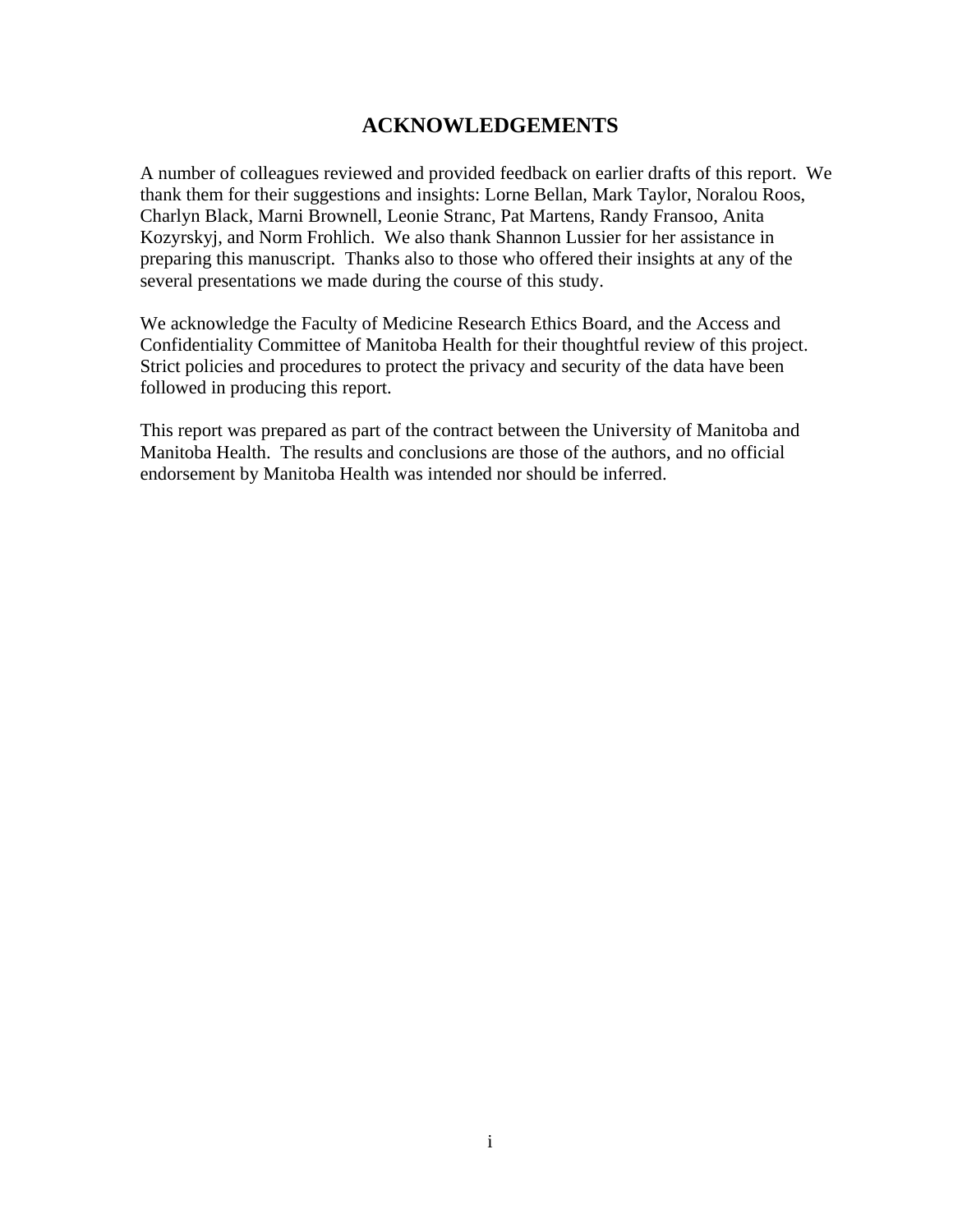#### **THE MANITOBA CENTRE FOR HEATH POLICY AND EVALUATION**

The Manitoba Centre for Health Policy and Evaluation (MCHPE) is a unit within the Department of Community Health Sciences, Faculty of Medicine, University of Manitoba. MCHPE is active in health services research, evaluation and policy analysis, concentrating on using the Manitoba Health database to describe and explain patterns of care and profiles of health and illness.

Manitoba has one of the most complete, well-organized and useful databases in North America. The database provides a comprehensive, longitudinal, population-based administrative record of health care use in the province.

Members of MCHPE consult extensively with government officials, health care administrators, and clinicians to develop a research agenda that is topical and relevant. This strength, along with its rigorous academic standards and its exceptional database, uniquely position MCHPE to contribute to improvements in the health policy process.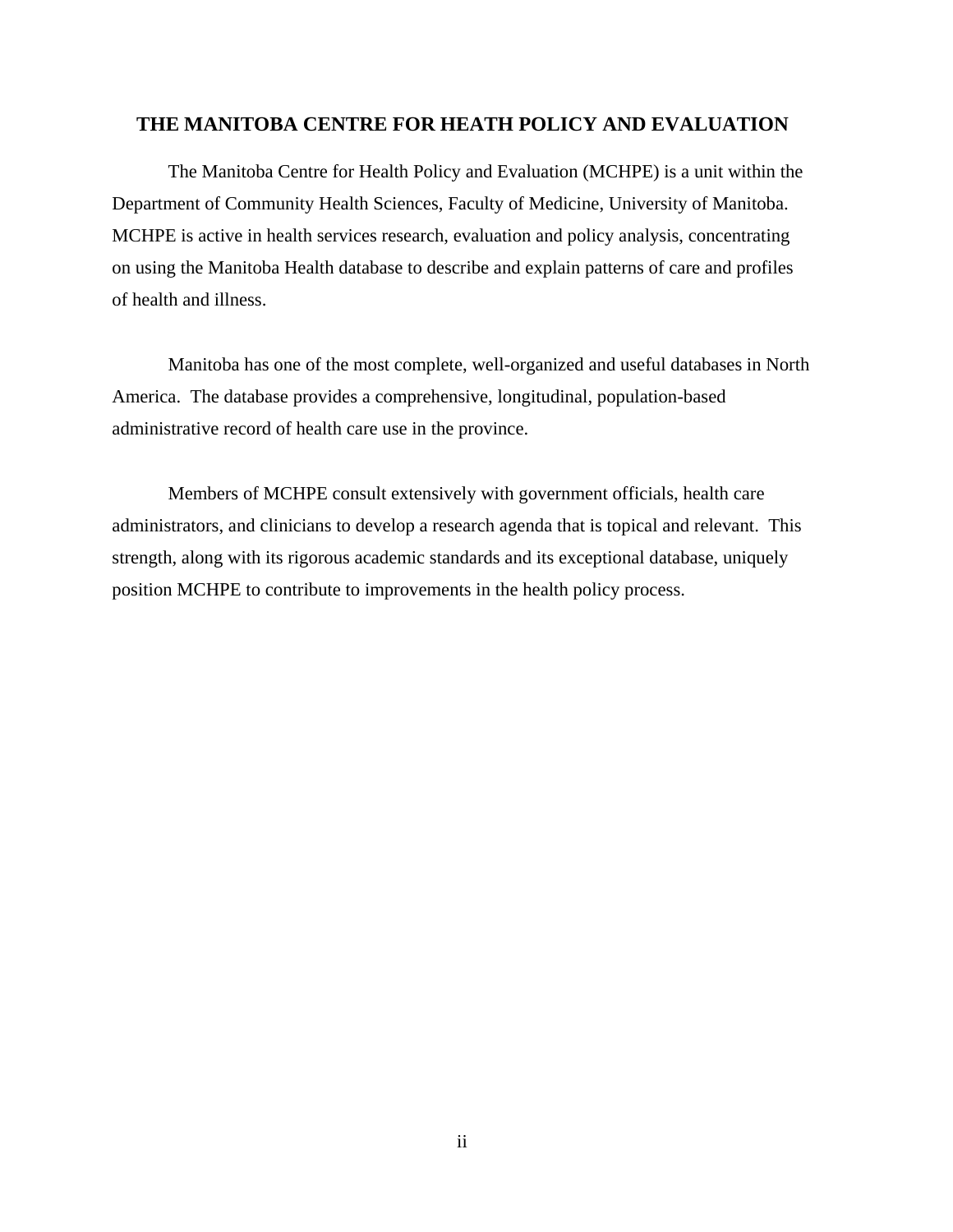# **TABLE OF CONTENTS**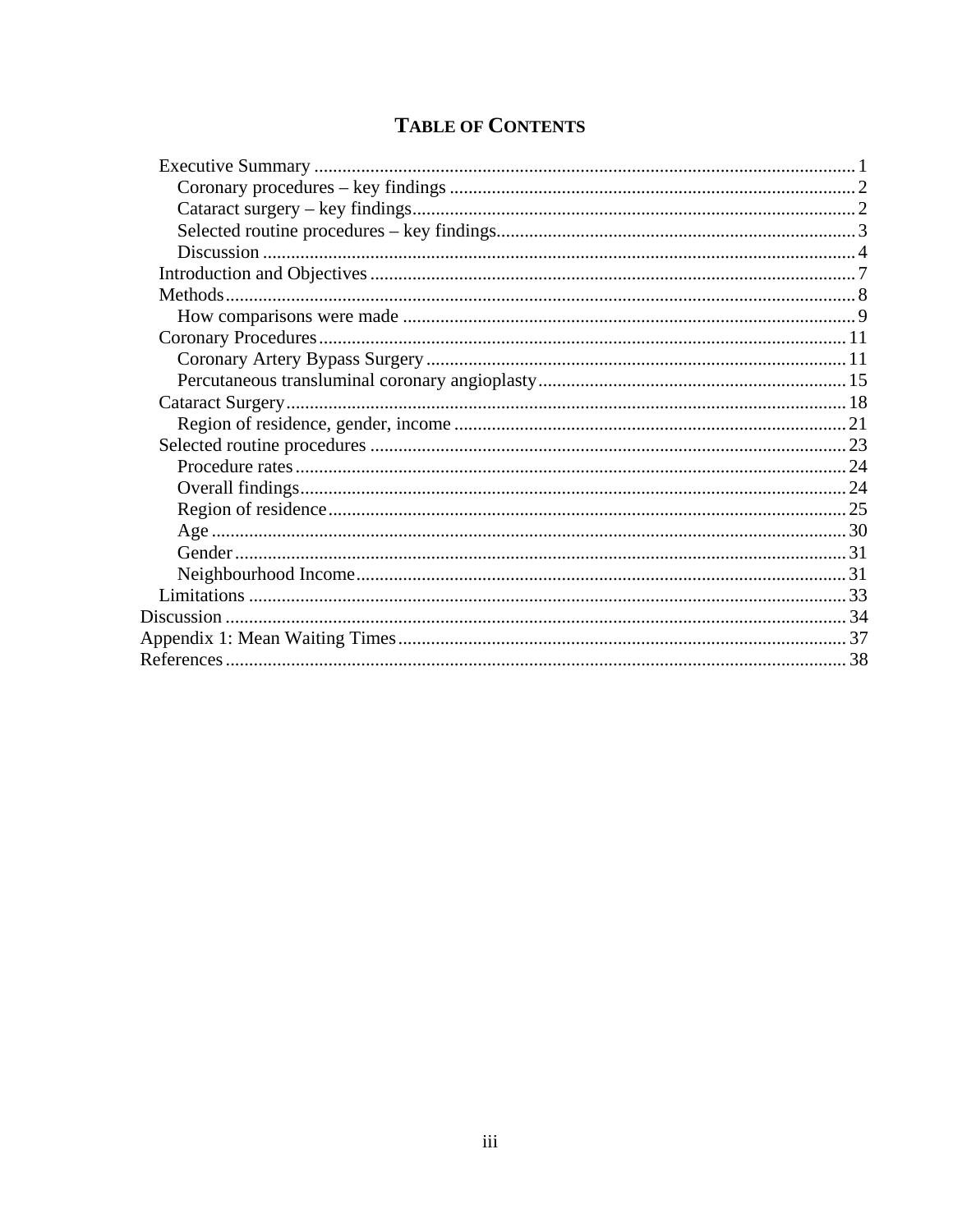# **LIST OF TABLES**

| Table 1:  | Median waits in days (with 95% confidence intervals) for CABS,<br>97/98 and 98/99 compared with 90/91-96/97, excluding patients with   |  |
|-----------|----------------------------------------------------------------------------------------------------------------------------------------|--|
| Table 2:  | Median waits in days (with 95% confidence intervals) 97/98-98/99<br>for CABS scheduled procedures, Winnipeg, by neighbourhood          |  |
| Table 3:  | Median waits in days (with 95% confidence intervals) for PTCA  15                                                                      |  |
| Table 4:  | Number of patients receiving cataract surgery in private clinics                                                                       |  |
| Table 5:  | Proportion of cataract surgery performed in public versus private<br>sector, 97/98 and 98/99, by neighbourhood income,                 |  |
| Table 6:  | Rates of selected surgical procedures, 1996/97 to 1998/99,                                                                             |  |
| Table 7:  | Median waiting times in days between pre-operative visit to surgeon<br>and surgery date, Manitoba, (with 95% confidence intervals)  25 |  |
| Table 8:  | Median waits (days) by region of residence for each procedure,<br>97/98-98/99 median compared with 92/93-96/97 median  25              |  |
| Table 9:  | Median waits (days) by region of residence for each procedure,<br>97/98-98/99, compared to the Manitoba median for 97/98-98/99  30     |  |
| Table 10: | Median waits (days) by age category for each procedure,<br>97/98-98/99, compared to the Manitoba median for 97/98-98/99  31            |  |
| Table 11: | Median waits (days) by neighbourhood income for each procedure,<br>Winnipeg residents only, 97/98-98/99 compared to 92/93-96/97  32    |  |
| Table 1a: |                                                                                                                                        |  |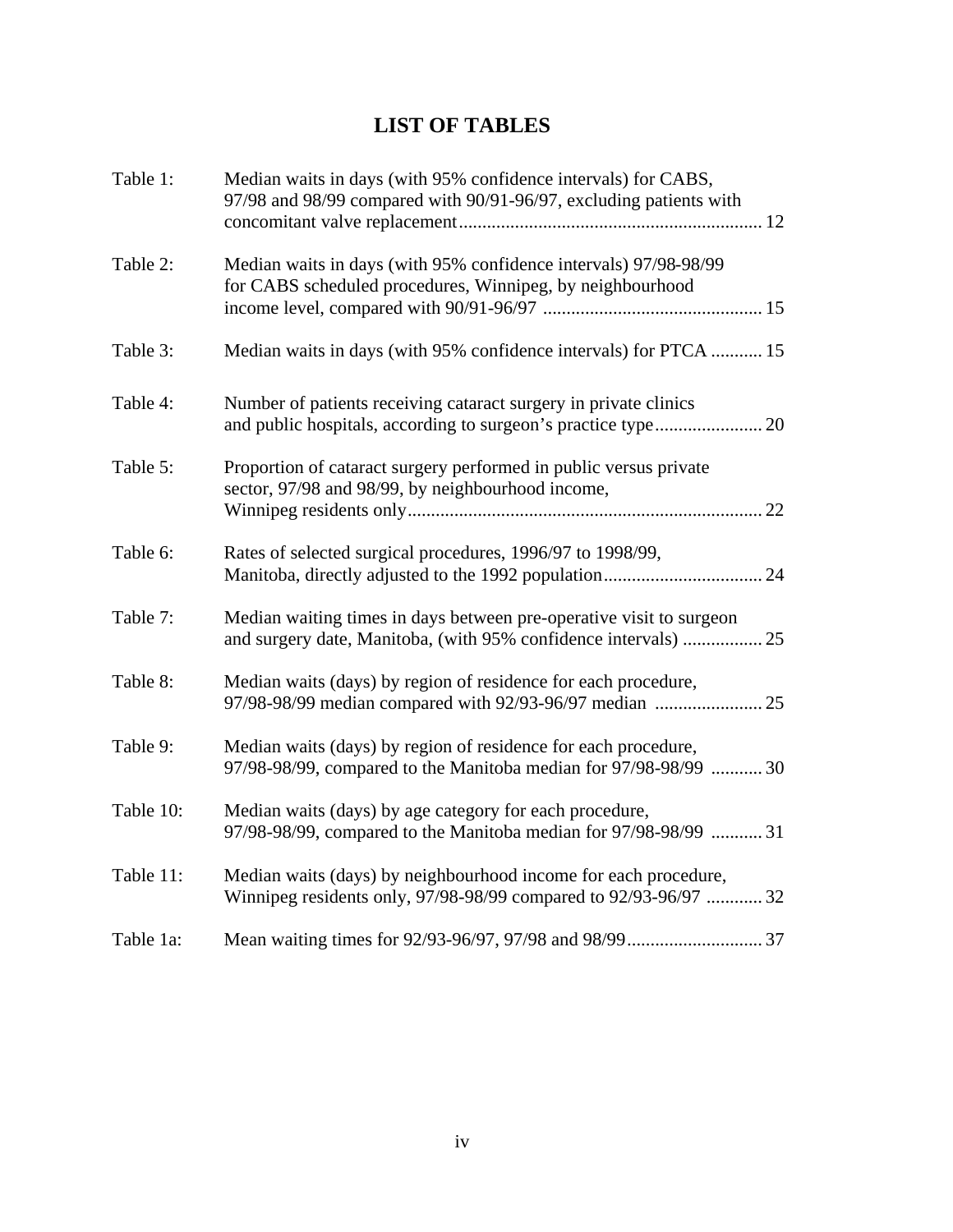# **LIST OF FIGURES**

| Figure 1:  | Scheduled coronary artery bypass surgery, Manitoba,                                                                                     |
|------------|-----------------------------------------------------------------------------------------------------------------------------------------|
|            | 90/91-96/97 vs 97/98-98/99, percent of patients receiving                                                                               |
| Figure 2:  | Median wait in days for scheduled CABS, by region of residence,                                                                         |
| Figure 3:  | Scheduled PTCA - proportion of patients waiting 30 days or less<br>(excluding waits of 3 days or less) Manitoba, 1990/91 to 1998/99  17 |
| Figure 4:  | Median wait (weeks) for cataract surgery by surgeon's practice-type,                                                                    |
| Figure 5:  | Cataract surgery, percent of procedures public and private by patients'                                                                 |
| Figure 6:  | Median wait (days) for elective procedures with 95% confidence<br>intervals, Winnipeg: 97/98-98/99 compared with 92/93-96/97 median  27 |
| Figure 7:  | Median wait (days) for elective procedures with 95% confidence<br>intervals, West: 97/98-98/99 compared with 92/93-96/97 median 27      |
| Figure 8:  | Median wait (days) for elective procedures with 95% confidence<br>intervals, South: 97/98-98/99 compared with 92/93-96/97 median 28     |
| Figure 9:  | Median wait (days) for elective procedures with 95% confidence<br>intervals, Mid-North: 97/98-98/99 compared with 92/93-96/97 median 28 |
| Figure 10: | Median wait (days) for elective procedures with 95% confidence<br>intervals, Far North: 97/98-98/99 compared with<br>29                 |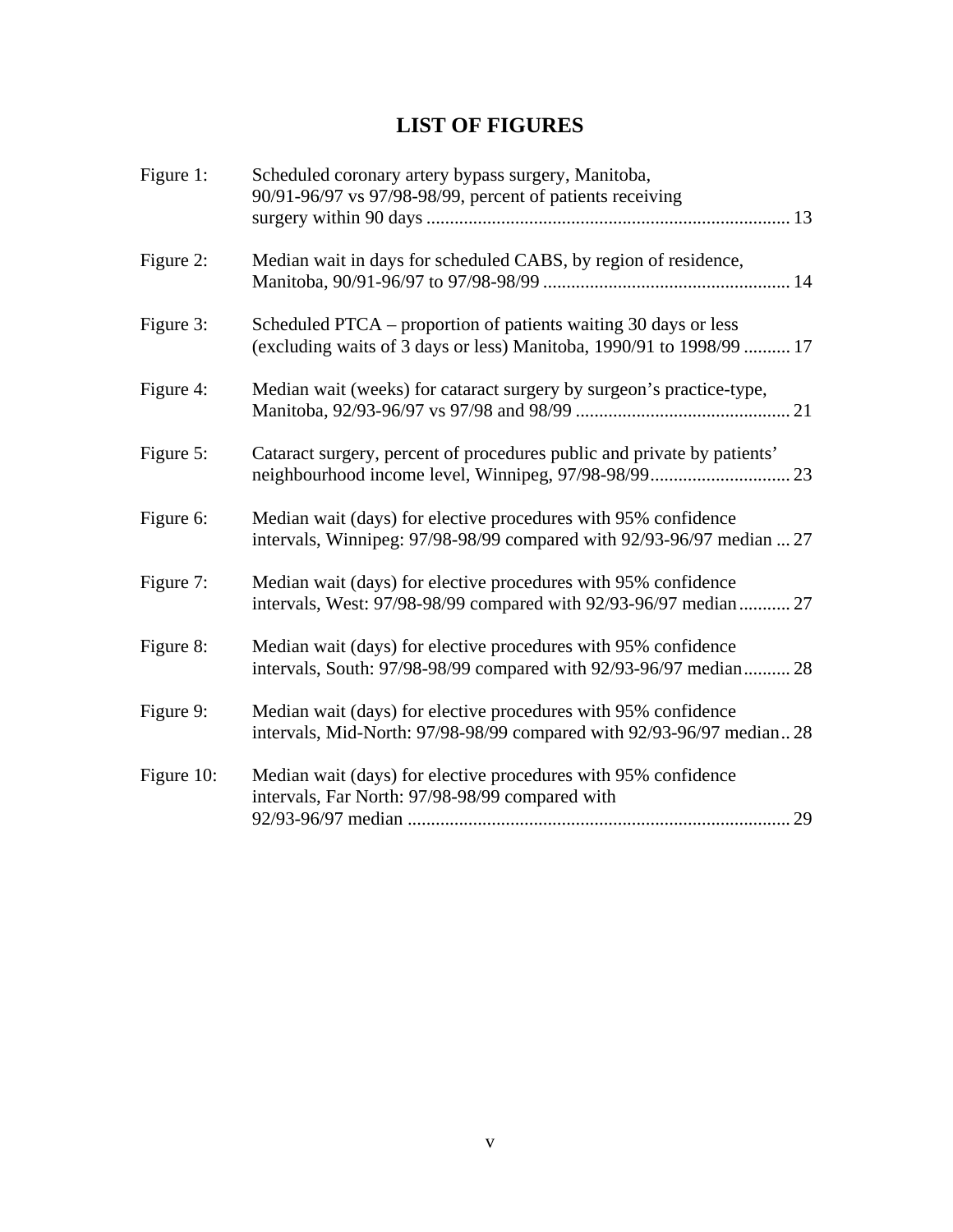#### **Executive Summary**

The objective of this document is to update the waiting times analysis that the Manitoba Centre for Health Policy and Evaluation first published in 1998: *Surgical Waiting Times in Manitoba*, by DeCoster, Carriere, Peterson, Walld, and MacWilliam. Since its publication, interest in waiting times for health care has if anything increased, yet the rhetoric far outweighs the data. This research provides one of the few examples of actual measurement of a waiting period, using data derived from the experience of all patients who underwent surgery in a specified time period.

Administrative data were used to estimate waiting times for selected elective surgical procedures; a pre-operative visit to the surgeon was the marker for the beginning of the wait. The original paper used data for five years from 1992/93 to 1996/97 (except coronary procedures which used 1990/91 to 1996/97); this report adds data for 1997/98 and 1998/99, and makes comparisons with the earlier findings. As in the original report, the procedures studied have been grouped into three areas: coronary procedures, cataract surgery, and eight routinely-performed elective procedures.

Waits that were statistically different are marked with an asterisk. However, what is *statistically* significant may not be *clinically* significant. The clinical relevance of shorter or longer waits is a subject of great controversy. Little is known about the impact of a delay for discretionary surgery; some patients will improve or decide they do not want surgery, whereas others will suffer continual pain, dysfunction or anxiety. The evidence in this area is inconclusive: a systematic literature review of the effect of delay on breast cancer outcome was performed for the General Surgery panel of the Western Canada Waiting List project; of the 30 papers reviewed, delay was found to have a negative impact on survival in 14 papers, and no impact on survival in 16 papers. Therefore, the clinical significance of a change in waiting times is uncertain. Despite this uncertainty, because waiting times have assumed such significance in the discussions on our health care system, we have emphasized changes that were seven or more days.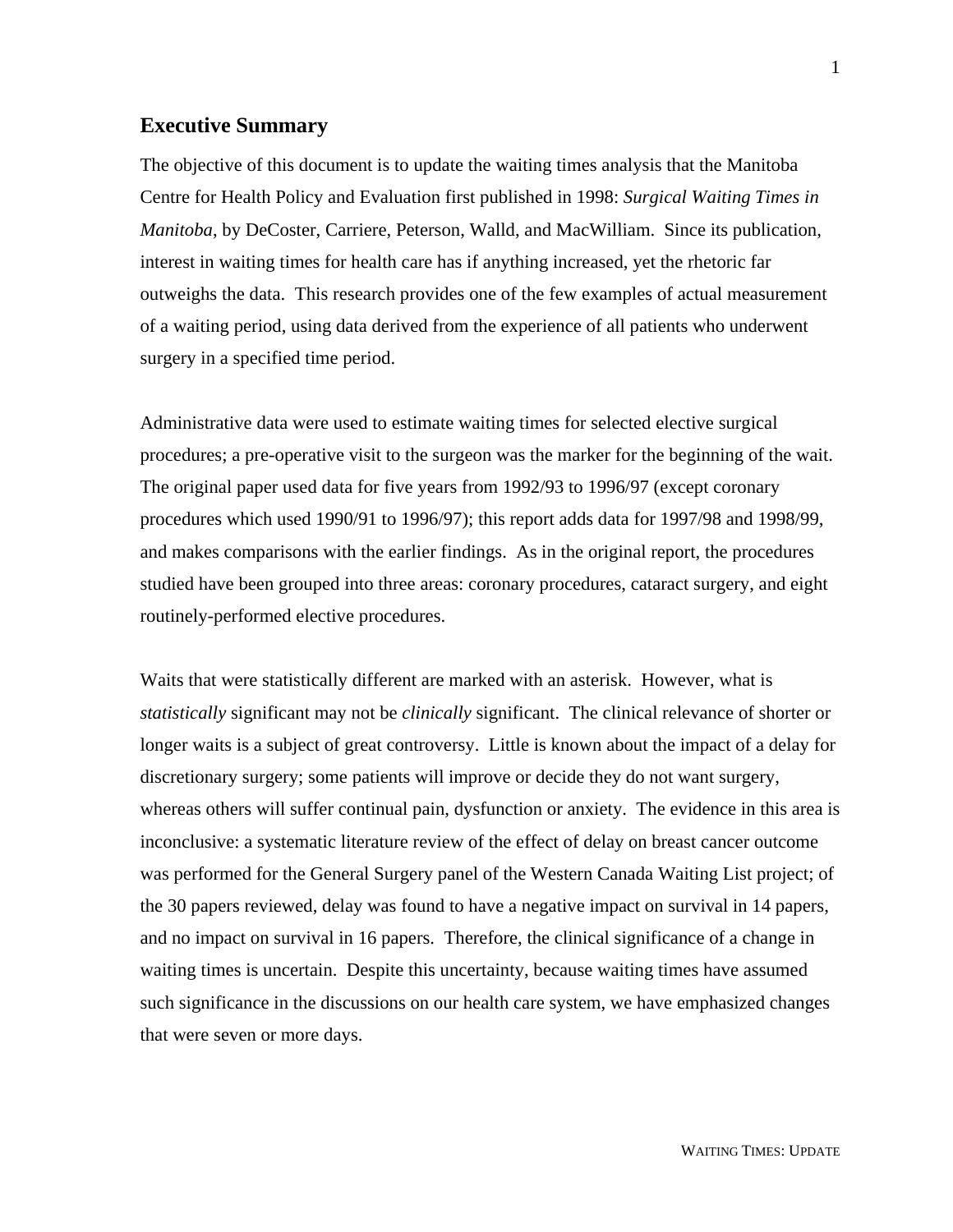We also made no assessment as to the appropriateness of these procedures. Several of the elective procedures reviewed may be considered highly discretionary, meaning that there is no general agreement about when surgery is indicated. Discretionary procedures include, for example, tonsillectomy, and varicose vein repair.

#### **Coronary procedures – key findings**

- Coronary procedures studied were coronary artery bypass surgery (CABS) and percutaneous transluminal angioplasty (PTCA).
- Between 1996/97 and 1998/99, the standardized rate of CABS increased 16% and the rate of PTCA increased 6%.
- Median waits for scheduled (elective) CABS were 15 and 22 days shorter in 1997/98 and 1998/99, respectively, compared with the previous seven-year median of 48 days.
- A previously reported trend to a higher proportion of scheduled patients receiving surgery within 90 days continued.
- The median wait for scheduled PTCA was not significantly different from the 90/91- 96/97 median. The wait for 90/91-96/97 was 32 days, for 97/98 it was 37 days, and for 98/99 it was 31 days.

#### **Cataract surgery – key findings**

- Cataract surgery is performed in both public hospitals and privately-owned clinics. Until January 1999, patients who had cataract surgery in a private clinic were required to pay a tray or facility fee of approximately \$1000; since then, Manitoba Health has covered all costs.
- There was a 12 week difference in waits between public- and private-sector surgery for 97/98 and 98/99. The public-sector waiting time was 17 weeks, and the private-sector 5 weeks. These were both significantly longer than the previous five-year medians of 13 and 4 weeks.
- Public-sector waits for 97/98 and 98/99 did not increase compared to 96/97. The rate of performing public-sector cataract surgery increased 13% since 96/97.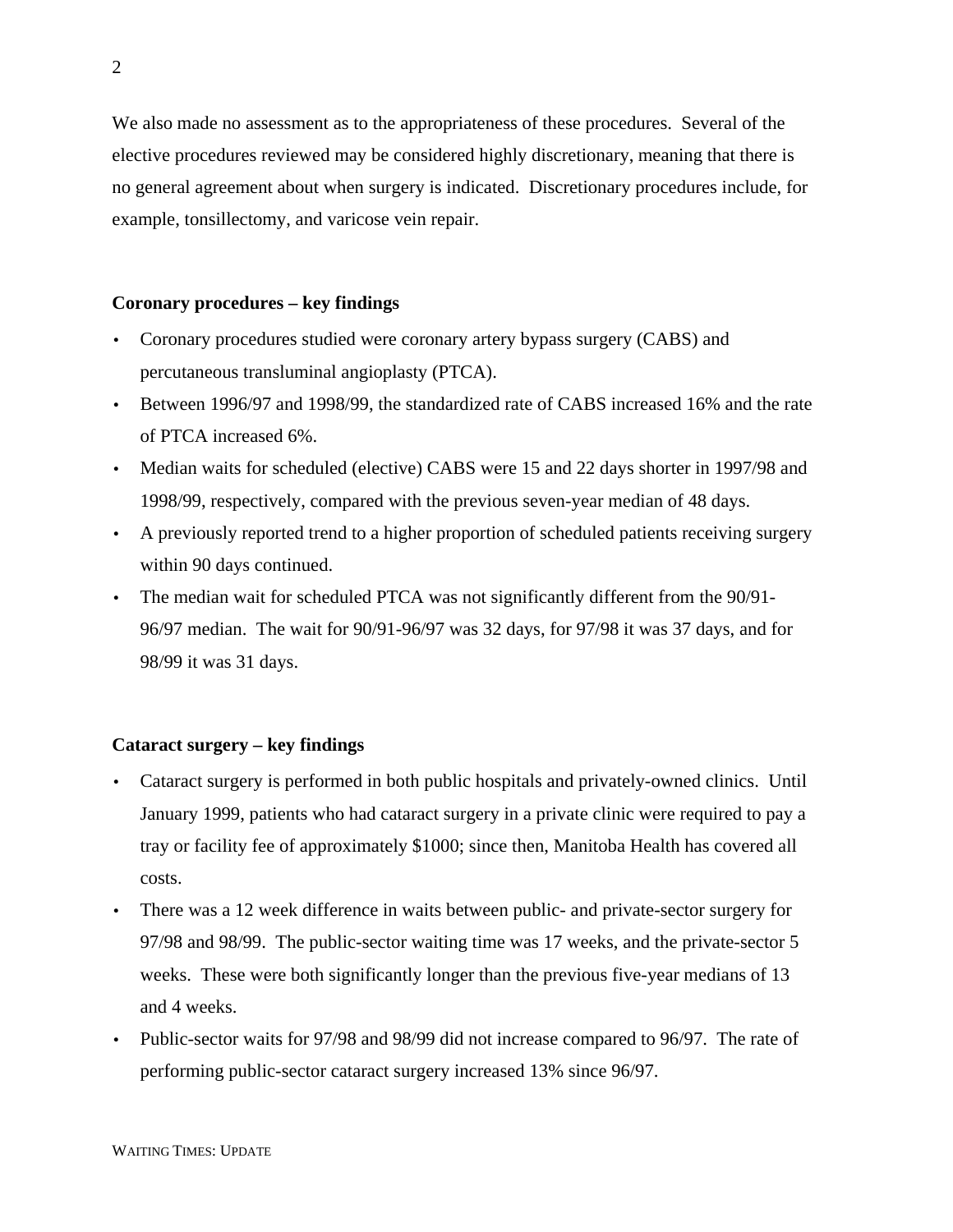- About 75% of cataract surgery was in the public sector, and about two-thirds of publicsector cataract surgery was performed by surgeons who practised in both sectors.
- There continued to be a difference in waits in the public sector according to surgeon practice-type. Waits for public-sector surgery if the surgeon operated *only* in the public sector were 10 weeks in both 97/98 and 98/99; waits for public-sector surgery for surgeons who had *both* public and private practices were 21 and 26 weeks in 97/98 and 98/99, respectively.
- Median waits were similar according to region of residence and by neighbourhood income level.
- Almost 65% of cataract surgery is performed on women, and women had median waits about three weeks longer than men.
- About 20% of patients from the lowest and lower-middle income neighbourhoods had surgery privately, compared to 32% of patients from the highest-income neighbourhoods.

#### **Selected routine procedures – key findings**

- We studied eight routinely-performed elective procedures: excision of breast lesions, carotid endarterectomy, cholecystectomy, carpal tunnel release, trans-urethral resection of prostate (TURP) (for benign disease), tonsillectomy, hernia repair, and stripping and ligation of varicose veins. Although all of these procedures are "elective" in the sense of being scheduled, they range in the degree to which indications for surgery are clear and undisputed, with excision of breast lesions and carotid endarterectomy being less discretionary, and tonsillectomy and varicose vein repair being more discretionary.
- Since 96/97, standardized rates for three of these procedures increased (excision of breast lesions  $(+29.7\%)$ , cholecystectomy  $(+8.6\%)$ , and tonsillectomy  $(+16.2\%)$ , two decreased (carpal tunnel release (-7.3%), varicose vein repair (-5.6%)) and three stayed about the same.
- In 1998/99, waits for seven of the eight procedures were significantly longer compared to 92/93-96/97; only cholecystectomy was not significantly different.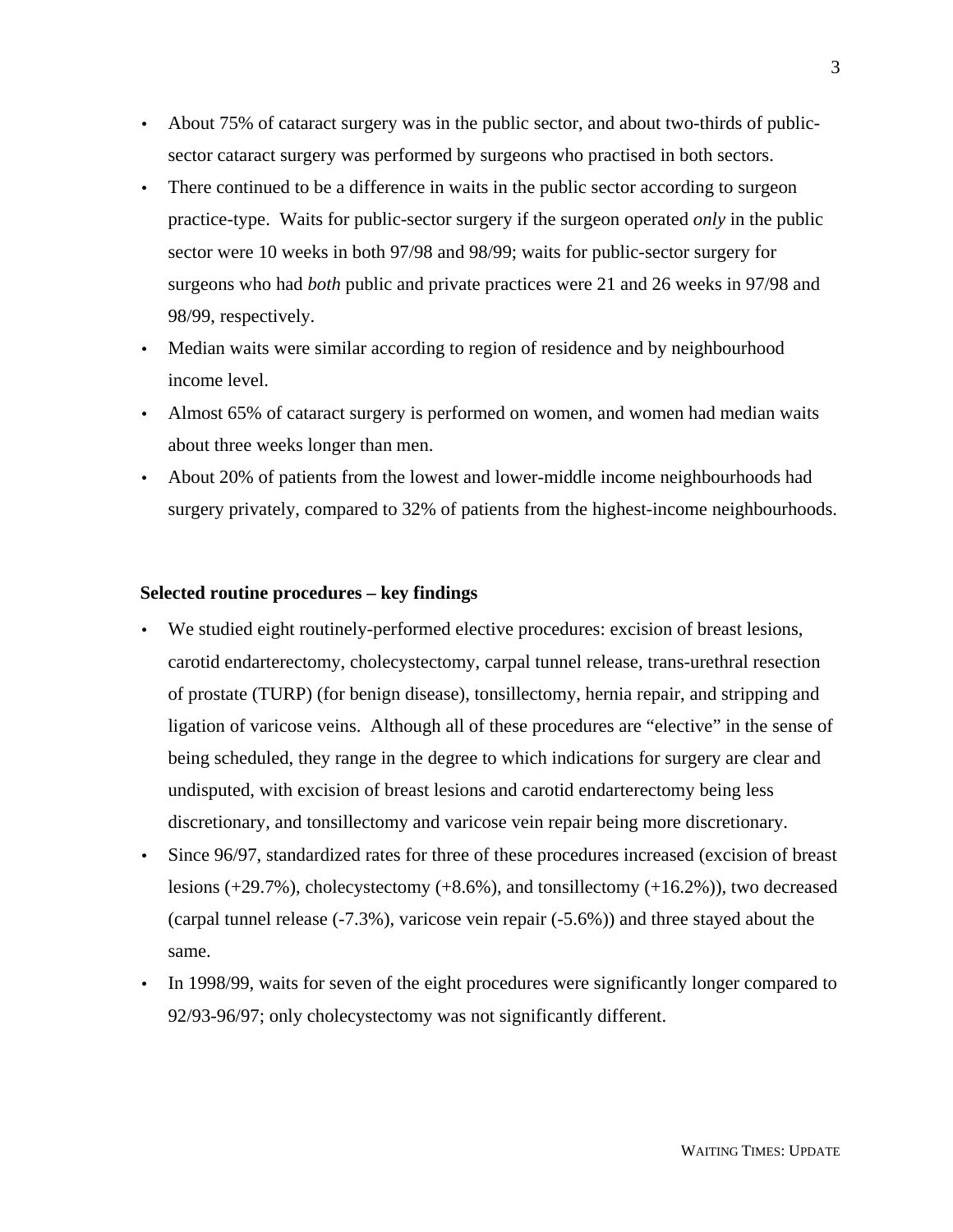- For five of the procedures, the wait was four to six days longer, for carpal tunnel release it was 17 days longer and for varicose vein repair it was 19 days longer in 98/99 compared to 92/93-96/97.
- For seven of the eight procedures (all except carotid endarterectomy), patients from either Winnipeg or the West (South Westman, North Westman and Brandon RHAs) had a significantly longer wait than the Manitoba median. Patients in the South (Central and South Eastman RHAs) had a shorter wait than the Manitoba median for four procedures. Patients living in other RHAs had waits similar to the Manitoba median.
- Median waits were similar by age, gender and neighbourhood income level. Whereas previously, older patients tended to have shorter waits than younger, in 97/98-98/99, there was no difference according to age.

#### **Discussion**

This report provides a measure of the actual time that patients wait for a variety of surgical procedures. There is good news. For instance, the waits for coronary artery bypass surgery are decreasing and a bigger proportion of patients receive their surgery within 90 days. Also reassuring is that, whether male or female, wealthy or poor, young or old—Manitobans experience similar waiting times. For all procedures studied, except cataract surgery, waits were less than 60 days, and for several of them, the wait was around 30 days. Shortening waits more than this may in fact be inappropriate, since patients should have sufficient time to weigh carefully the risks and benefits that accompany any surgical procedure.

However our report raises some concerns also. There was a general pattern of increasing waiting times for elective surgery. For instance, the median wait for breast tumour surgery increased 25% in 98/99 compared to the 92/93-96/97 median, and the median wait for carotid endarterectomy increased 23%. Even though the median waits are generally less than 60 days, and the absolute increases are not large—4 days for breast tumour surgery and 6 days for carotid endarterectomy—it is the trend towards increasing waits that is of concern. Do they indicate that access to care is decreasing?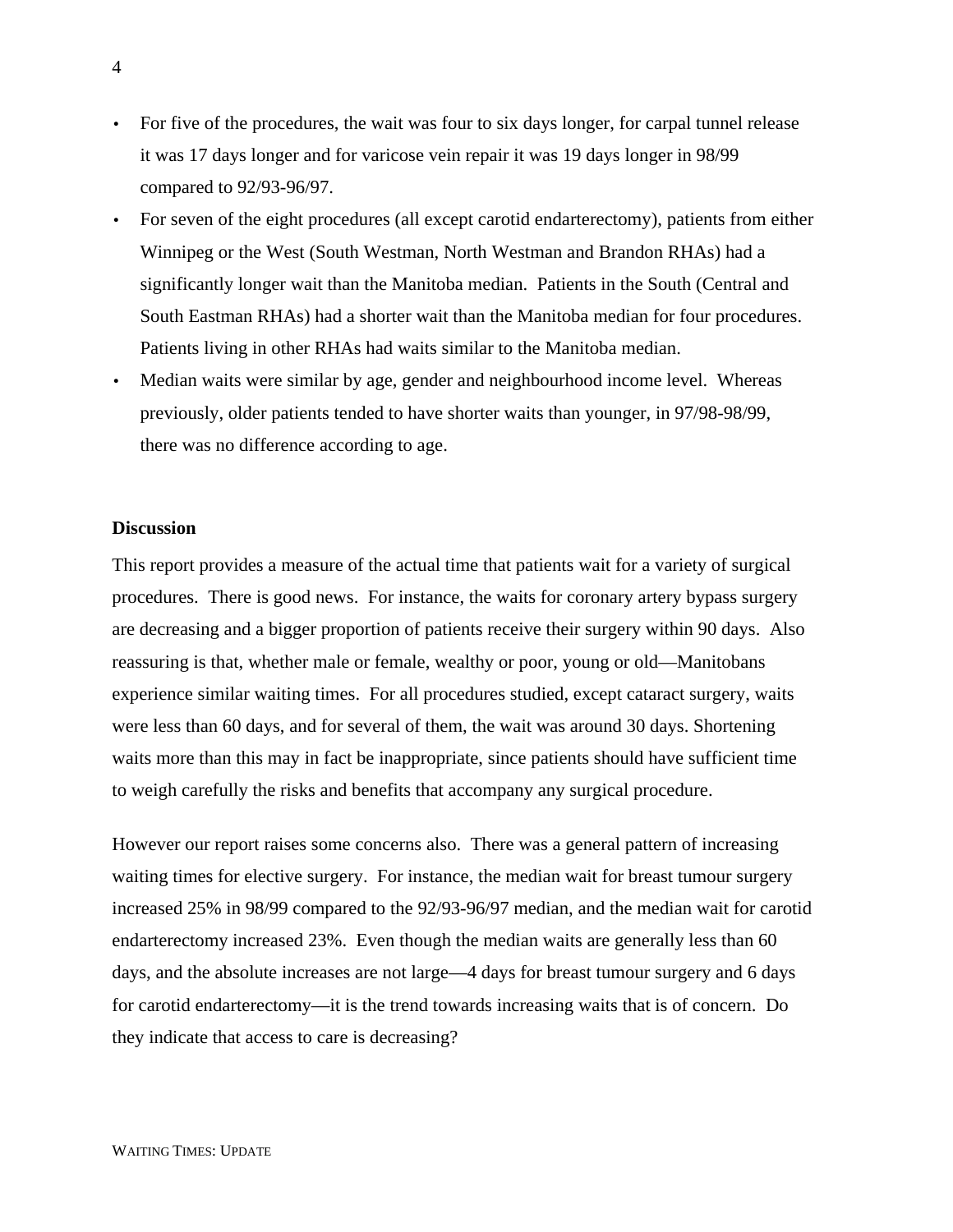One of the usual, and indeed intuitive, responses to this kind of finding, is that we need more resources. It seems logical that if waits are increasing, then it must mean that supply is inadequate. But an increase in resources is not necessarily the answer. While an increase in the rate of coronary artery bypass was accompanied by a decrease in median waiting time, there is also conflicting evidence: increasing rates of cataract and prostate surgery were accompanied by increases in median waiting times.

The presence of a parallel private system also does not result in shorter waits in the public sector. Manitoba Health's decision to ban extra fees for private clinic cataract surgery reflects the recognition of this fact. We found that waiting times for cataract surgery in the public sector were longest for surgeons who also had a private practice. The reasons for this finding are unclear. It is not the case here that surgeons who operated in both sectors devoted less time to their public sector patients, since they made maximum use of the public-sector operating room time available to them. There is, however, an incentive for surgeons who operated in both sectors to have long public-sector waiting lists, and these surgeons might place their patients on waiting lists earlier than others, knowing that with the anticipated wait, patients will be ready for surgery when called. The potential discrepancies in dysfunction between patients waiting for the same procedure point to the need for better information.

What is needed to manage waits is a system that prioritizes patients based on defined criteria, such as severity of illness, activity limitation, urgency, and expected benefit. In addition, information on waiting times for individual surgeons should be readily available, to assist patients and primary care physicians when making referrals to specialists. A waiting list information system should flag patients whose waits seem excessively long, reprioritize patients based on their changing conditions, and remove patients from the list who are no longer waiting, either because they have moved, or their condition improved, or they decided against surgery. Finally, better information systems can contribute to research on outcomes, which can then feed back into improved management of waiting times.

In closing, while this research monitors waiting times, it cannot assist with managing them. The causes of waiting times—a complete discussion of which is beyond the scope of this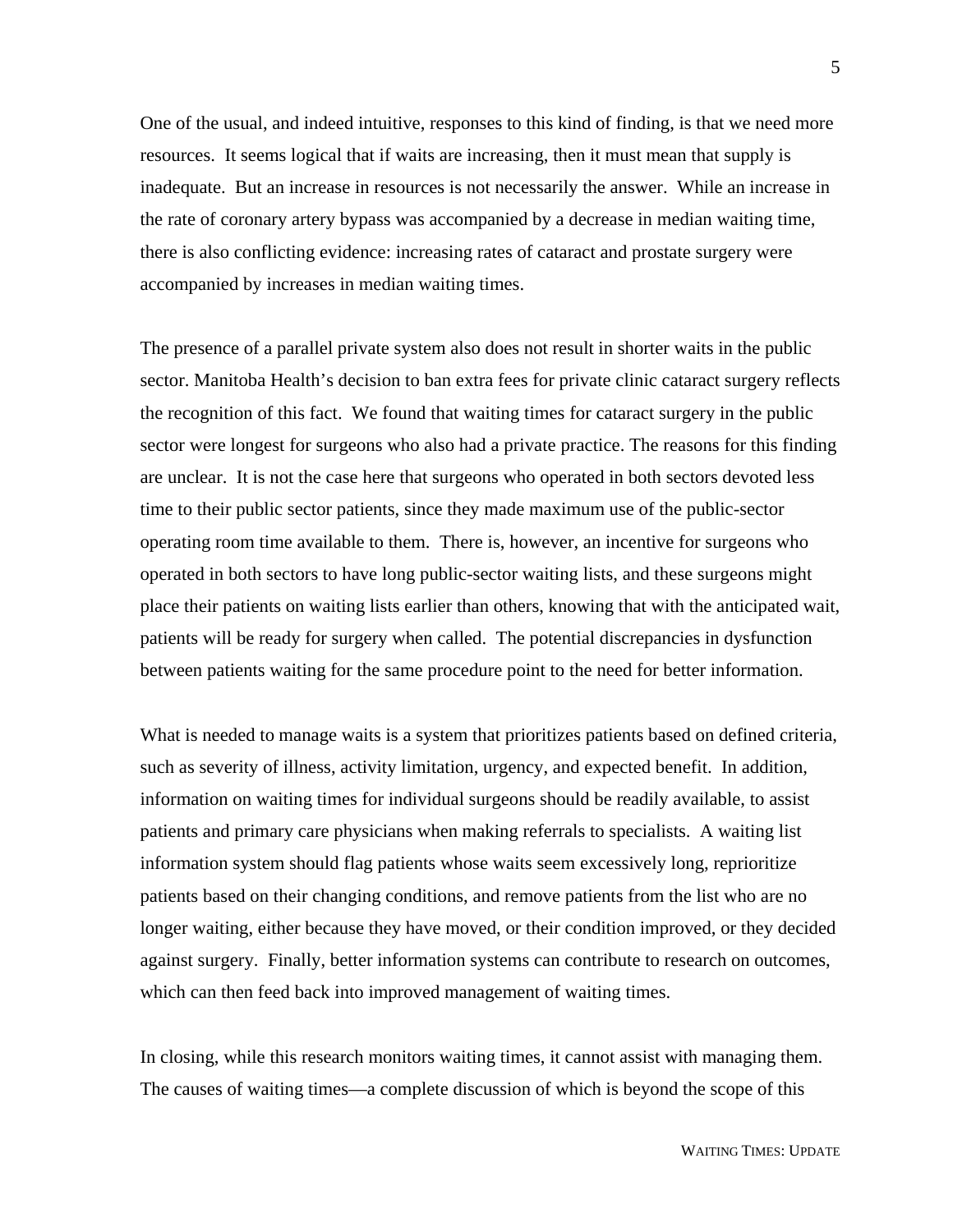6

report—are complex. Consequently, their solutions are often elusive. But one thing seems clear—in order to have some impact on waiting times, more and more accurate information is needed.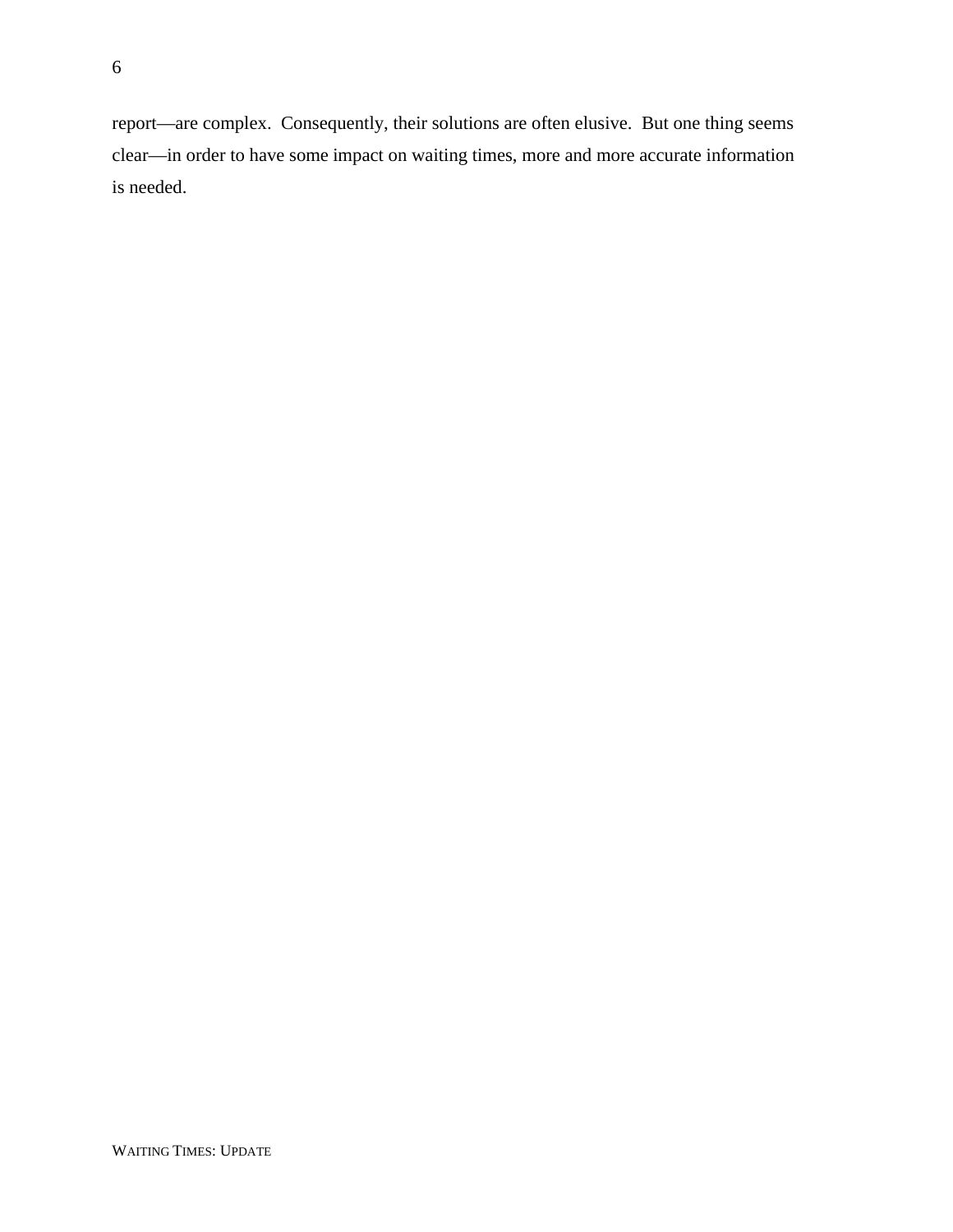#### **Introduction and Objectives**

The objective of this document is to update the waiting times analysis that the Manitoba Centre for Health Policy and Evaluation first published in 1998: *Surgical Waiting Times in Manitoba* by (DeCoster C, Carriere KC, Peterson S, et al.). Since its publication, interest in waiting times for health care has if anything increased, yet the rhetoric far outweighs the data. This research provides one of the few examples of actual measurement of a waiting period, using data derived from the experience of all patients who underwent surgery in a specified time period.

As in the first report, administrative data were used to estimate waiting times for selected elective surgical procedures; a pre-operative visit to the surgeon was the marker for the beginning of the wait. The original paper used data from 1992/93 to 1996/97 inclusive (except coronary procedures which used 1990/91 to 1996/97); this report adds data for 1997/98 and 1998/99, and makes comparisons with the earlier findings. In this report, there will be a brief review of the methods, followed by updated results.

As for the original report, the procedures studied have been grouped into three areas:

- 1. Coronary procedures: coronary artery bypass surgery (CABS) and percutaneous transluminal angioplasty (PTCA)
- 2. Cataract surgery: this procedure is discussed separately because it has been performed both publicly and privately. Until January 1999, patients who had cataract surgery in a private clinic were required to pay a tray or facility fee of approximately \$1000; since January 1999, Manitoba Health covers all costs.
- 3. Selected routinely-performed elective procedures: excision of breast lesions, carotid endarterectomy, cholecystectomy, carpal tunnel release, trans-urethral retropubic prostatectomy (TURP) (for benign disease), hernia repair, tonsillectomy, and stripping and ligation of varicose veins. Although all of these procedures are "elective" in the sense of being scheduled, they range in the degree to which indications for surgery are clear and undisputed, with excision of breast lesions and carotid endarterectomy being less discretionary, and tonsillectomy and varicose vein repair being more discretionary (Gentleman, Vayda Parson, et al., 1996).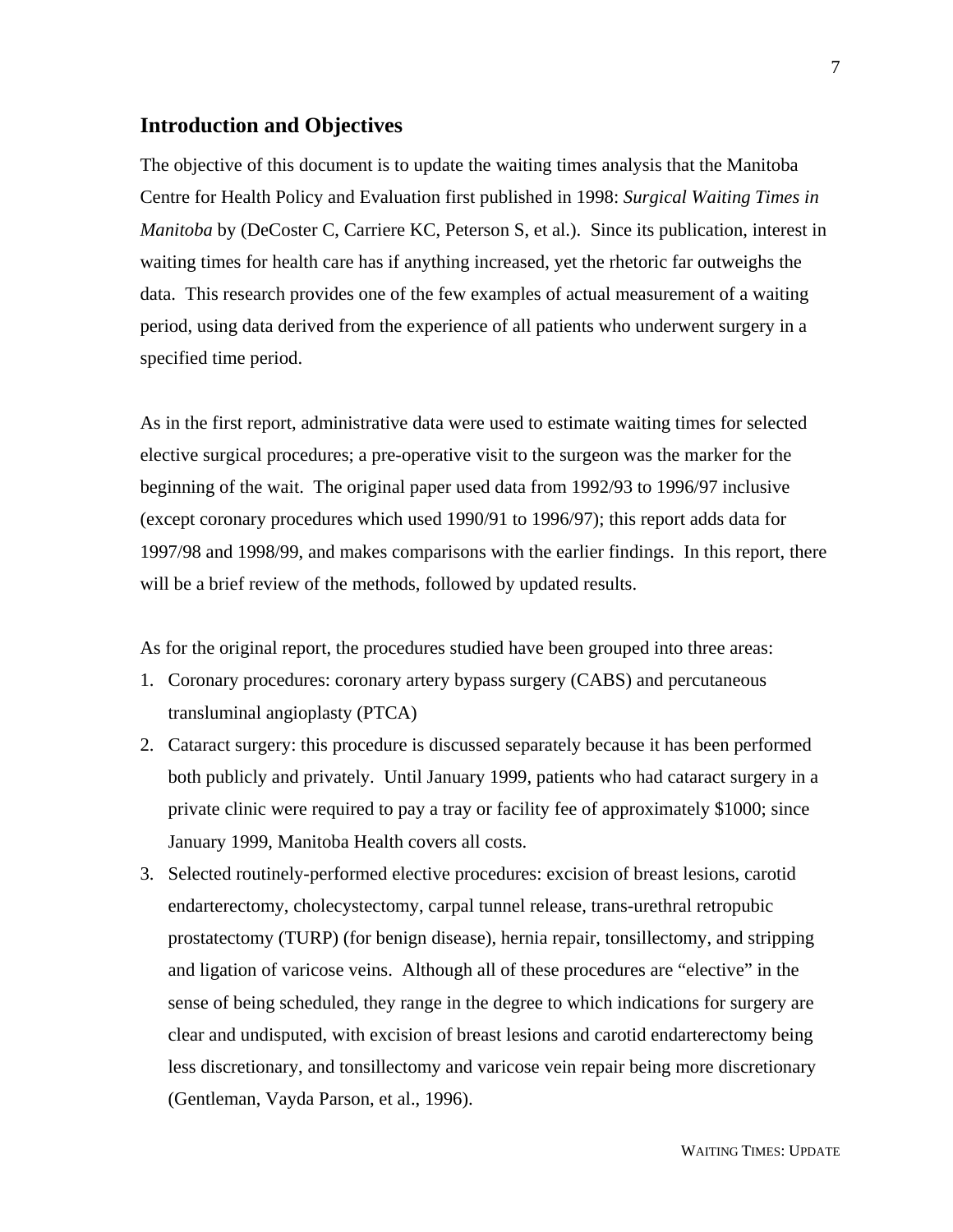#### **Methods**

The methods we used were described in detail in the original report. To recap, patients who had one of the procedures were selected from anonymous records in the Population Health Research Data Repository for the years 1997/98 and 1998/99. We restricted the analysis to elective (scheduled) procedures. When the procedures had been identified, we searched the physician claims for a pre-operative visit to the surgeon who performed the surgery. If there were several visits, we used the one closest to the procedure. The estimated waiting time was the time between the pre-operative visit and the date of surgery.

There were a few exceptions to the above method:

- For cataract surgery patients, if there was more than one visit, and the visit closest to surgery was coded as an ultrasound measurement, we used the visit prior to that for calculating the waiting time.
- For the coronary procedures, we analyzed both scheduled and urgent cases.<sup>1</sup>
- For CABS, we looked not only for a pre-op visit to the surgeon, but also for a preoperative angiogram. For PTCA, an angiogram flagged the beginning of the waiting period.
- For the routine elective procedures, we required that the pre-op visit to the surgeon be more than three days prior to surgery; we did this to exclude patients who were possibly more urgent.

Diagnostic restrictions applied to some of the procedures. For cholecystectomy and TURP, we excluded malignancies. Hernia repair referred only to inguinal or femoral hernia without gangrene. Excision of breast lesions did not include simple biopsies. Stripping and ligation of varicose veins referred to lower limb surgery and excluded oesophageal or gastric varices.

It was noted during the course of this analysis that in the first waiting times report, patients having coronary artery bypass surgery included those having concomitant valve

 $\overline{a}$ 

<sup>&</sup>lt;sup>1</sup> The hospital abstract includes an admission status code: urgent, emergent, elective or day. For elective, or scheduled, patients, we included elective or day codes. Cases coded as urgent or emergent were grouped as urgent.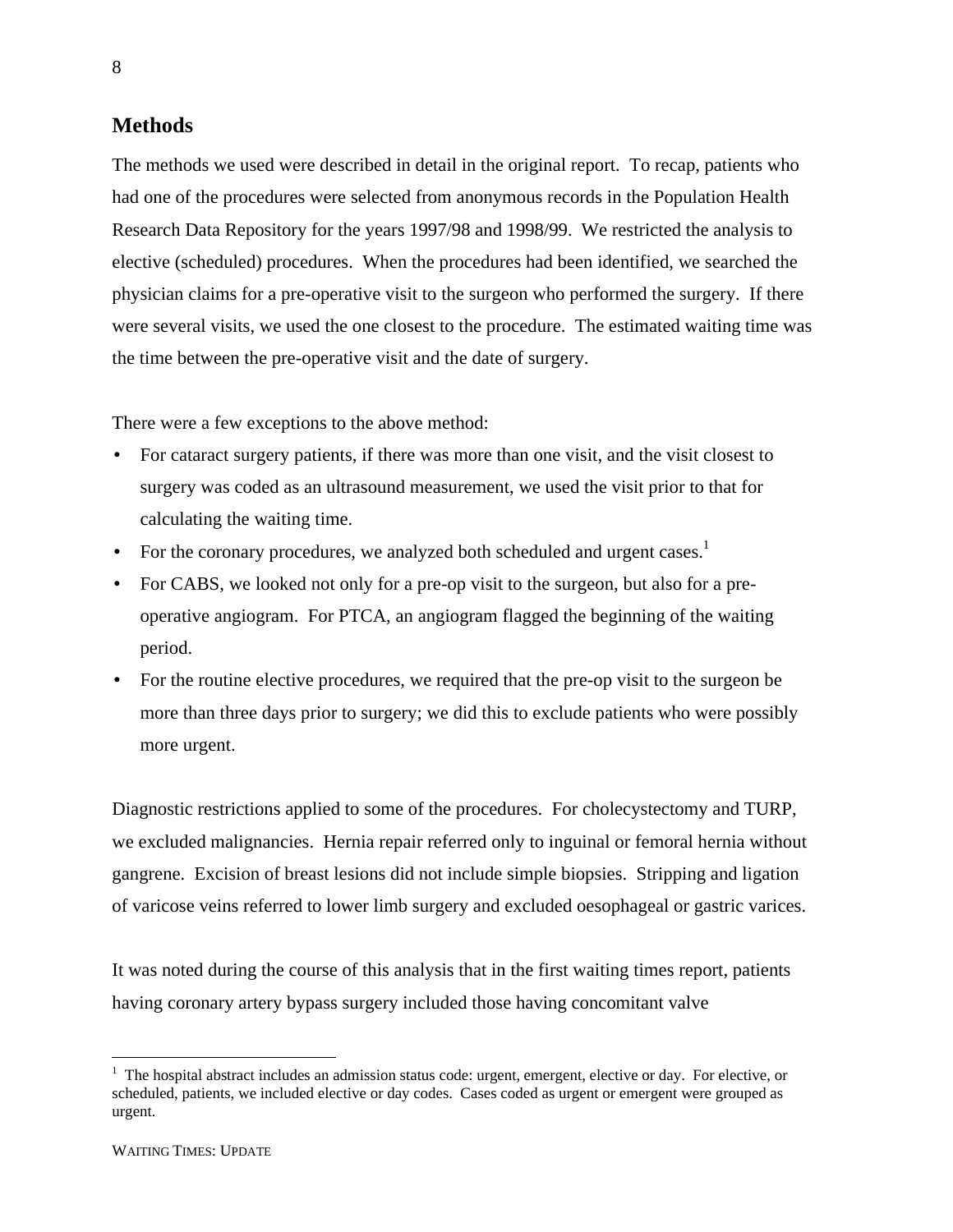replacements. Since patients having both procedures might represent sicker and hence more urgent patients, we have now excluded patients having concomitant valve replacement from all analyses. We found it made very little difference to the results.

#### **How comparisons were made**

The purpose of this update is to monitor whether waiting times changed in 1997/98 and 1998/99 compared with the earlier report, which used data from 1992/93 to 1996/97 inclusive. Therefore, for most of the tables and charts following, we compare data for 97/98 and 98/99 with the previous five-year median waits (seven years for coronary procedures).

As in the previous report, we calculated 95% confidence intervals, adjusting for multiple comparisons. The confidence interval (CI) is a statistical measure, giving us a range within which we are 95% confident that the true value lies. The CI is significantly different in a statistical sense from the previous five-year median when the interval does not overlap the five-year value.<sup>2</sup> For instance, the five-year (92/93-96/97) median wait for hernia repair was 29 days. In 1997/98, it was 35 days, with a 95% CI of 33, 36. That means that we are 95% confident that the true median for 97/98 is between 33 and 36 days, a range which does not overlap the previous median of 29 days. Therefore, the wait was significantly longer in 97/98 compared to the 92/93-96/97 median.

Waits that were statistically different are marked with an asterisk. However, what is *statistically* significant may not be *clinically* significant. The clinical relevance of shorter or longer waits is a subject of great controversy. Little is known about the impact of a delay for discretionary surgery: some patients will improve or decide they do not want surgery, whereas others will suffer continual pain, dysfunction or anxiety. The evidence in this area is inconclusive: a systematic literature review of the effect of delay on breast cancer outcome was performed for the General Surgery panel of the Western Canada Waiting List project; of the 30 papers reviewed, delay was found to have a negative impact on survival in 14 papers, and no impact on survival in 16 papers (Martin, Roman-Smith and Hadorn, 2000). Therefore, the clinical significance of a change in waiting times is uncertain. Despite this

<sup>&</sup>lt;sup>2</sup> There are no confidence intervals for the five-year median; since so many procedures are included, the confidence interval is so small as to be non-existent.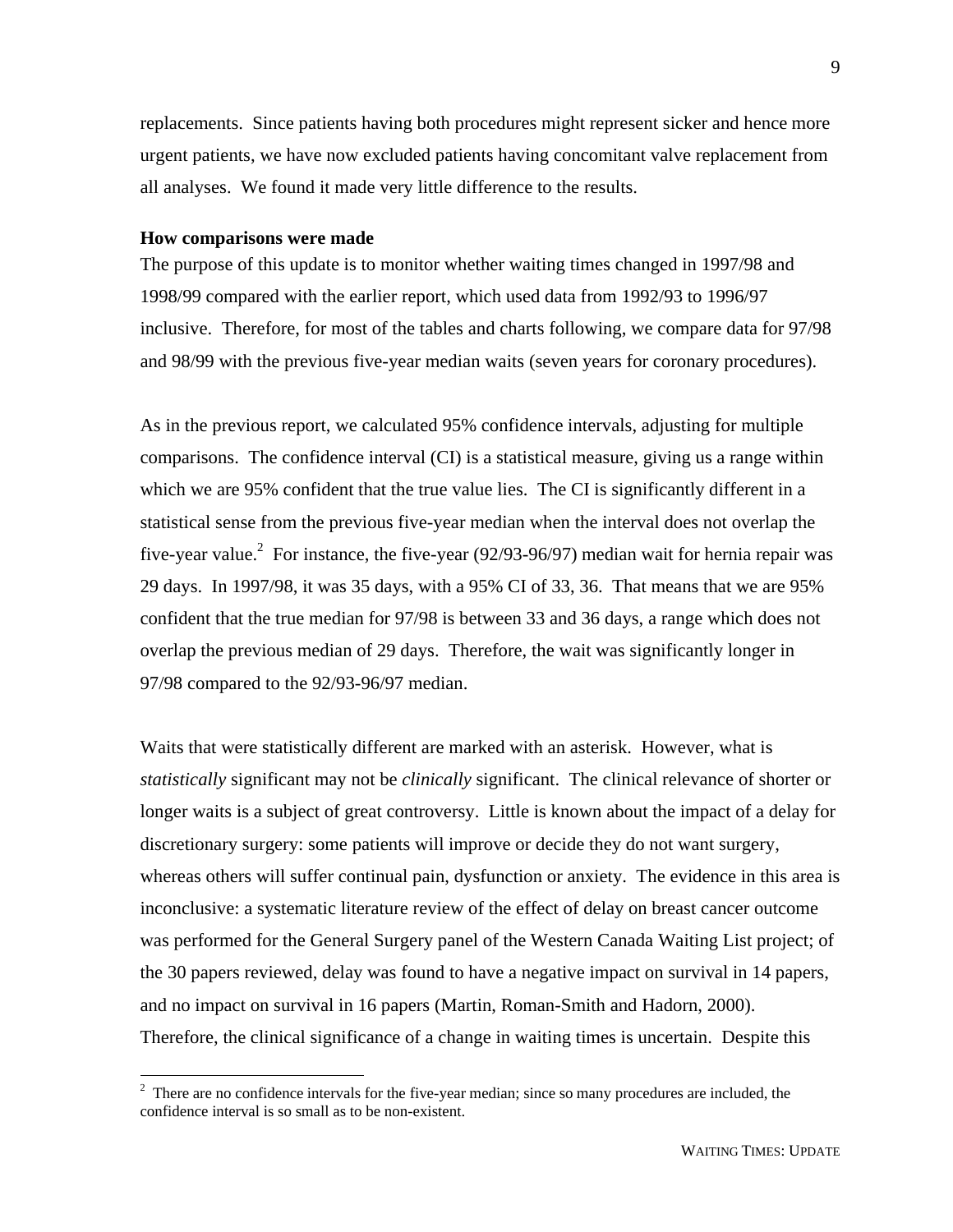uncertainty, because waiting times have assumed such significance in the discussions on our health care system, we have emphasized changes that were seven days or more.

We report on the median waiting time, the time it took for half of all patients to obtain their surgery. To illustrate, if the median waiting time for cholecystectomy in 1997/98 was 30 days, it means that half of all patients who had cholecystectomy in 1997/98 had surgery within 30 days of seeing their surgeon, and half waited longer. We report the median rather than the mean because the median is uninfluenced by extreme values. (Mean values are reported in Appendix A.)

Analyses were conducted not only by year of surgery, but also by various sub-groups: region of residence, gender, age, and by neighbourhood income quintile. For sub-group analyses, the 97/98 and 98/99 data were combined. In analyzing waits according to the region in which the patient lived, we noted that in some Regional Health Authorities (RHAs), there were small numbers of procedures; hence, the eleven Manitoba RHAs were combined into five areas as follows:

- Winnipeg
- West: Brandon, South Westman, Marquette
- South: South Eastman, Central
- Mid-North: Parkland, Interlake, North Eastman
- Far North: Burntwood, Norman, Churchill

Age was categorized into two groups—younger than 65 years, or 65 years or older—at the time of surgery. Neighbourhood income quintile applied to residents of Winnipeg only; Statistics Canada data on average income in an enumeration area were used to rank neighbourhoods into five income quintiles, labelled: lowest, lower-middle, middle, upper middle, and highest.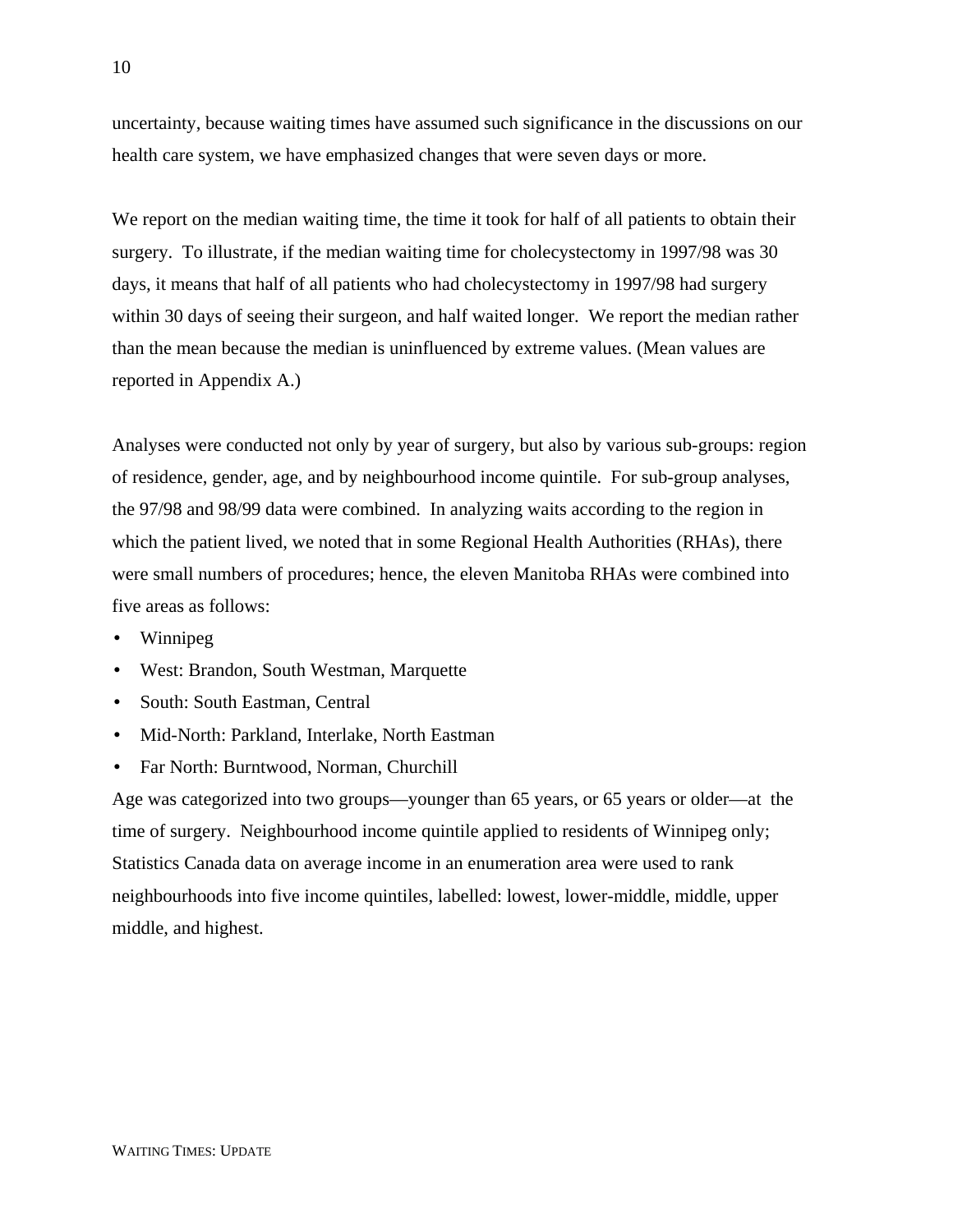## **Coronary Procedures**

#### **KEY POINTS**

- Between 1996/97 and 1998/99, the standardized rate of CABS increased 16% and the rate of PTCA increased 6%.
- Median waits for scheduled (elective) CABS were 15 and 22 days shorter in 1997/98 and 1998/99, respectively, compared with the previous seven-year median of 48 days.
- A previously reported trend to a higher proportion of scheduled patients receiving surgery within 90 days continued.
- The median wait for scheduled PTCA was not significantly different from the 90/91-96/97 median. The wait for 90/91-96/97 was 32 days, for 97/98 it was 37 days, and for 98/99 it was 31 days.

#### **Coronary Artery Bypass Surgery**

As mentioned in the Methods section, it was noted during the course of this analysis that in the first waiting times report, patients having coronary artery bypass surgery included those having concomitant valve replacements. Patients having both procedures might be sicker and therefore more urgent, so for this analysis, we excluded patients having concomitant valve replacement, both for the original seven years and the most recent two. This resulted in excluding about 7.5% of all cases and 8.5% of scheduled cases, but did not change the median waits appreciably.

Our initial analysis included all patients, those who were urgent/emergent, and those who were elective, that is, scheduled. The rate of CABS increased by 15.7% between 96/97 and 98/99, from 0.66 to 0.76 per 1000 population.<sup>3</sup> For urgent/emergent cases, waiting times were not significantly different in 97/98 or 98/99 from the previous seven-year median: all were 3 or 4 days (Table 1).<sup>4</sup> For scheduled patients, waiting times in 1997/98 and 1998/99 were significantly shorter than previously, that is, the confidence intervals for 1997/98 and 1998/99 did not overlap the 90/91-96/97 median value. The median wait for 90/91-96/97

<sup>&</sup>lt;sup>3</sup> All rates were age- and sex-adjusted to the 1992 Manitoba population using the direct method of adjustment. <sup>4</sup> For coronary procedures, the earlier report used seven years of data, 90/91-96/97, whereas for all other procedures, the comparator years are 92/93-96/97.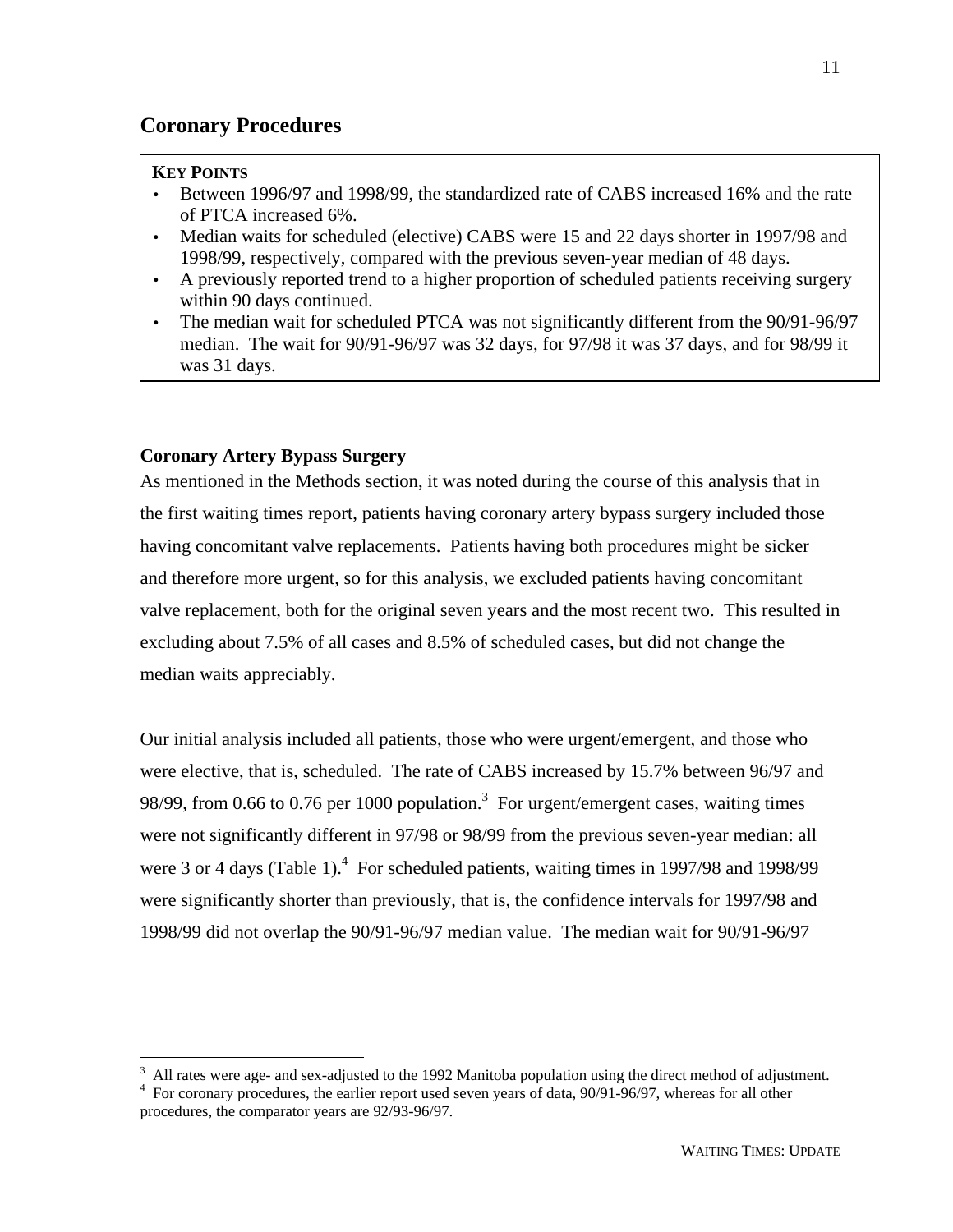was 29 days, and the waits for 97/98 and 98/99 were 19 and 15 days, respectively—10 and 14 days shorter.

**Table 1: Median waits in days (with 95% confidence intervals) for CABS, 97/98 and 98/99 compared with 90/91-96/97, excluding patients with concomitant valve replacement**

|                                         | 90/91-96/97 | 97/98          | 98/99         |
|-----------------------------------------|-------------|----------------|---------------|
| Urgent/Emergent                         |             | 3(3, 4)        | 4(3, 4)       |
| Scheduled, all patients                 | 29          | $19*$ (13, 22) | $15*(13, 20)$ |
| Scheduled, excluding waits under 4 days | 48          | $33*(23, 39)$  | $26*(20, 32)$ |

#### *Scheduled CABS*

For the next set of analyses, we excluded urgent/emergent patients, as well as scheduled patients who had a pre-op visit or angiogram within three days of surgery.<sup>5</sup> The median waits for these patients in 97/98 and 98/99 were 33 and 26 days, respectively (Table 1); both medians were significantly shorter than the 90/91-96/97 median of 48 days.

One of the indicators used previously was the proportion of scheduled patients who had their CABS within 90 days; patients who waited more than 90 days for elective CABS were considered delayed (Carroll, Horn, Soderfeldt, et al., 1995). We had found a trend towards a higher proportion of patients undergoing surgery within 90 days: in 90/91, 60% of scheduled patients had CABS within 90 days, and in 96/97, 76%. This trend continued in 97/98 and 98/99 when 80% and 85% of patients, respectively, received their CABS within 90 days (Figure 1).

 $\overline{a}$ 

<sup>&</sup>lt;sup>5</sup> Approximately 20% of scheduled patients had an angiogram or pre-op visit within three days of surgery.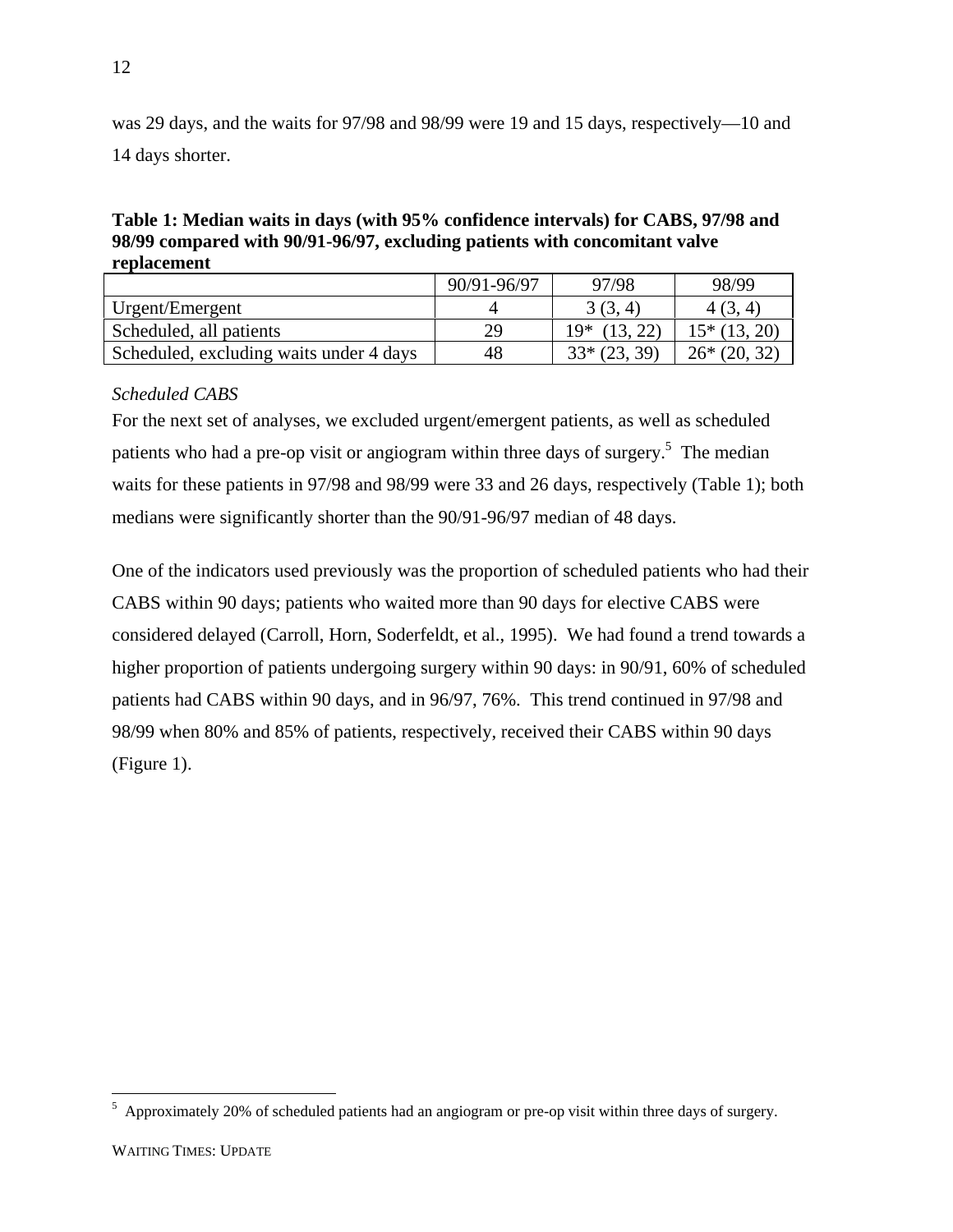

# **Figure 1: Scheduled coronary artery bypass surgery Manitoba, 90/91-96/97 vs 97/98-98/99**

#### *Gender, region, income*

 $\overline{a}$ 

About 3½ times the number of males than females had CABS in both time periods. Compared to 90/91-96/97, waiting times were shorter for both males and females in 97/98- 98/99.<sup>6</sup> In 90/91-96/97, males waited 50 days, compared to 30 days (95%CI: 26, 34) for 97/98-98/99. For females the waits were 47 days and 26 days (95% CI: 20, 37), respectively.

Residents of every area of the province experienced generally shorter median waits in 97/98 and 98/99 compared with the 90/91-96/97 median. However, the only areas that had statistically significant shorter waits were Winnipeg and the West (for definitions of regions, see page 10), as can be seen in Figure 2. In this chart, the horizontal bar represents the median wait from 92/93-96/97, and the dot is the median wait for 97/98-98/99. The whiskers on either side of the dot illustrate the 95% confidence interval. When the whiskers do not

<sup>&</sup>lt;sup>6</sup> For sll subgroup analyses, 97/98 and 98/99 were combined.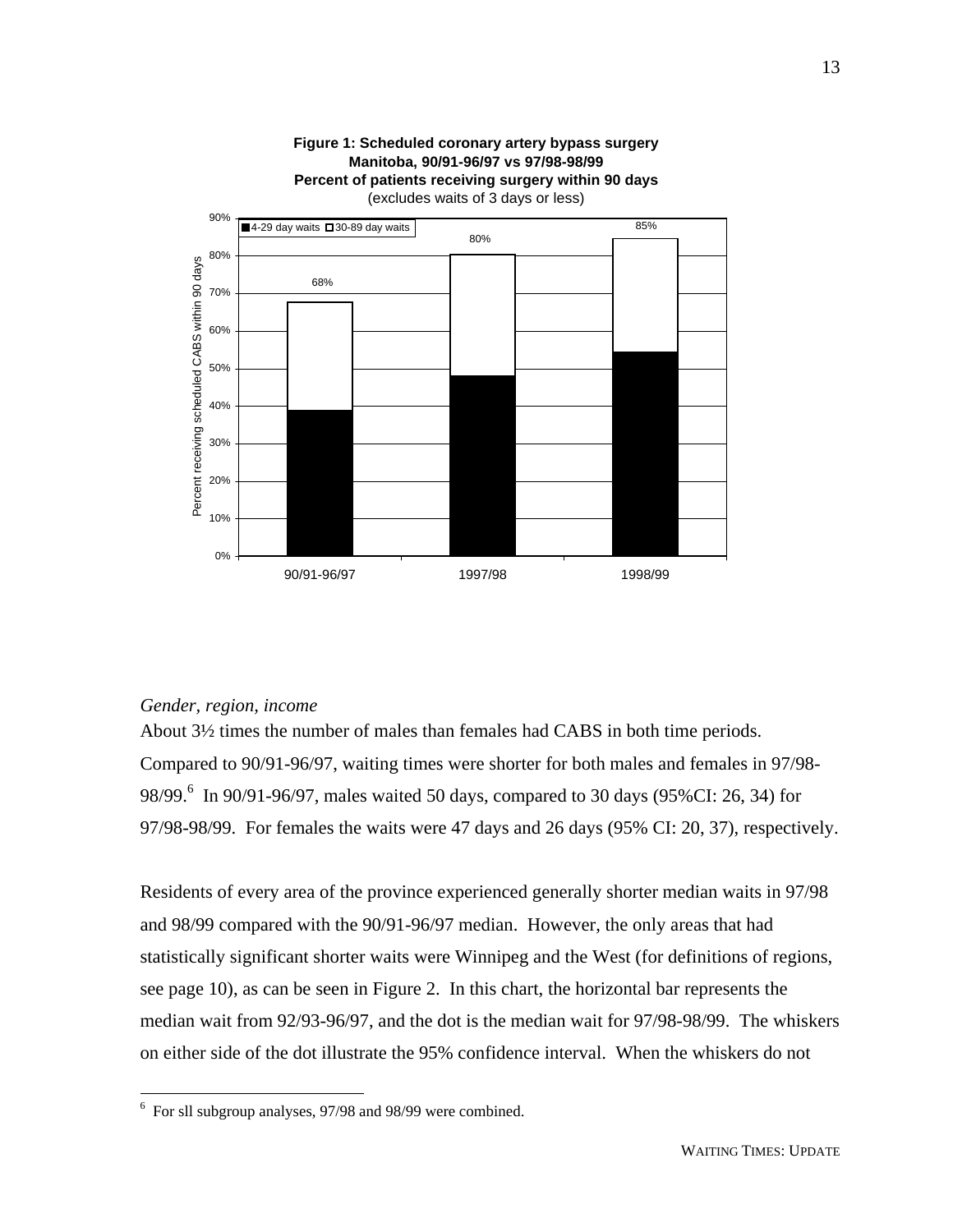overlap the bar, then the 97/98-98/99 median is significantly different than the 92/93-96/97 median. Winnipeg residents waited 21 days less and Brandon residents 31 days less in 97/98-98/99 compared to 90/91-96/97. Having shorter waits in the West is good news, since residents of the West had noticeably longer waits compared to the rest of the province in 90/91-96/97. Wait times were not significantly different between regions for 97/98-98/99.



The trend to shorter median waits for scheduled CABS was evident in the waits for patients living in different income neighbourhoods in Winnipeg. Median waits were statistically shorter in 97/98-98/99 for patients from the middle- and highest-income neighbourhoods (Table 2), however waits generally decreased across all income groups. Remember that this is in comparison to the *90/91-96/97* median. Compared to the *Winnipeg* median for 97/98 and 98/99, which was 25 days, none of the neighbourhoods were significantly different (data not shown); in other words, regardless of neighbourhood income level, all Winnipeg patients had similar waits for scheduled coronary bypass surgery.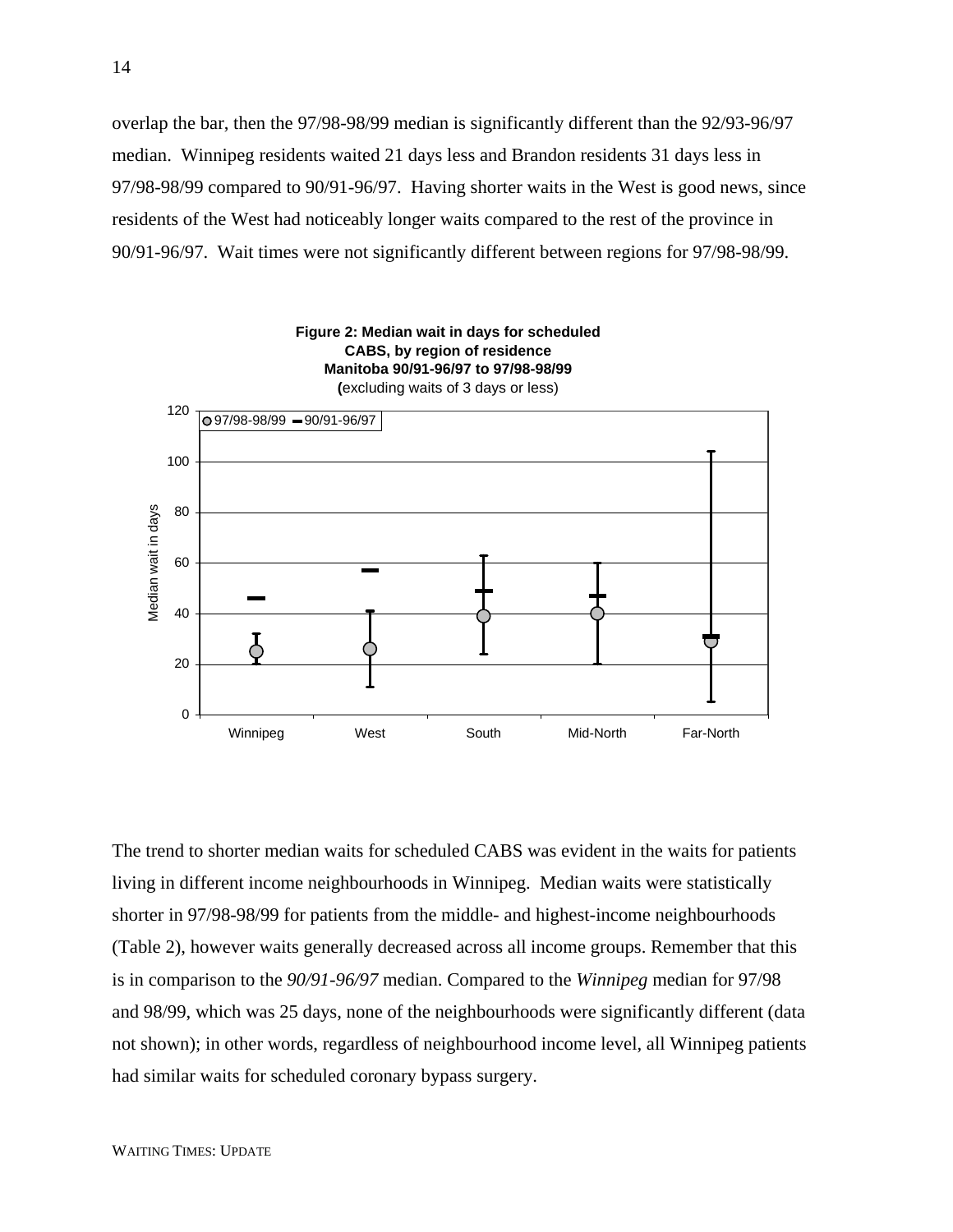|              | 90/91-96/97 | 97/98-98/99   |
|--------------|-------------|---------------|
| Lowest       | 48          | 29(15, 56)    |
| Lower middle | 48          | 24 (14, 48)   |
| Middle       | 43          | $29*(14, 42)$ |
| Upper middle | 53          | 30(13, 60)    |
| Highest      |             | $24*(13, 39)$ |

**Table 2: Median waits in days (with 95% confidence intervals) for CABS scheduled procedures, Winnipeg, by neighbourhood income level, 97/98-98/99 compared with 90/91-96/97 (asterisk shows significant difference from 90/91-96/97 median)**

#### **Percutaneous transluminal coronary angioplasty**

The standardized rate of coronary angioplasty increased 6.4% between 1996/97 and 1998/99, from 0.61 to 0.65 per 1000 persons. Looking at all scheduled patients, including those who had an angiogram within three days of PTCA, median waits were shorter in 97/98 and 98/99, significantly so in 98/99, compared with the 90/91-96/97 median (Table 3). The dramatically shorter waits in 98/99—10 days shorter than for 97/98—for scheduled PTCA were explored further. We noted that the proportion of scheduled patients that received a pre-op angiogram within three days of surgery had been increasing over time: in 90/91, 4% of scheduled patients received an angiogram within three days of surgery, for the years 1995/96 through 1997/98, it was about 25%, but in 1998/99, it was 43%. This change in practice may help to account for the shorter median waits for all scheduled patients as shown in Table 3. It also means that there are fewer scheduled patients each year in the bottom row of Table 3, i.e., scheduled patients who waited more than three days, which contributes to some instability in the median.

**Table 3: Median waits in days (with 95% confidence intervals) for PTCA (asterisk shows significant difference from 90/91-96/97 median)**

|                                         | 90/91-96/97 | 97/98          | 98/99      |
|-----------------------------------------|-------------|----------------|------------|
| Urgent/Emergent                         |             | 4(2,5)         | $0*(0,1)$  |
| Scheduled, all patients                 |             | 17(10, 31)     | $7*(4, 9)$ |
| Scheduled, excluding waits under 4 days |             | (22, 49)<br>37 | (19, 40)   |

In the first report it was noted that the proportion of patients having PTCA that were coded as urgent/emergent rather than scheduled was increasing over time; however, there was no increase in 97/98 and 98/99. The proportion that were urgent/emergent from 90/91 to 92/93 inclusive was around 45%, and from 93/94 to 96/97, it was around 60%. For 97/98 and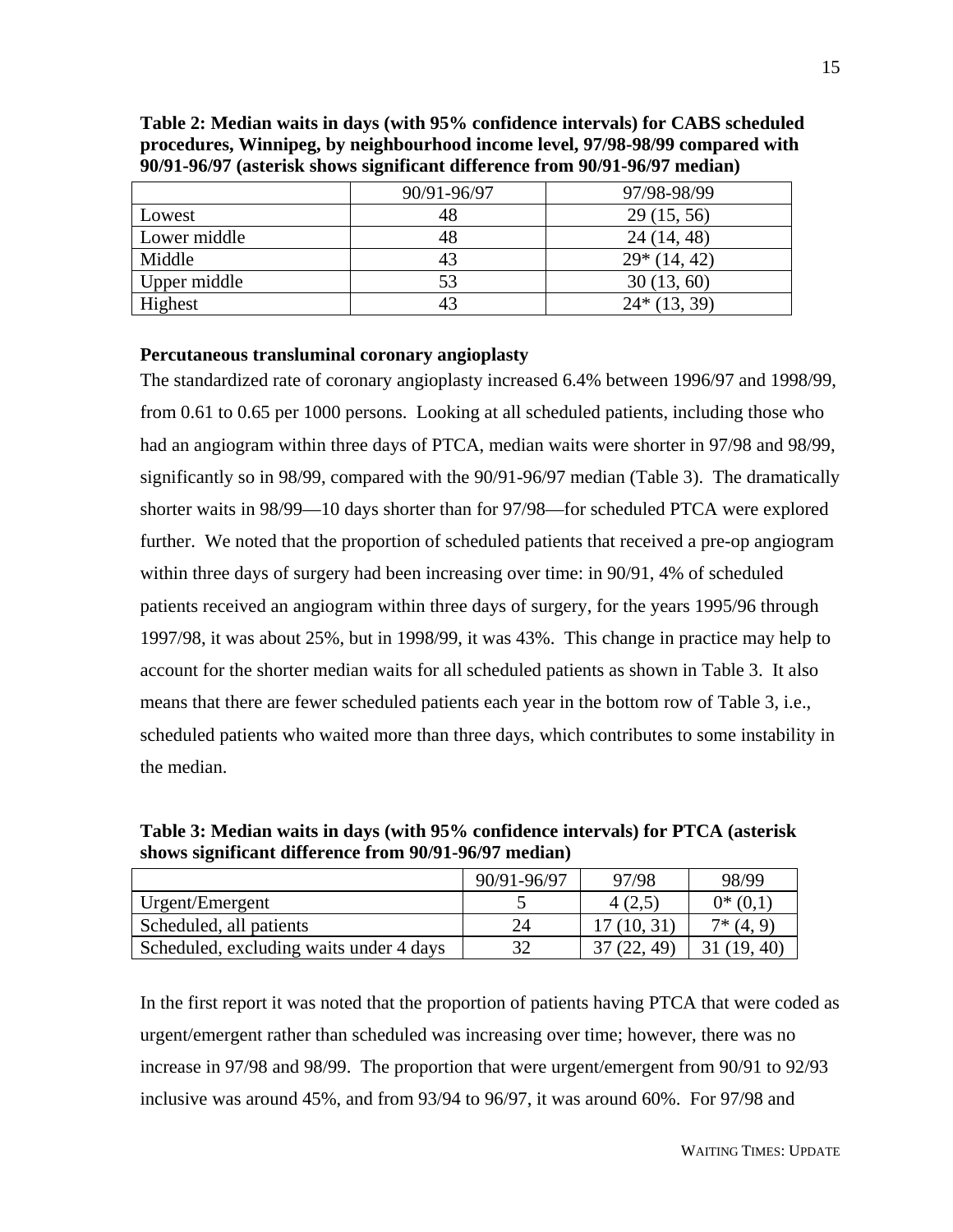98/99, that proportion remained the same at about 60% of patients being coded as urgent/emergent and 40% being coded as scheduled PTCA patients.

#### *Scheduled PTCA*

Next, patients who were coded as urgent/emergent were excluded, as well as those who had an angiogram within three days of PTCA. As previously noted, the proportion of scheduled patients who had an angiogram four or more days prior to PTCA declined in 1998/99. Once waits of three days or less were excluded, the median waits in the most recent two years for scheduled PTCA were not significantly different from the 90/91-96/97 median (Table 3). The median wait time for 90/91-96/97 was 32 days; for 1997/98, it was 37 days (95% CI: 22, 49) and for 1998/99, 31 days (95% CI: 19, 40).

In the first report, the proportion of scheduled patients who received angioplasty within 30 days seemed to be decreasing, and this was raised as a possible concern. However, in the most recent two years, this proportion increased (Figure 3). In 1996/97, only 35% of scheduled PTCA patients received the procedure within 30 days, but in 1997/98, it was 42% and in 1998/99, it was 49%.

16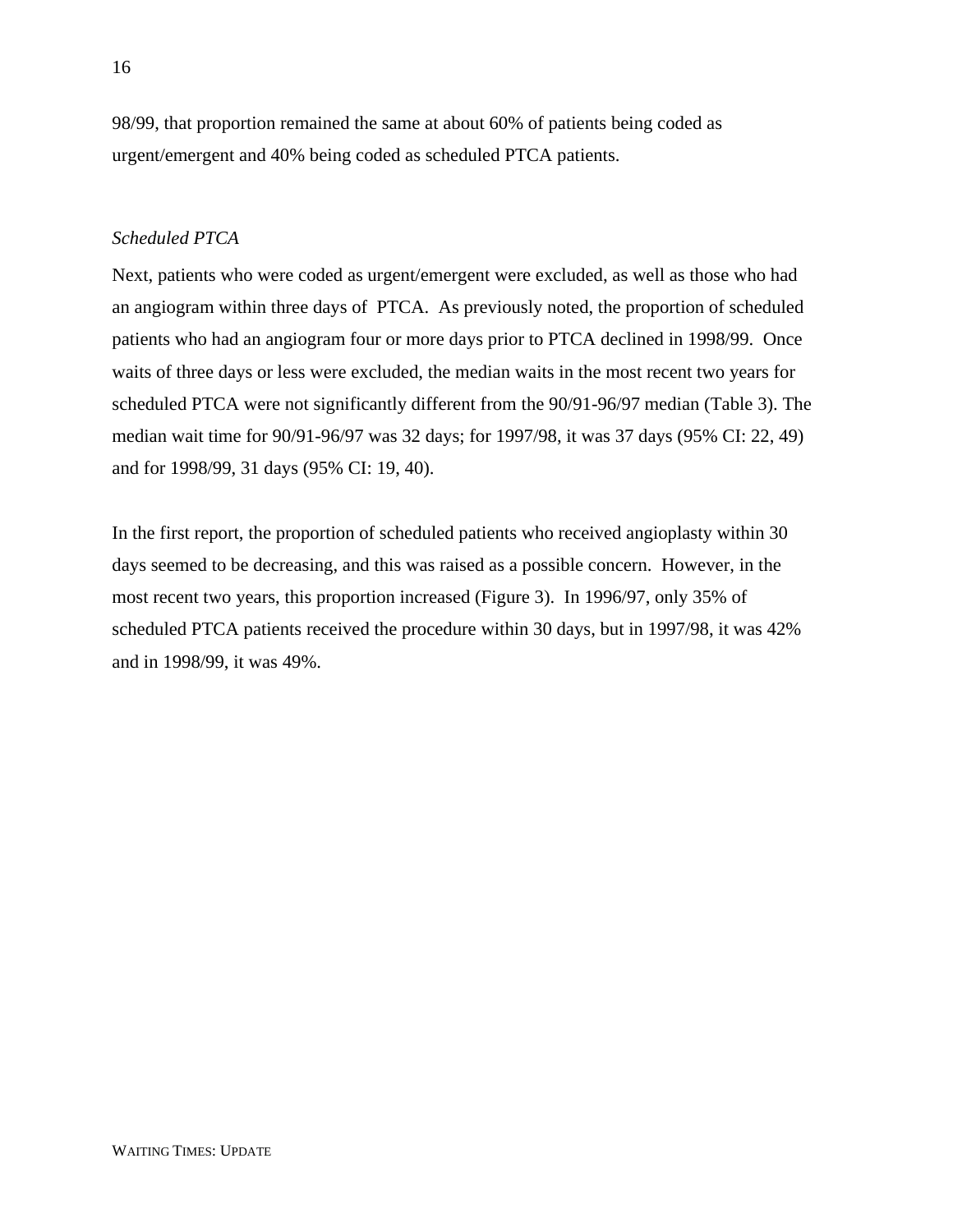

#### **Figure 3: Scheduled PTCA - proportion of patients waiting 30 days or less (excluding waits of 3 days or less) Manitoba, 1990/91 to 1998/99**

The median wait for scheduled PTCA for 97/98 and 98/99 did not differ from the 90/91- 96/97 median by gender, neighbourhood income level or region of residence. Also, there were no differences in waits between gender, between income levels or between region of residence.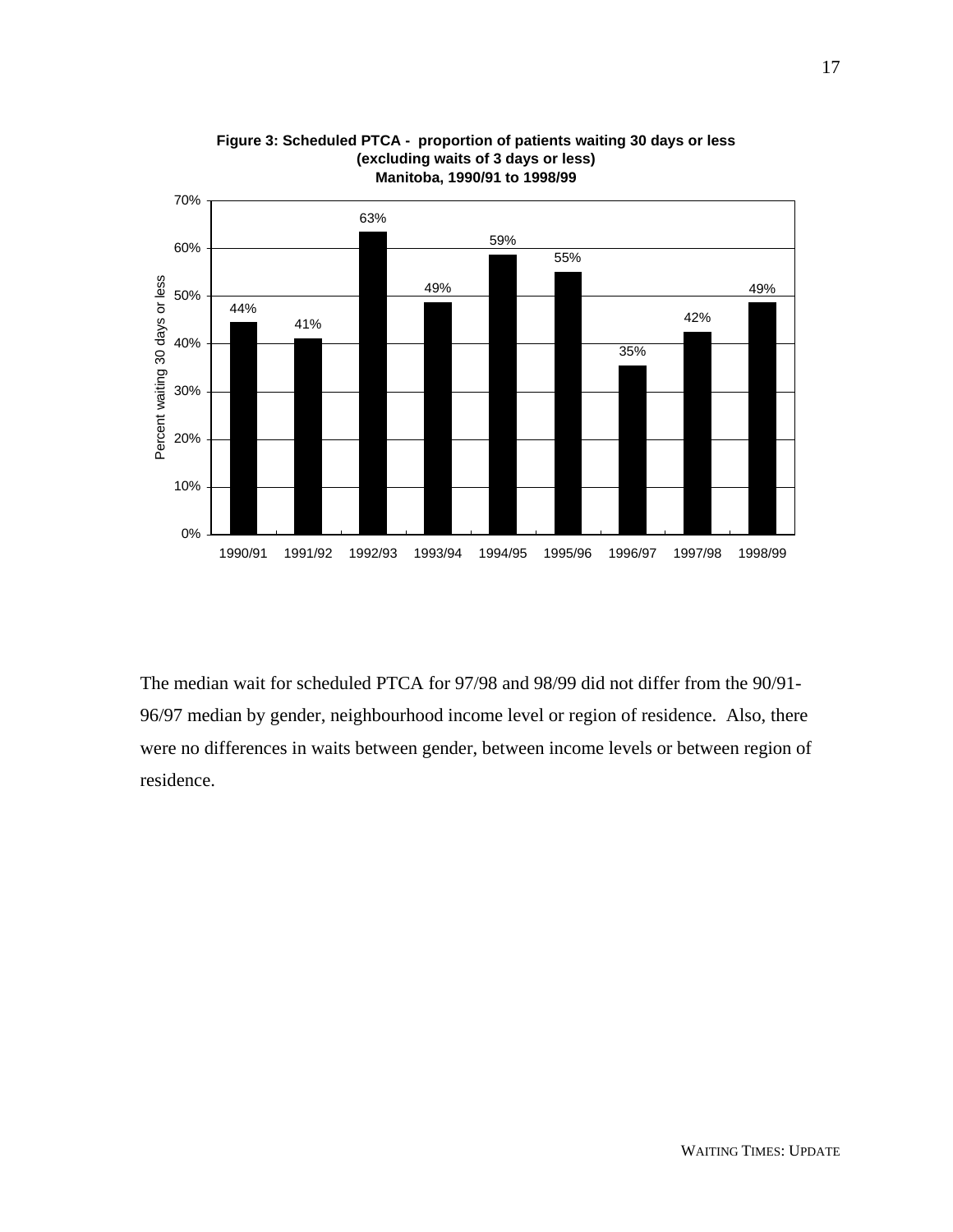# **Cataract Surgery**

### **KEY POINTS**

- Cataract surgery is performed in both public hospitals and privately-owned clinics. Until January 1999, patients who had cataract surgery in a private clinic were required to pay a tray or facility fee of approximately \$1000; since then, Manitoba Health has covered all costs.
- There was a 12 week difference in waits between public and private-sector surgery for 97/98 and 98/99. The public-sector wait was 17 weeks, and the private-sector wait was 5 weeks. These were both significantly longer than the previous five-year medians of 13 and 4 weeks.
- Public-sector waits for 97/98 and 98/99 did not increase compared to 96/97. The rate of performing public-sector cataract surgery increased 13% since 96/97.
- About 75% of cataract surgery was in the public sector, and about two-thirds of publicsector cataract surgery was performed by surgeons who practised in both sectors.
- There continued to be a difference in waits by the surgeon's practice-type. Waits for public-sector surgery if the surgeon operated *only* in the public sector were 10 weeks in both 97/98 and 98/99; waits for public-sector surgery for surgeons who had *both* public and private practices were 21 and 26 weeks in 97/98 and 98/99, respectively.
- Median waits were similar according to region of residence and by neighbourhood income level.
- Almost 65% of cataract surgery was performed on women, and women had median waits about three weeks longer than men.
- About 20% of patients from the lowest and lower-middle income neighbourhoods had surgery privately, compared to 32% of patients from the highest-income neighbourhoods.

As stated earlier, for the analysis of cataract surgery, we were interested in comparing waits between the public and private sectors.<sup>7</sup> For most of this study period, patients who had cataract surgery in a private clinic were required to pay a tray or facility fee of approximately \$1000; since January 1999, Manitoba Health has covered all costs, agreeing to fund 2000 additional procedures annually in the public sector. In other words, all cataract surgery is now publicly funded. Exploring the differences in waiting times for public and private cataract surgery may seem moot now; however, it seemed to be relevant in terms of its policy implications.

 $\overline{a}$ 

 $7$  Cataract surgery at the Gimbal Clinic in Calgary was not included. Data from Manitoba Health show that the number of procedures performed at the Gimbal Clinic for calendar years 1997 and 1998 were 148 and 82, respectively.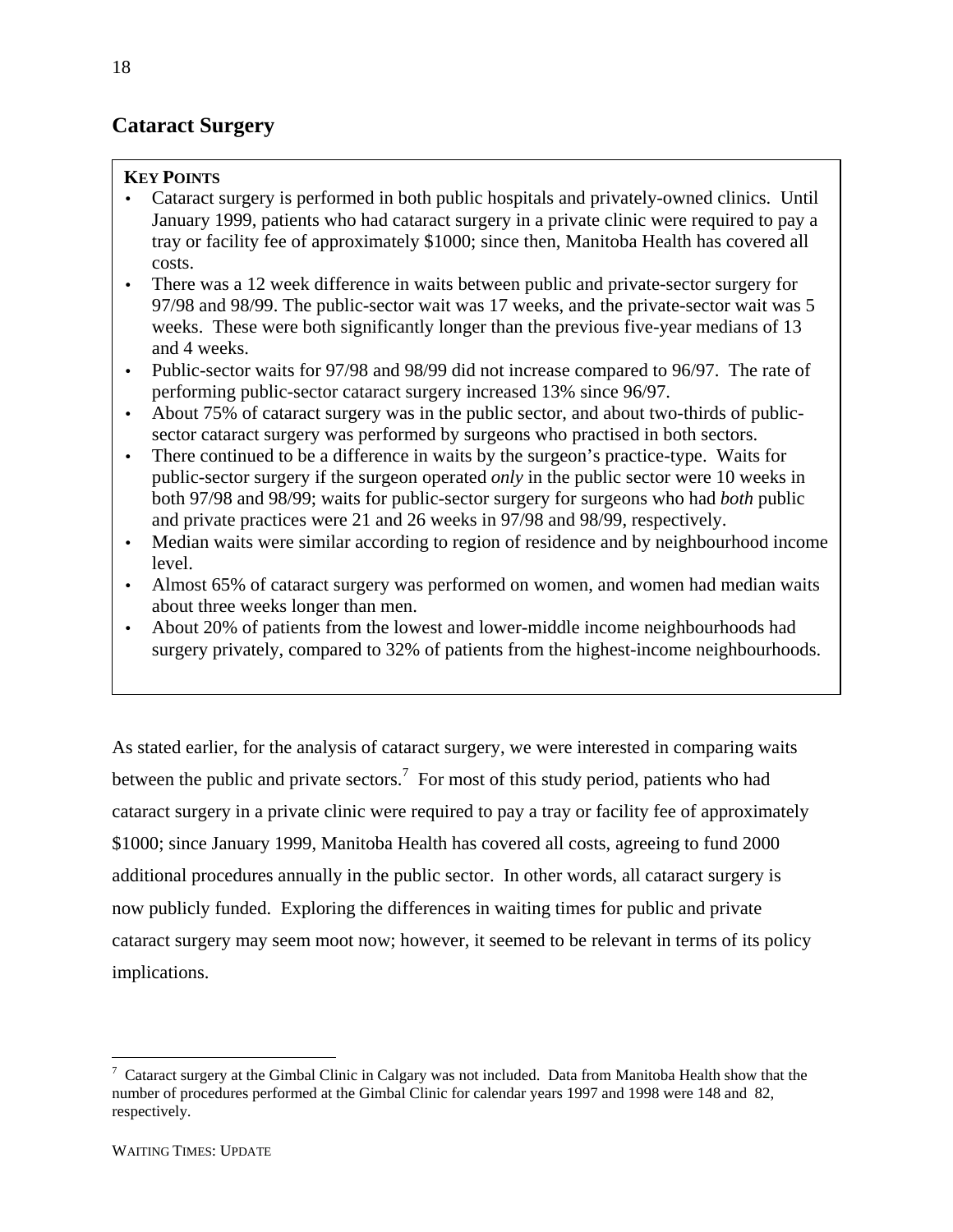It should be noted that the rate of performing cataract surgery in the public sector has increased 43% between 1992/93 and 1998/99; 12.6% between 1996/97 and 1998/99. An additional 2000 procedures would represent a doubling of the number of procedures performed in 1992/93.

In our previous report, we found that waits were longer in the public sector: the median public-sector wait for 92/93-96/97 was 13.1 weeks and the private-sector wait was 4.1 weeks. By the final year of analysis, the wait in the public sector was 17.9 weeks, compared with 4.1 weeks in the private sector.<sup>8</sup> This pattern held for 1997/98 and 1998/99: the public-sector waits were 17.1 and 17.9 weeks, respectively, whereas the private-sector waits were 5.0 and 5.4 weeks for those years. When compared to the previous five-year median, waits in both sectors were significantly longer. When compared to 96/97 only, the public-sector wait remained stable despite a 12.6% increase in the rate of surgery.

We also found in our previous report that there was a difference in the public-sector wait depending on whether the surgeon also had a private practice. We divided ophthalmic surgeons according to whether they operated entirely in the public sector, or in both public and private sectors. We defined surgeons as having both a public and private practice if they performed at least 20 procedures per year in a private clinic.<sup>9</sup> Most cataract surgery, about 75% in 97/98 and 98/99, was in the public sector (Table 4). Furthermore, about two-thirds of public-sector cataract surgery was performed by surgeons who have both a public and private practice. These high-volume surgeons focus most of their practise on cataract surgery, and make maximum use of the public-sector operating room resources available to them. Lowvolume

surgeons often have sub-specialties, and consequently have limited capacity to increase the number of cataract operations they do.

<sup>&</sup>lt;sup>8</sup> Note that when talking about waits for cataract surgery, we use "weeks" whereas for all other procedures we talk of waits in terms of "days."

<sup>&</sup>lt;sup>9</sup> All surgeons operate in the public sector, but some operated both publicly and privately.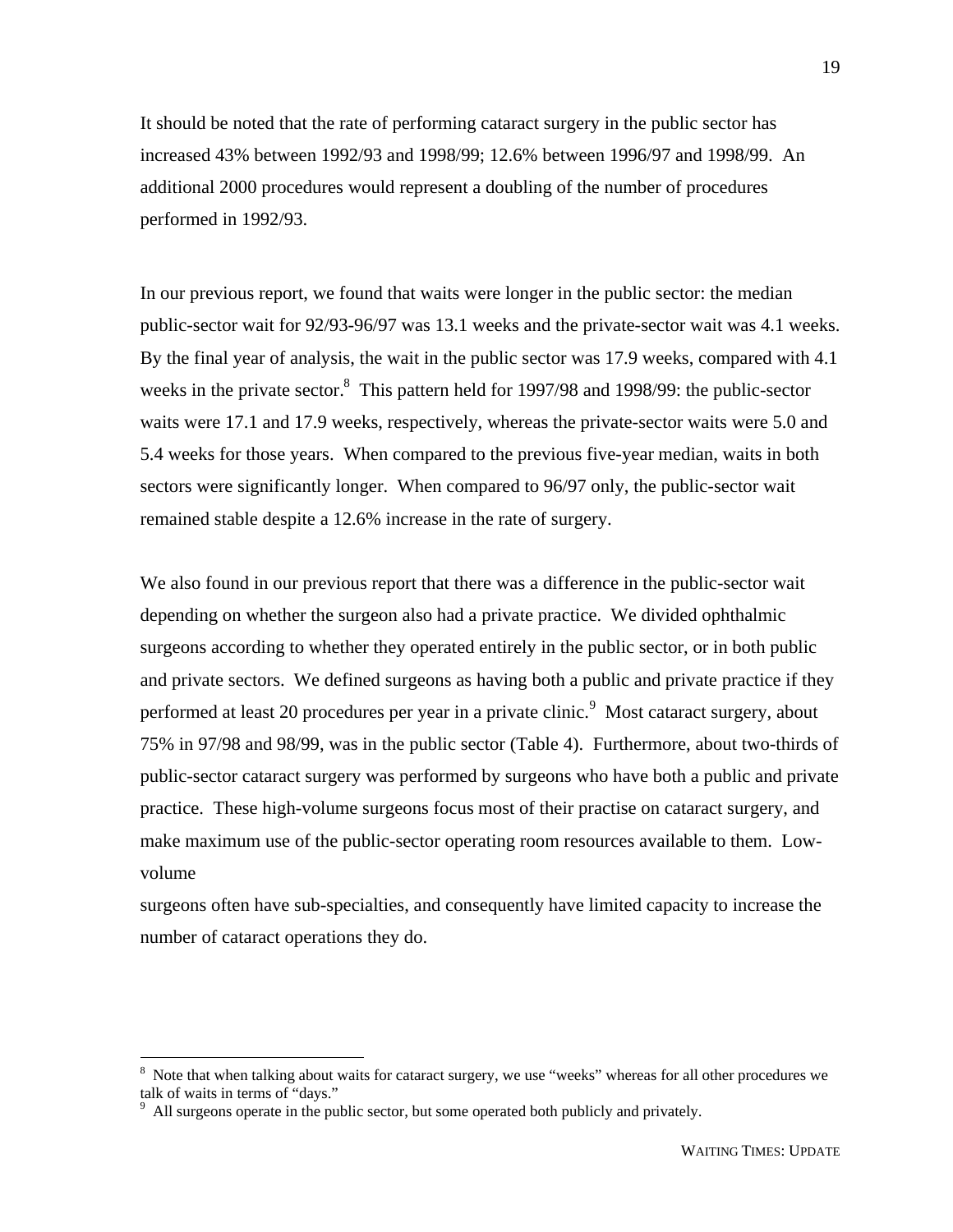|                                                       | 92/93-96/97  | 1997/98      | 1998/99      |
|-------------------------------------------------------|--------------|--------------|--------------|
| Surgeon operates in public hospital only <sup>*</sup> | 6811 (38.0%) | 1133 (25.8%) | 1154 (23.4%) |
|                                                       |              |              |              |
| Public hospital, surgeon operates both publicly       | 8830 (49.2%) | 2353 (53.6%) | 2424 (49.2%) |
| and privately <sup>*</sup>                            |              |              |              |
| Private clinic, surgeon operates both publicly and    | 2292 (12.8%) | 903 (20.6%)  | 1351 (27.4%) |
| privately**                                           |              |              |              |
| Total procedures                                      | 17933        | 4389         | 4929         |

**Table 4: Number of patients receiving cataract surgery in private clinics and public hospitals, according to surgeon's practice type10 (% of annual total)**

\* number of surgeons = 27 for  $92/93-96/97$ , 13 for  $97/98$ , 18 for  $98/99$ 

\*\* number of surgeons = 9 for all years

There continued to be a difference in waits by type of surgeon practice (Figure 4). Waits for public-sector surgery, if the surgeon operated only in the public sector, were 10 weeks in both 97/98 and 98/99; waits for public-sector surgery for surgeons who had both public and private practices were 21 and 26 weeks in 97/98 and 98/99, respectively. For both types of practices, public-sector waits were significantly longer compared to the previous five-year median.

 $\overline{a}$ 

<sup>&</sup>lt;sup>10</sup> These numbers will not compare with other MCHPE reports, because for this study, if the patient had more than one cataract procedure over the study period, we included only the first procedure.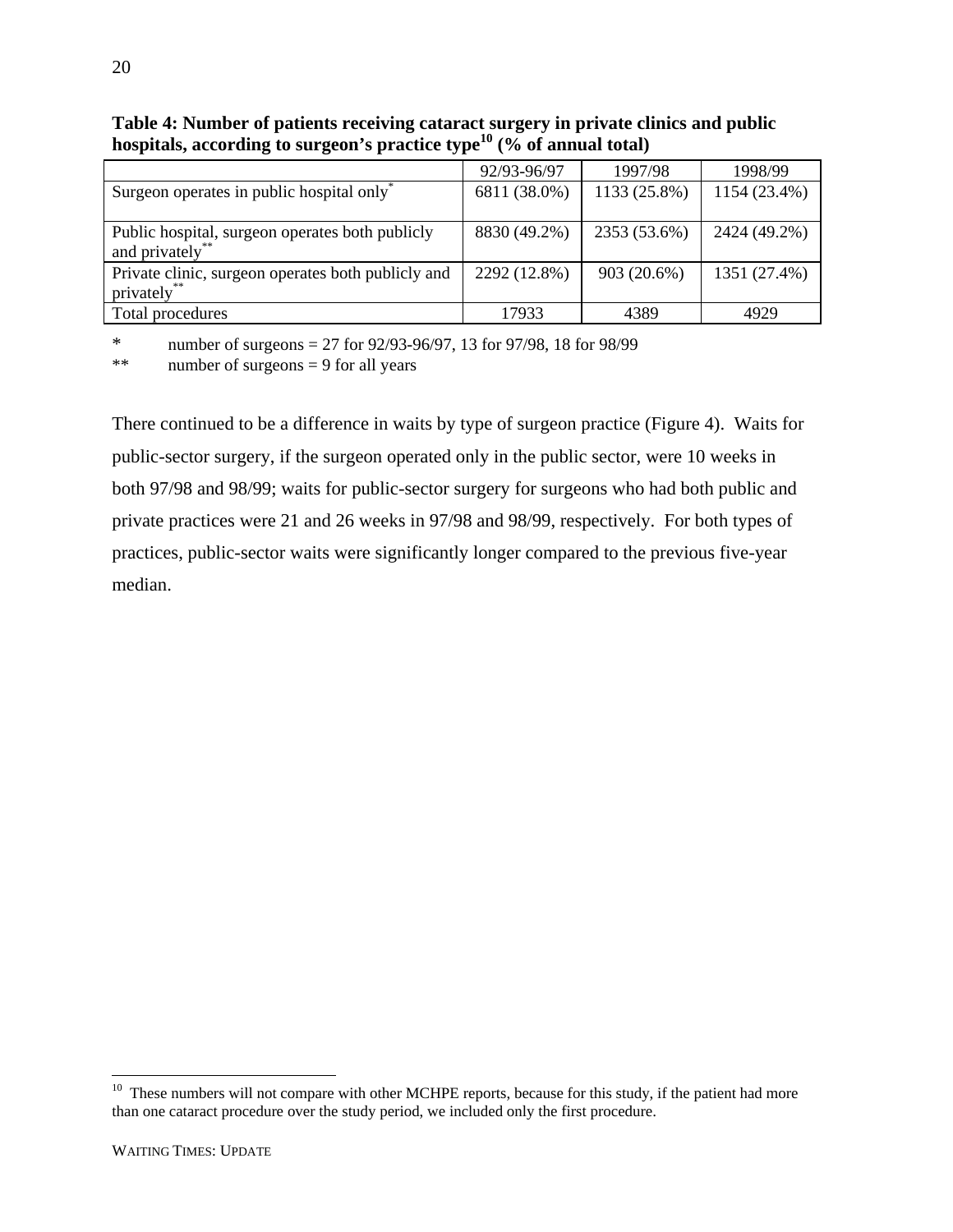

# **Figure 4: Median wait (weeks) for cataract surgery by surgeon's practice-type**

#### **Region of residence, gender, income**

Waits for public-sector cataract surgery were similar for residents living in different regions of the province, with residents from every region except the Far North waiting between 17 and 19 weeks. Residents of the Far North had shorter waits: 12.5 weeks.

There were differences between genders with respect to public-sector cataract surgery. The majority of patients, 63.5%, were female, and women waited longer than men. Using two years of data, 97/98-98/99, women waited 18.6 weeks (95% CI: 17.9, 19.3) and men waited 15.9 weeks (95% CI: 14.9, 16.7). In other words, women waited on average nearly three weeks (19 days) longer than men. This difference was statistically significant. From 92/93- 96/97, women waited 11 days longer than men.

There was no difference in the median wait for cataract surgery according to neighbourhood income category. People in the highest-income neighbourhoods had similar waits to people from the lowest-income neighbourhoods. Proportionately more cataract procedures were performed on residents of the lowest-income neighbourhoods: 23% of all cataract surgery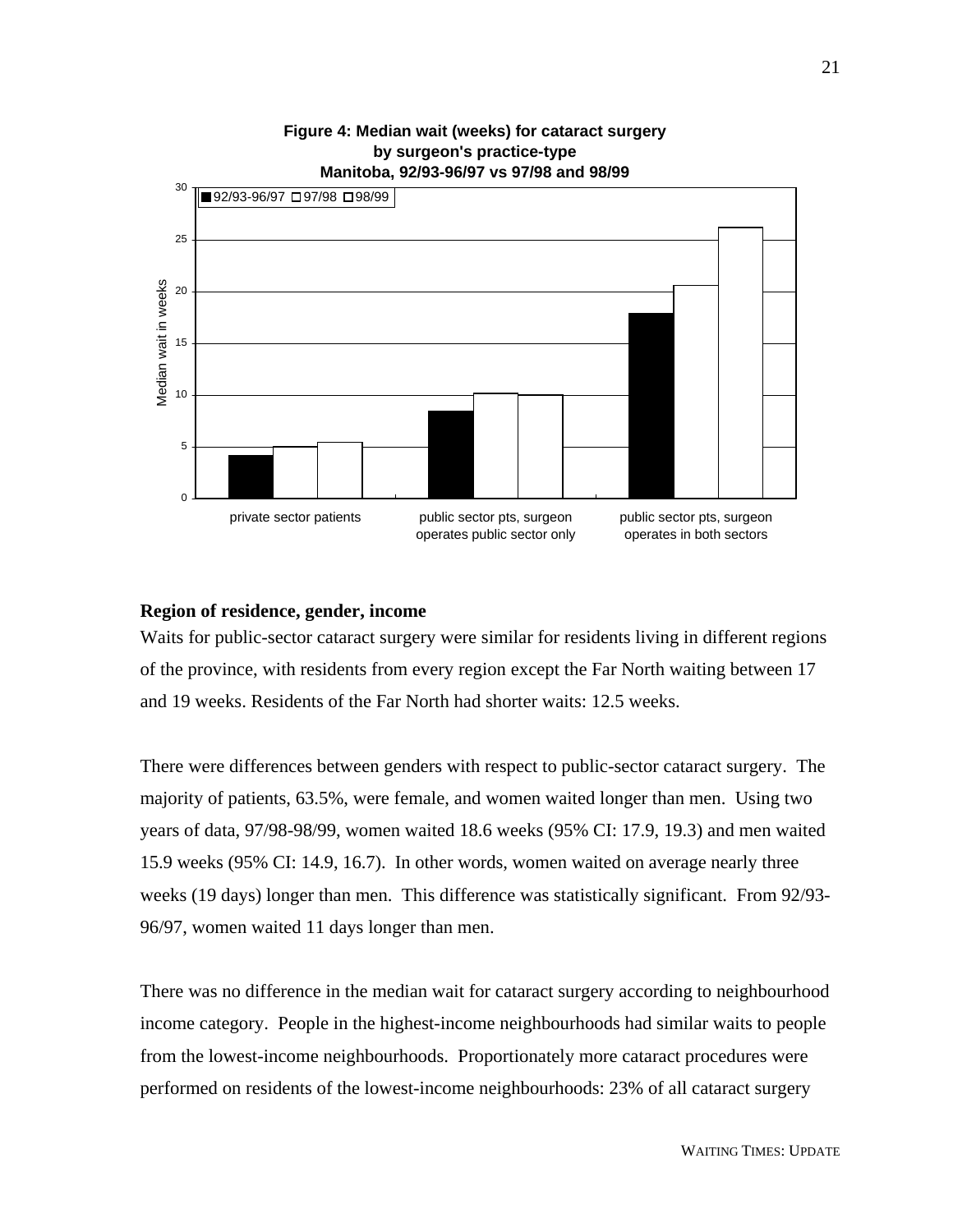recipients in 97/98-98/99 were from the lowest-income neighbourhoods, and 18% were from the highest-income neighbourhoods (Table 5). Despite the fees charged for private-clinic cataract surgery for most of the study period, a substantial proportion, 38%, of private-clinic procedures were performed on patients from the two lowest-income neighbourhoods.

| Neighbourhood         | Lowest | Lower- | Middle | Upper- | Highest |
|-----------------------|--------|--------|--------|--------|---------|
| income level          |        | middle |        | middle |         |
| Public ( $n = 4242$ ) | 24.0%  | 21.2%  | 20.4%  | 18.1%  | 16.3%   |
| Private $(n = 1235)$  | 19.4%  | 18.1%  | 18.4%  | 18.4%  | 25.7%   |
| Total $(n = 5477)$    | 23.0%  | 20.5%  | 20.0%  | 18.1%  | 18.4%   |

**Table 5: Proportion of cataract surgery performed in public versus private sector, 97/98 and 98/99, by neighbourhood income, Winnipeg residents only**

In Table 5, the *rows* total 100%, showing how the number of cataract surgery procedures are distributed according to patients' neighbourhood income level. Another way to look at the distribution is according to the proportion in each income category that are performed privately and publicly, i.e., having each *column* total 100%. When looked at in this way, one can see that there is a gradient between low- and high-income neighbourhoods, with proportionately more of the high-neighbourhood-income patients having their cataract surgery done privately (Figure 5).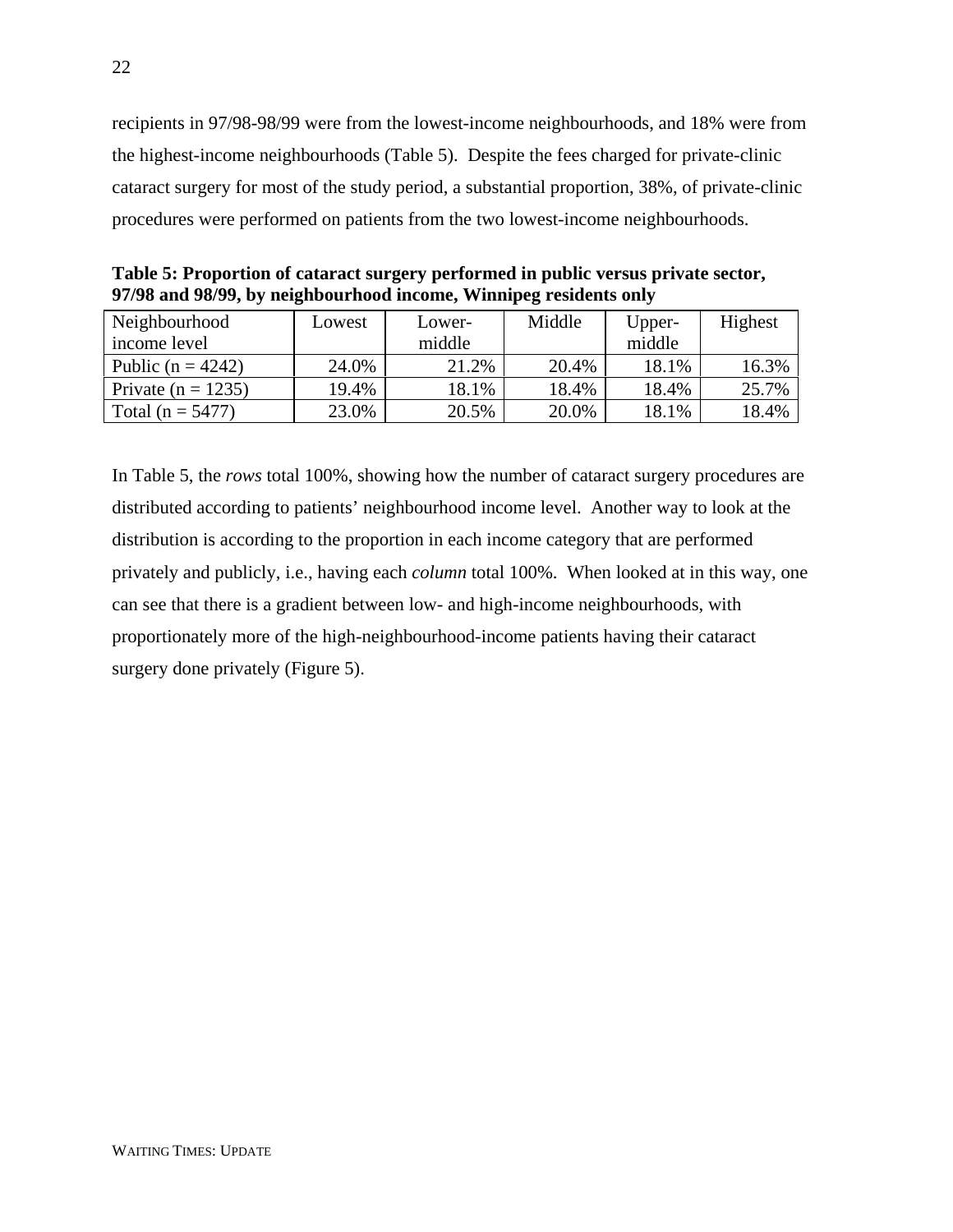

**Figure 5: Cataract surgery, percent of procedures public and private by patients' neighbourhood income level, Winnipeg, 97/98-98/99**

## **Selected routine procedures**

### **KEY POINTS**

- prostate (TURP) (for benign disease), hernia repair, tonsillectomy, and stripping and ligation of varicose veins. Although all of these procedures are "elective" in the sense of unequivocal, with excision of breast lesions and carotid endarterectomy being less discretionary, and tonsillectomy and varicose vein repair being more discretionary. • We studied eight routinely-performed elective procedures: excision of breast lesions, carotid endarterectomy, cholecystectomy, carpal tunnel release, trans-urethral resection of being scheduled, they range in the degree to which indications for surgery are clear and
- lesions  $(+29.7%)$ , cholecystectomy  $(+8.4%)$ , and tonsillectomy  $(+16.2%)$ ), two decreased (carpal tunnel release  $(-7.3\%)$ , varicose vein repair  $(-5.6\%)$ ) and three stayed about the • Since 96/97, standardized rates for three of these procedures increased (excision of breast same.
- In 1998/99, waits for seven of the eight procedures were significantly longer compared to 92/93-96/97; only cholecystectomy was not significantly different.
- was 17 days longer and for varicose vein repair it was 19 days longer in 98/99 compared to 92/93-96/97. • For five of the procedures, the wait was four to six days longer, for carpal tunnel release it
- For seven of the eight procedures (all except carotid endarterectomy), patients from either Winnipeg or the West (South Westman, North Westman and Brandon RHAs) had a significantly longer wait than the Manitoba median. Patients in the South (Central and South Eastman RHAs) had a shorter wait than the Manitoba median for four procedures. Patients living in other RHAs had waits similar to the Manitoba median.
- Median waits were similar by age, gender and neighbourhood income level. Whereas previously, older patients tended to have shorter waits than younger, in 97/98-98/99, there was no difference according to age.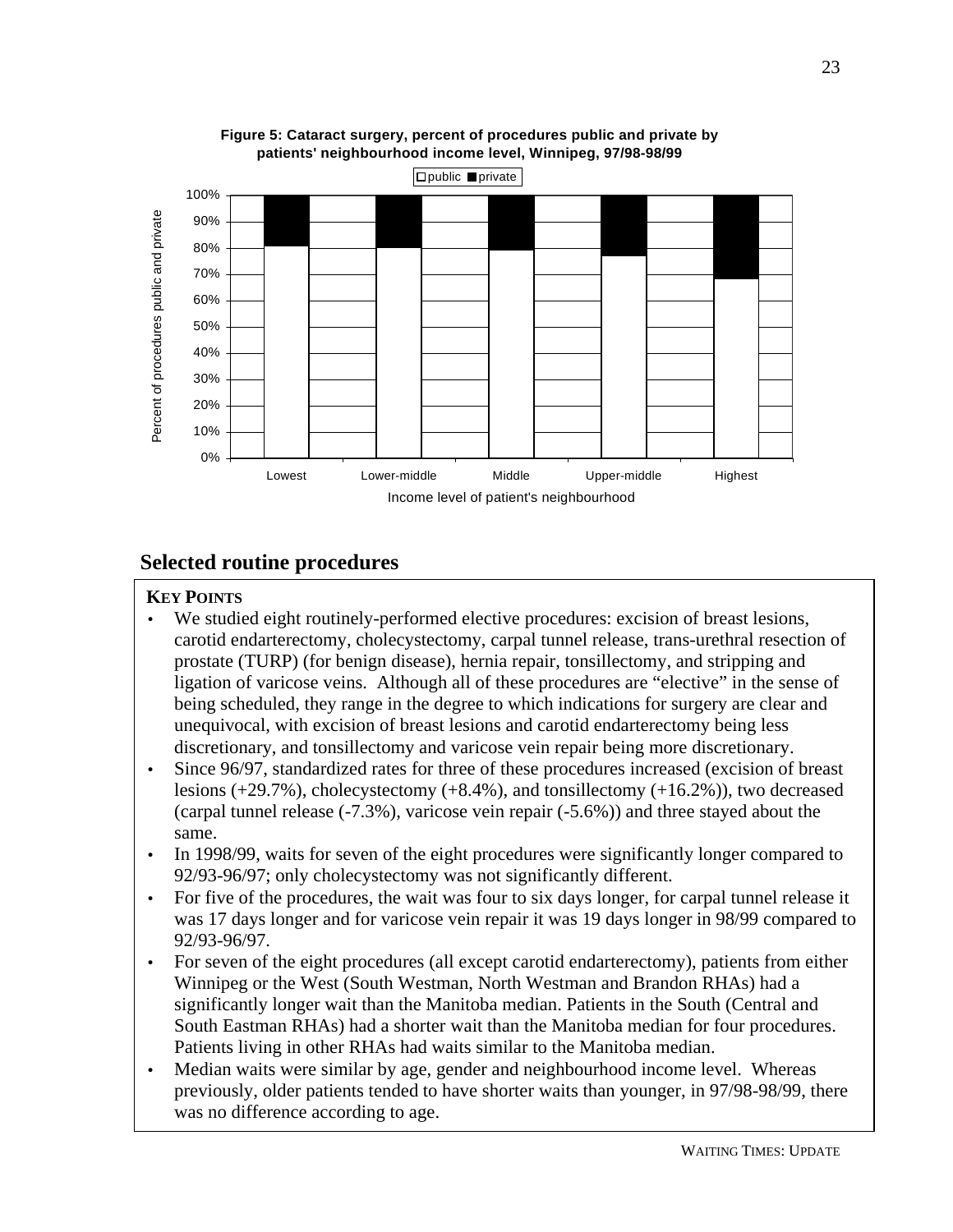#### **Procedure rates**

Rates of all procedures studied were calculated (Table 6). All rates were age- and sexadjusted to the 1992 Manitoba population, using the direct method of adjustment. The procedure with the biggest change since 1996/97 was excision of breast lesions (excluding simple biopsies), increasing 29.4%. The tonsillectomy rate increased 16.2%. Several procedure rates decreased in 97/98 compared to 96/97, then increased in 98/99 to a rate similar to or higher than the 96/97 rate: carotid endarterectomy, cholecystectomy, TURP, and varicose veins. The rate for carpal tunnel release showed the opposite pattern, increasing in 97/98 and then falling below the 96/97 rate in 98/99. The rate of hernia repair stayed fairly stable over the three years.

**Table 6: Rates of selected surgical procedures, 1996/97 to 1998/99, Manitoba, directly adjusted to the 1992 population**

|                                | 1996/97 | 1997/98 | 1998/99 | Percent increase |
|--------------------------------|---------|---------|---------|------------------|
|                                |         |         |         | (decrease)       |
| <b>Excision Breast Lesions</b> | 2.29    | 2.68    | 2.97    | 29.7%            |
| Carotid Endarterectomy         | 0.33    | 0.29    | 0.32    | $(2.1\%)$        |
| Cholecystectomy                | 2.45    | 2.38    | 2.66    | 8.4%             |
| <b>Carpal Tunnel Release</b>   | 1.10    | 1.14    | 1.02    | $(7.0\%)$        |
| <b>TURP</b>                    | 1.54    | 1.47    | 1.56    | 1.2%             |
| Hernia Repair                  | 2.01    | 1.98    | 1.99    | $(1.1\%)$        |
| Tonsillectomy                  | 1.54    | 1.65    | 1.79    | 16.2%            |
| Varicose Veins                 | 0.36    | 0.29    | 0.34    | $(6.6\%)$        |

#### **Overall findings**

Table 7 shows the median waiting time for eight common elective procedures for 1997/98 and 1998/99, comparing them to the median for the previous five years. In 1997/98, four procedures showed a significantly longer wait compared to the 92/93-96/97 median: excision of breast lesions, carotid endarterectomy, carpal tunnel release and hernia repair. In 1998/99, seven of the eight procedures had significantly longer waits compared to 92/93-96/97; only cholecystectomy was not significantly different. Most of the increases were less than seven days compared to 92/93-96/97, the exceptions being carotid endarterectomy for 97/98 (7 days), carpal tunnel release for both years (8 and 17 days), and varicose vein surgery for 98/99 (19 days).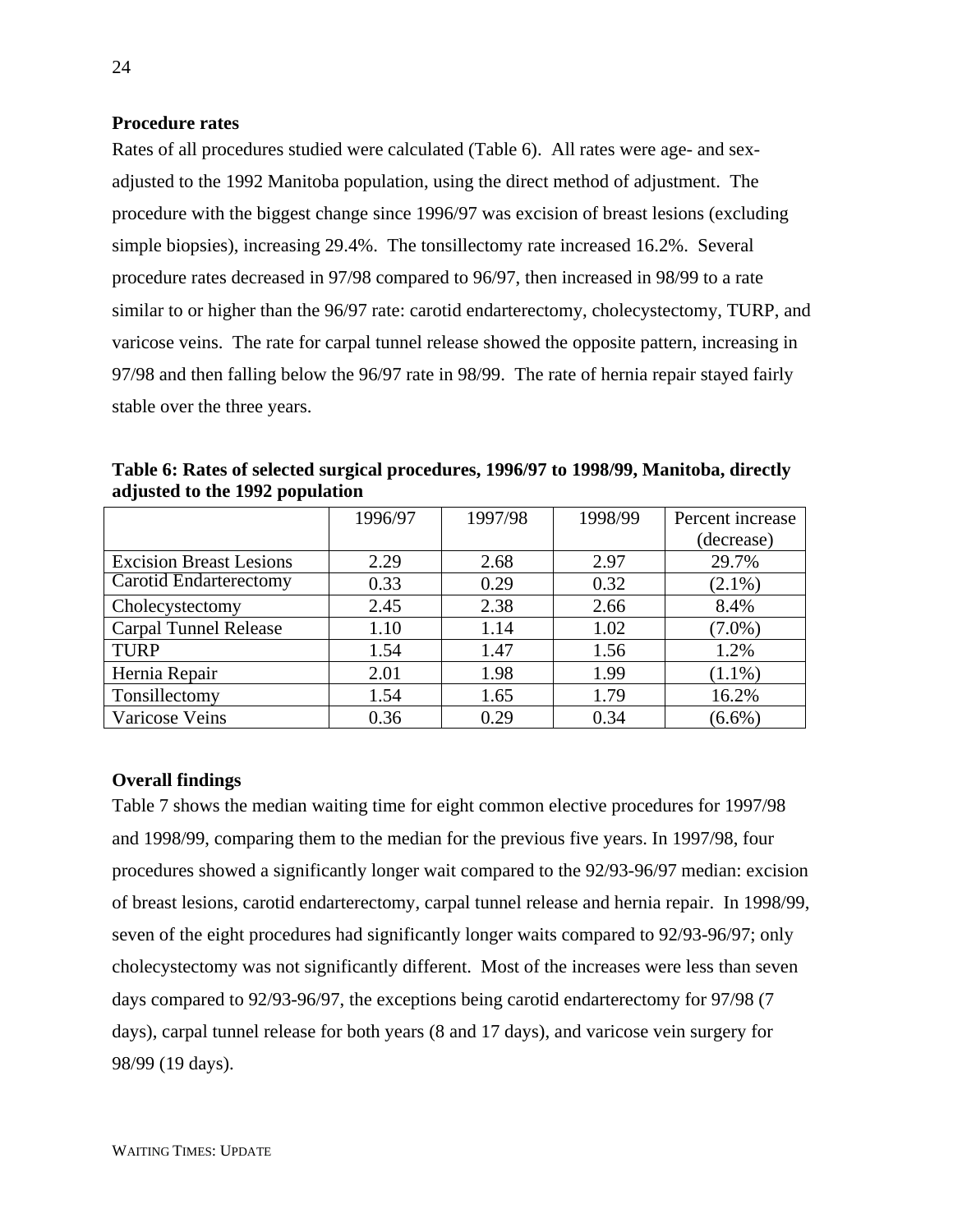| ັ                              | 92/93 to 96/97 | 1997/98       | 1998/99       |
|--------------------------------|----------------|---------------|---------------|
| <b>Excision Breast Lesions</b> | 16             | $19*(17, 20)$ | $20*(19, 21)$ |
| <b>Carotid Endarterectomy</b>  | 26             | $33*(27, 38)$ | $32*(29, 38)$ |
| Cholecystectomy                | 31             | 30(29, 33)    | 33(31, 34)    |
| Carpal Tunnel Release          | 35             | $43*(40, 49)$ | $52*(47, 56)$ |
| <b>TURP</b>                    | 25             | 27(23, 30)    | $30*(27, 33)$ |
| Hernia Repair                  | 29             | $35*(33, 36)$ | $35*(34, 37)$ |
| Tonsillectomy                  | 51             | 51 (48, 54)   | $55*(52, 58)$ |
| Varicose Veins                 | 40             | 43 (38, 50)   | $59*(51, 71)$ |

**Table 7: Median waiting times in days between pre-operative visit to surgeon and surgery date, Manitoba, (with 95% confidence intervals) (asterisks indicate significantly different from 92/93-96/97 median)**

#### **Region of residence**

 $\overline{a}$ 

Table 8 provides the median waits according to the area of the province in which patients live. In Table 8, there are two columns for each region. The median wait for 92/93-96/97 is on the left for each region and the two-year median for 97/98-98/99 is on the right. The asterisk indicates a statistically significant difference from the  $92/93-96/97$  median value.<sup>11</sup> For instance, in the South, for carotid endarterectomy, the median wait for 92/93-96/97 was 22 days, and for 97/98-98/99, it was 29 days, an increase which was not statistically significant.

**Table 8: Median waits (days) by region of residence for each procedure, 97/98-98/99 median compared with 92/93-96/97 median (\* indicates significantly longer than 92/93- 96/97 median; \*\* significantly shorter)**

| Region of              |       | Winnipeg |       | West  |       | South |       | Mid-North |       | Far North |
|------------------------|-------|----------|-------|-------|-------|-------|-------|-----------|-------|-----------|
| residence              |       |          |       |       |       |       |       |           |       |           |
|                        | 92/93 | 97/98    | 92/93 | 97/98 | 92/93 | 97/98 | 92/93 | 97/98     | 92/93 | 97/98     |
|                        |       |          |       |       |       |       |       |           |       |           |
|                        | 96/97 | 98/99    | 96/97 | 98/99 | 96/97 | 98/99 | 96/97 | 98/99     | 96/97 | 98/99     |
| <b>Excision Breast</b> | 17    | $20*$    | 15    | $24*$ | 14    | $17*$ | 15    | 19        | 13    | $21*$     |
| Lesions                |       |          |       |       |       |       |       |           |       |           |
| Carotid                | 27    | $32*$    | 35    | 37    | 22    | 29    | 25    | 31        | 26    | 31        |
| Endarterectomy         |       |          |       |       |       |       |       |           |       |           |
| Cholecystectomy        | 33    | 33       | 37    | 43    | 26    | 26    | 29    | 31        | 26    | $33*$     |
| Carpal Tunnel          | 41    | $61*$    | 33    | $43*$ | 27    | 30    | 31    | $42*$     | 33    | 35        |
| <b>TURP</b>            | 23    | $25*$    | 47    | 38**  | 25    | 29    | 27    | 29        | 27    | 30        |
| Hernia Repair          | 30    | $36*$    | 35    | $40*$ | 26    | $33*$ | 28    | 32        | 25    | 25        |
| Tonsillectomy          | 61    | 58       | 38    | $52*$ | 42    | 40    | 48    | 50        | 39    | 47        |
| Varicose Veins         | 41    | 59*      | 42    | 53    | 36    | 34    | 42    | 48        | 28    | 49        |

 $11$  It may seem peculiar that a difference of 11 days in the waits for varicose vein repair was not found to be significant in the West, whereas a difference of six days in the waits for hernia repair is significant for Manitoba. Confidence intervals are wider when there are fewer procedures and/or more variation in the waits.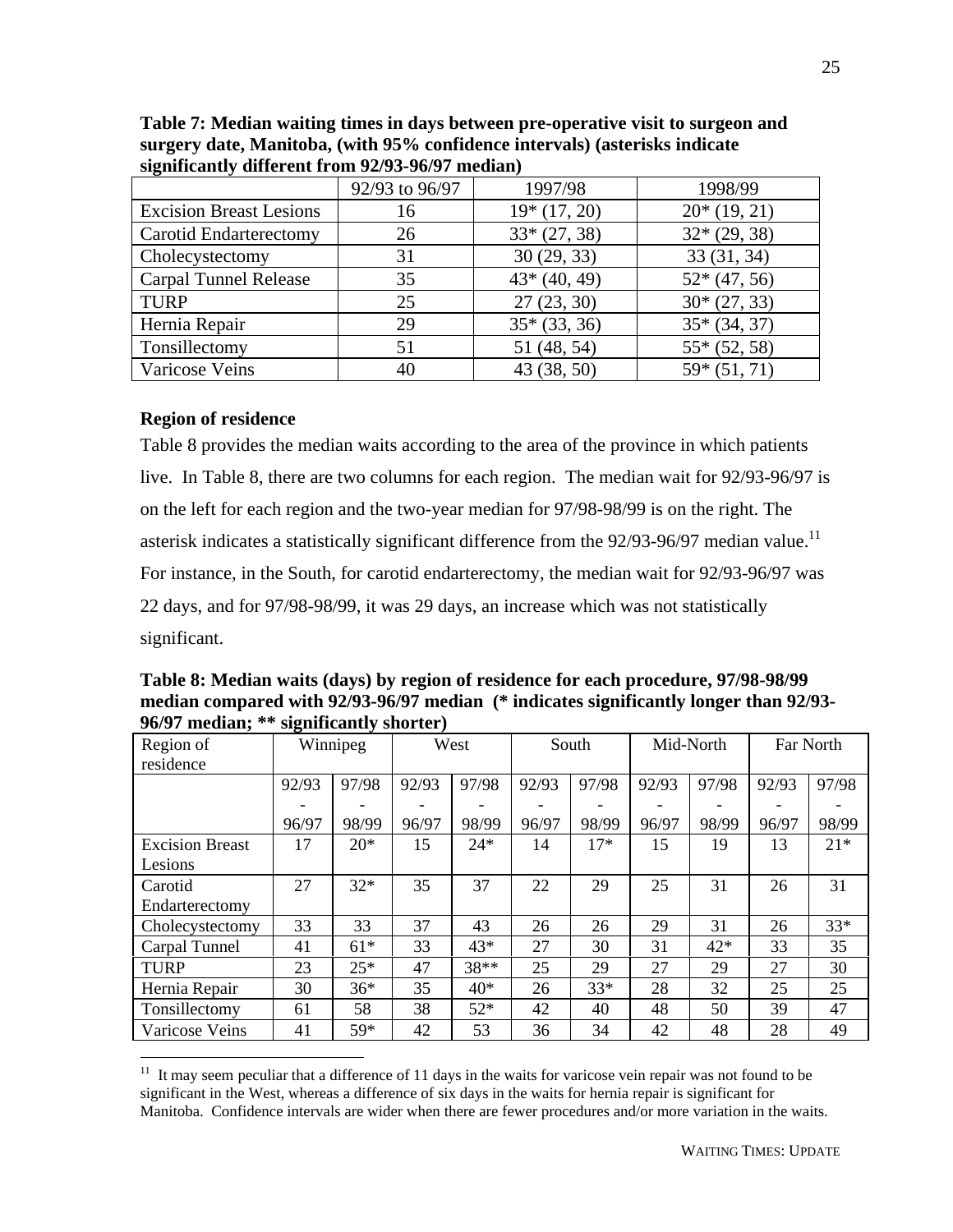Every procedure showed a significant difference in at least one area of the province. Most of the time, this meant that the more recent waits were longer than the earlier waits, with the exception of TURP for the West, where the wait became shorter. Residents of every area except the Mid-North had a statistically significant increase in the wait for excision of breast lesions; in the West and Far North the increase was greater than one week. Waits for carotid endarterectomy were significantly increased only for Winnipeg, with the 97/98-98/99 median being five days longer than the 92/93-96/97 median. Cholecystectomy waits did not change significantly except for residents of the Far North where the wait increased by seven days. Three areas showed increased waits for carpal tunnel repair, Winnipeg, the West and Mid-North, and all of the increases were 10 or more days. Waits for hernia repair were from five to seven days longer in Winnipeg, the West and the South. The wait for tonsillectomy increased by two weeks for residents of the West. The wait for varicose vein surgery was 18 days longer for Winnipeg residents, which was statistically significant.

Because the confidence intervals are not shown in Table 8, there is also a series of charts, one for each area, that show the median wait for both 92/93-96/97 and 97/98-98/99 for each procedure (Figures 6, 7, 8, 9, and 10). In these charts, the horizontal bar represents the median wait from 92/93-96/97, and the dot is the median wait for 97/98-98/99. The whiskers on either side of the dot illustrate the confidence intervals. When the whiskers do not overlap the bar, then the 97/98-98/99 median is significantly different than the 92/93-96/97 median.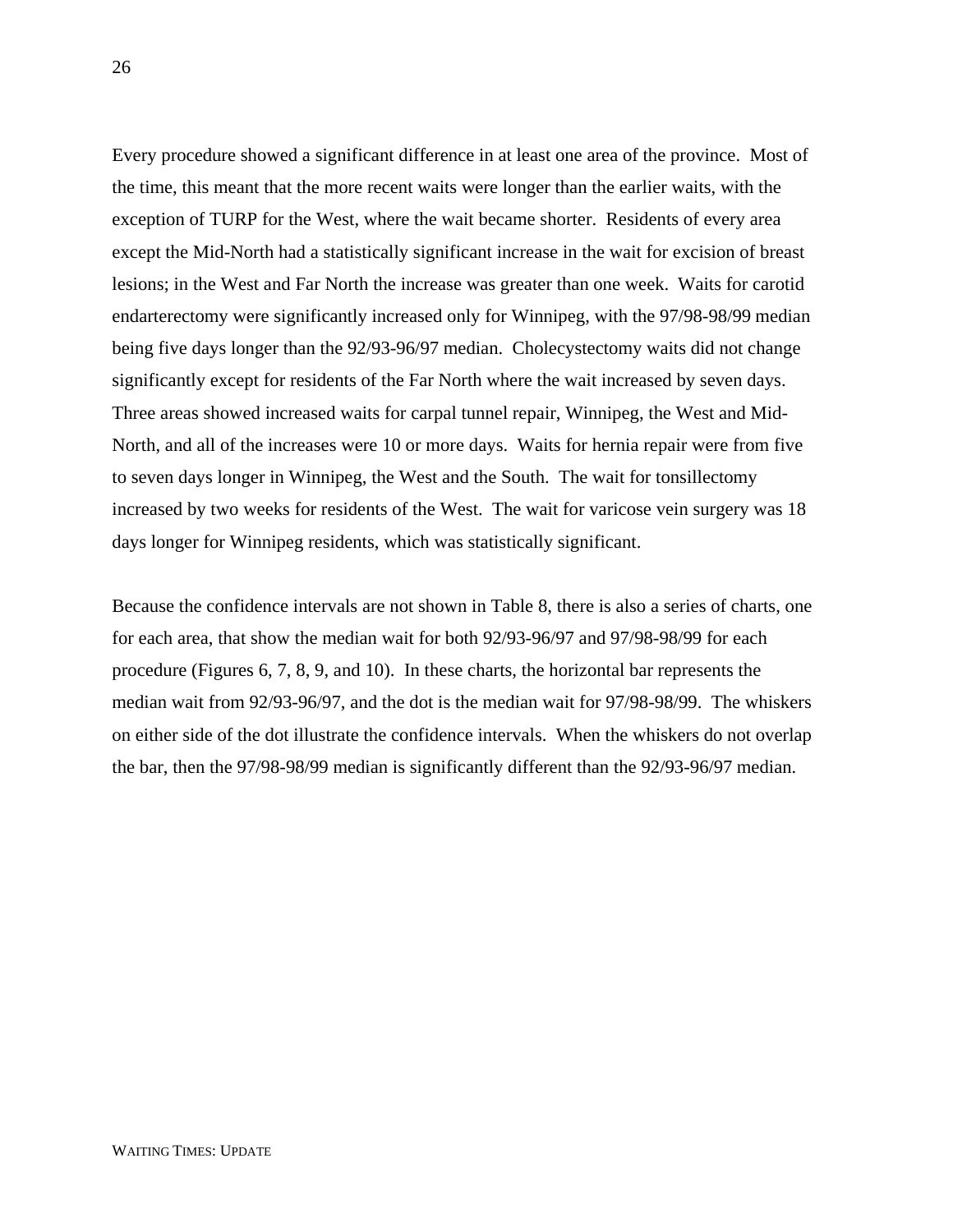

**Figure 6: Median wait (days) for elective procedures with 95% confidence intervals, Winnipeg: 97/98-98/99 compared with 92/93-96/97 median**

**Figure 7: Median wait (days) for elective procedures with 95% confidence intervals, West: 97/98-98/99 compared with 92/93-96/97 median**

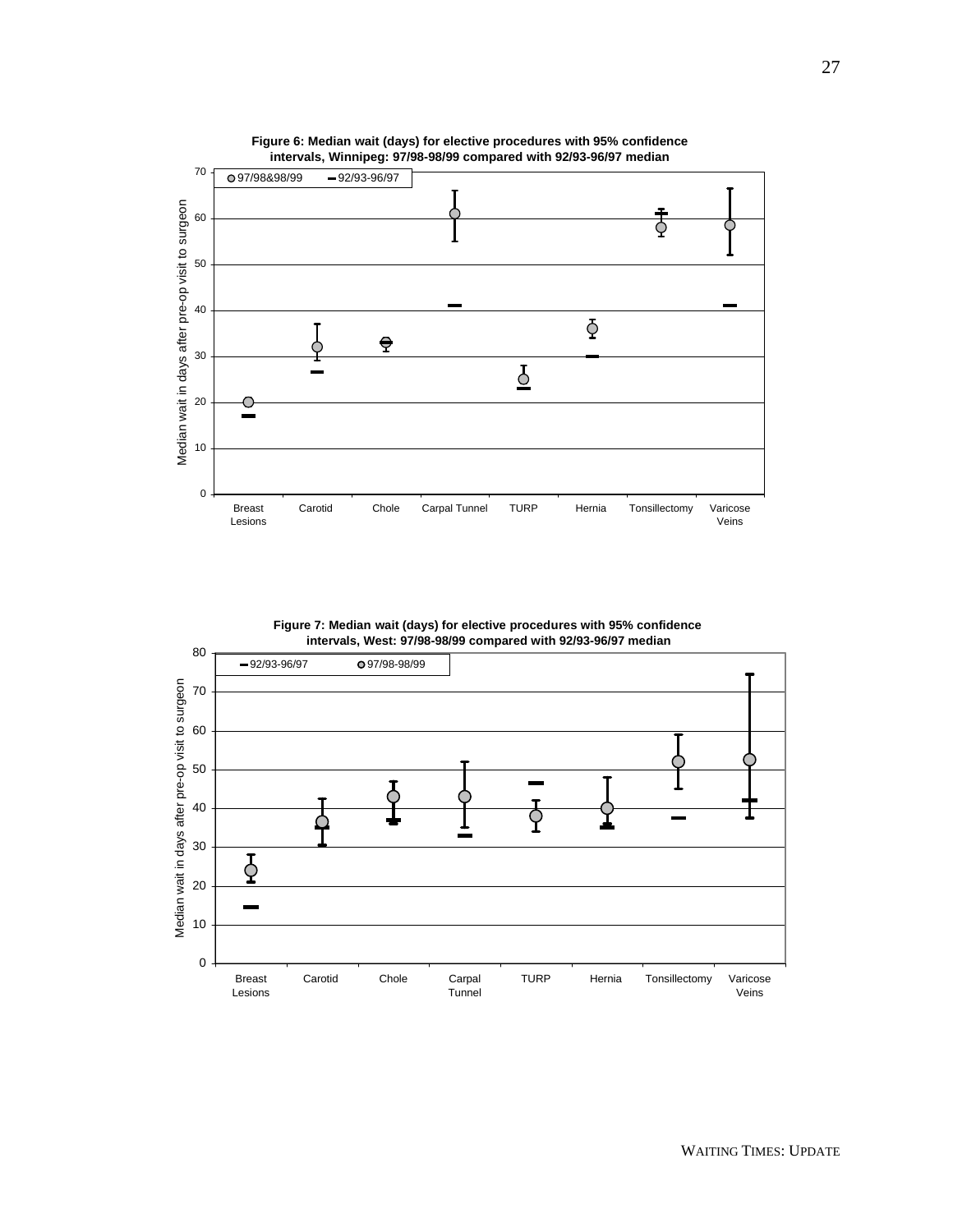

**Figure 8: Median wait (days) for elective procedures with 95% confidence intervals, South: 97/98-98/99 compared with 92/93-96/97 median**

**Figure 9: Median wait (days) for elective procedures with 95% confidence intervals, Mid-North: 97/98-98/99 compared with 92/93-96/97 median**

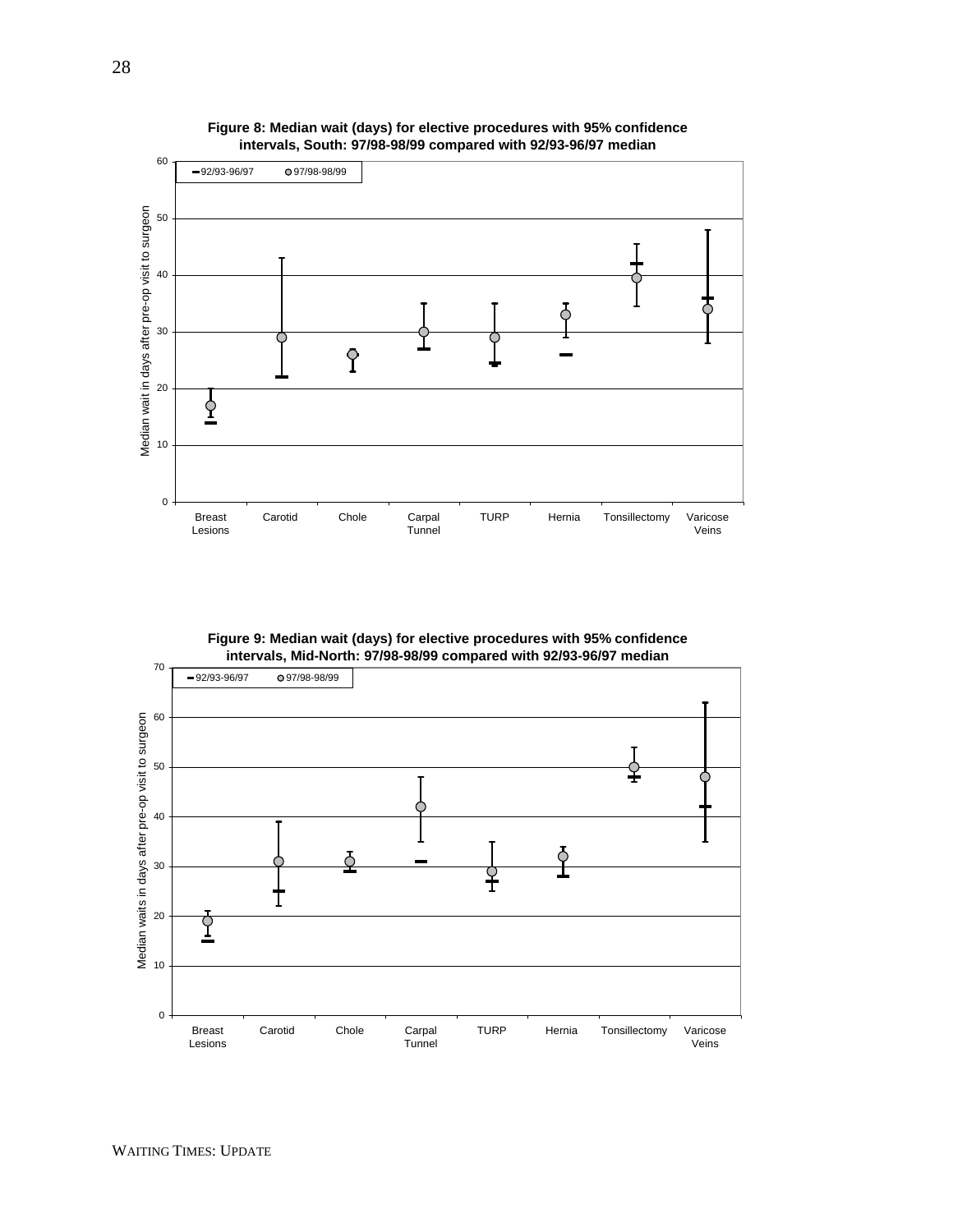

**Figure 10: Median wait (days) for elective procedures with 95% confidence intervals, Far North: 97/98-98/99 compared with 92/93-96/97 median**

#### *Comparisons between regions*

For every procedure, the longest waits were either in the West, where Brandon is located, or Winnipeg. For six of the eight procedures, waits were shortest in the South. Because of these patterns, we also made a comparison *between* regions for 97/98-98/99. For this comparison, each region's two-year median was compared to the Manitoba two-year median (Table 9). For seven of the eight procedures (all except carotid endarterectomy), patients from either Winnipeg or the West had a significantly longer wait than the Manitoba median. Patients in the South had a shorter wait than the Manitoba median for four procedures: cholecystectomy, carpal tunnel, tonsillectomy, and varicose veins. The Mid-North and Far North had similar median waits as the Manitoba median.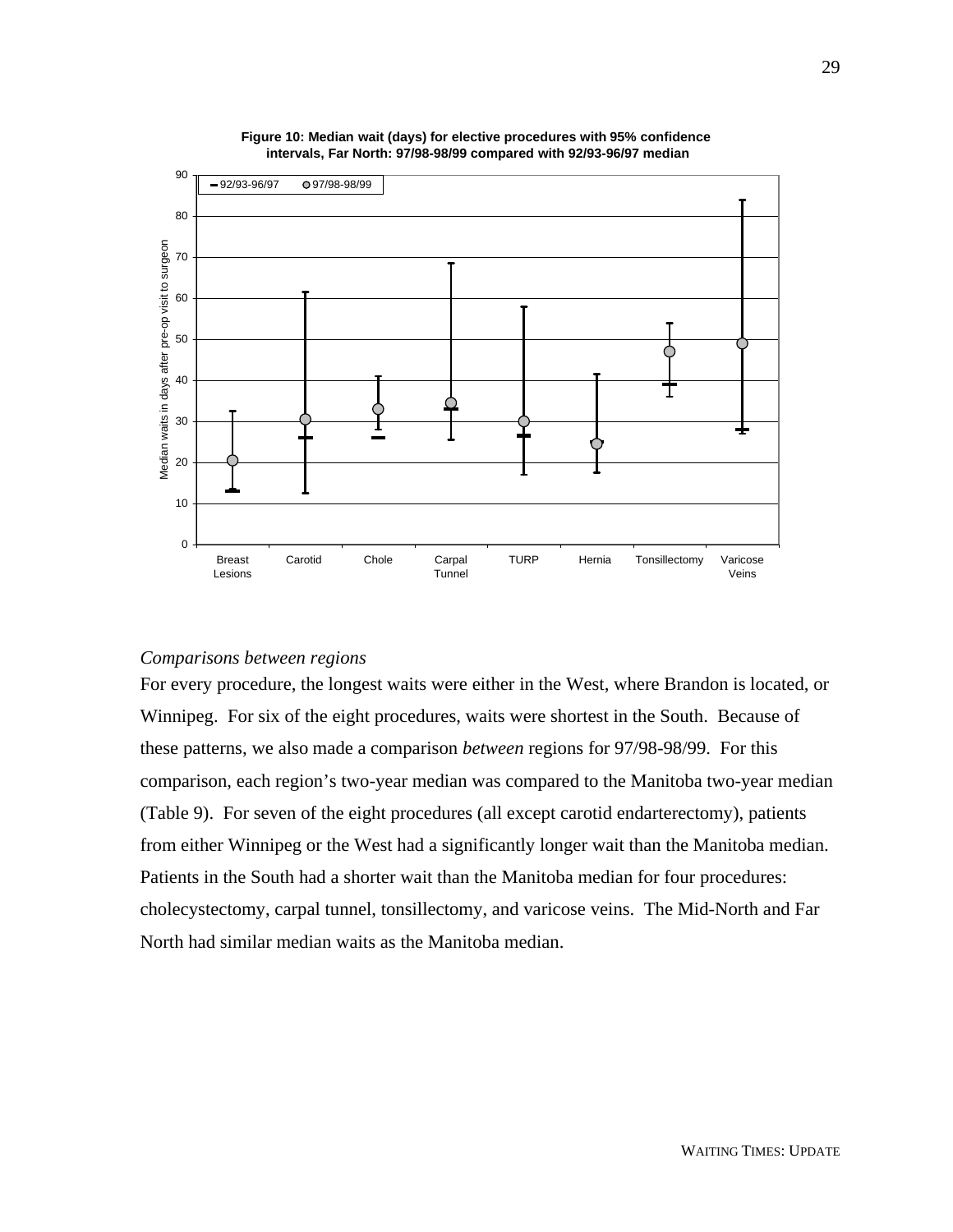|                                | Winnipeg | West  | South  | Mid-North | Far North | Manitoba |
|--------------------------------|----------|-------|--------|-----------|-----------|----------|
| <b>Excision Breast Lesions</b> | 20       | $24*$ | 17     | 19        | 21        | 20       |
| Carotid endarterectomy         | 32       | 37    | 29     | 31        | 31        | 33       |
| Cholecystectomy                | 33       | 43*   | $26**$ | 31        | 33        | 32       |
| Carpal Tunnel                  | $61*$    | 43    | $30**$ | 42        | 35        | 48       |
| <b>TURP</b>                    | 25       | $38*$ | 29     | 29        | 30        | 28       |
| Hernia Repair                  | 36       | $40*$ | 33     | $32**$    | 25        | 35       |
| Tonsillectomy                  | 58*      | 52    | $40**$ | 50        | 47        | 53       |
| Varicose Veins                 | 59*      | 53    | $34**$ | 48        | 49        | 51       |

**Table 9: Median waits (days) by region of residence for each procedure, 97/98-98/99, compared to the Manitoba median for 97/98-98/99 (\* indicates significantly longer than Manitoba median; \*\* significantly shorter)**

Winnipeg residents waited 61 days for carpal tunnel release compared to the Manitoba median of 48 days, 58 days for tonsillectomy compared to 53 for Manitoba, and 59 days for varicose vein surgery compared to 51 days for Manitoba. For cholecystectomy, residents of the West waited 11 days longer than the Manitoba median of 32 days, and residents of the South waited six days less than the Manitoba median. Southern Manitoba residents waited 18 days less than the Manitoba median for carpal tunnel release, 13 days less for tonsillectomy and 17 days less for varicose vein surgery. In our earlier report, patients living in the West waited 47 days for TURP compared with the Manitoba median of 25 days; despite the fact that waits for TURP have shortened in the West, they are still longer (38 days) than the rest of the province (28 days).

#### **Age**

We looked at median waits for age, categorized as younger than 65 years and 65 years or older. Patients having tonsillectomy were excluded from this analysis since they are predominantly younger. In the previous report, it was noted that persons aged 65 years or older had shorter waits on average compared to people younger than 65. However, this was not evident for 97/98-98/99, where the waits for these age groups was similar. The median waits were within three days of each other for all procedures except carotid endarterectomy and carpal tunnel release; only the wait for carpal tunnel release was significantly different with people under 65 waiting longer than those aged 65 or older.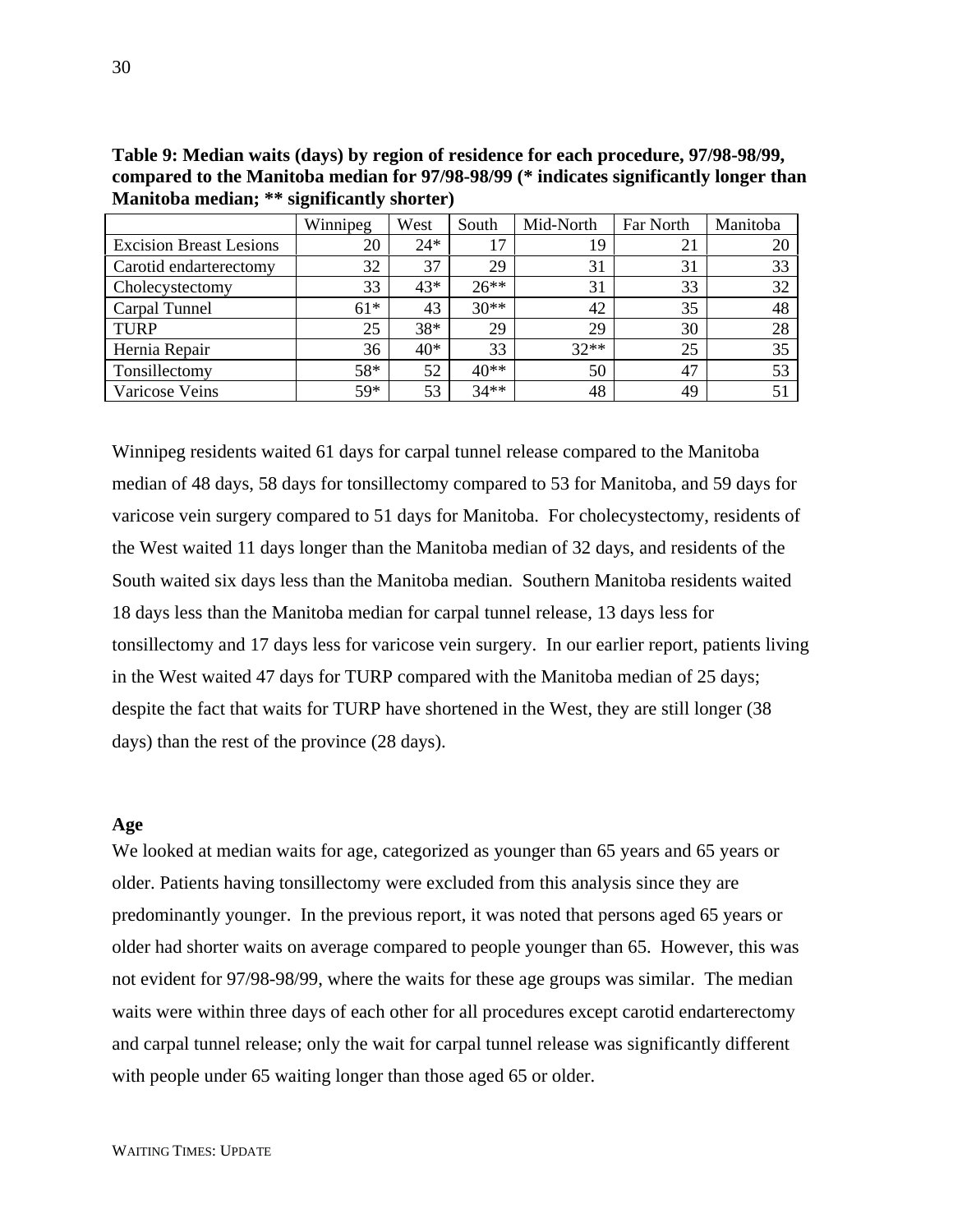Table 10 shows the median waits for both age groups for both time periods. In the younger age group, waits increased significantly for excision of breast lesions, carpal tunnel release, hernia repair, and varicose veins, but did not change significantly for carotid endarterectomy, cholecystectomy, and TURP. For carpal tunnel release and varicose vein surgery the increases were 14 and 9 days, respectively. For older patients, waits were significantly longer in 97/98-98/99 compared to 92/93-96/97 for every procedure except cholecystectomy; for carotid endarterectomy, carpal tunnel repair and varicose vein surgery, the difference was ten or more days.

|                        | Age younger than 65 years |             | Age 65 years or older |             |  |
|------------------------|---------------------------|-------------|-----------------------|-------------|--|
|                        | 92/93-96/97               | 97/98-98/99 | 92/93-96/97           | 97/98-98/99 |  |
| <b>Excision Breast</b> | 16                        | $20*$       | 15                    | $20*$       |  |
| Lesions                |                           |             |                       |             |  |
| Carotid                | 28                        | 28          | 26                    | $36*$       |  |
| endarterectomy         |                           |             |                       |             |  |
| Cholecystectomy        | 30                        | 32          | 31                    | 32          |  |
| Carpal Tunnel          | 38                        | $52*$       | 28                    | $38*$       |  |
| <b>TURP</b>            | 31                        | 29          | 24                    | $28*$       |  |
| Hernia Repair          | 30                        | $35*$       | 28                    | $35*$       |  |
| Varicose Veins         | 42                        | $51*$       | 30                    | $51*$       |  |

**Table 10: Median waits (days) by age category 92/93-96/97 and 97/98-98/99 (\* indicates significantly longer than 92/93-96/97 median)**

#### **Gender**

Median waits according to gender for 97/98-98/99 combined were compared to the Manitoba median for the two years. For the most part, there were no differences in median waits by gender, except for tonsillectomy, where males waited longer than females. Males waited 56 days (95%CI: 54, 59) and females waited 50 days (95%CI: 48, 53). The Manitoba median for tonsillectomy for 97/98-98/99 was 53 days.

#### **Neighbourhood Income**

Table 11 shows the median waits for Winnipeg residents according to neighbourhood income level. Similar to Table 8, the left column for each income level shows the 92/93-96/97 median value and the right, the 97/98-98/99 value. The asterisk denotes a significant difference from the 92/93-96/97 median value for that income category.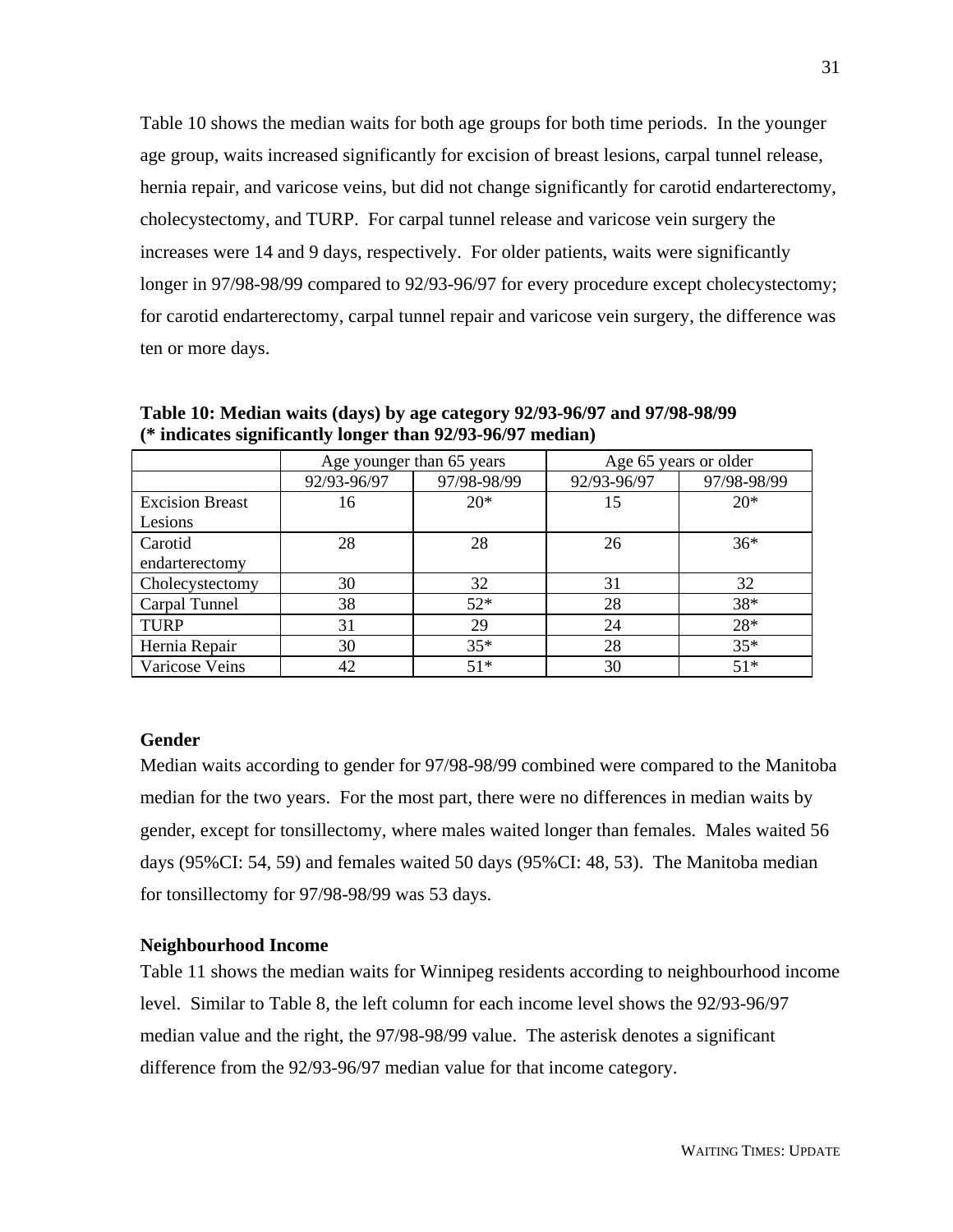**Table 11: Median waits (days) by neighbourhood income for each procedure, Winnipeg residents only, 97/98-98/99 compared to 92/93-96/97 (\* indicates significantly longer than 92/93-96/97 median)**

| Neighbourhood          |       | Lowest | <b>Lower Middle</b> |       |       | Middle | <b>Upper Middle</b> |       | Highest |       |
|------------------------|-------|--------|---------------------|-------|-------|--------|---------------------|-------|---------|-------|
| income level           |       | income |                     |       |       |        |                     |       | Income  |       |
|                        | 92/93 | 97/98  | 92/93               | 97/98 | 92/93 | 97/98  | 92/93               | 97/98 | 92/93   | 97/98 |
|                        |       |        |                     |       |       |        |                     |       |         |       |
|                        | 96/97 | 98/99  | 96/97               | 98/99 | 96/97 | 98/99  | 96/97               | 98/99 | 96/97   | 98/99 |
| <b>Excision Breast</b> | 17    | $21*$  | 18                  | 19    | 16    | 18*    | 17                  | $20*$ | 16      | $19*$ |
| Lesions                |       |        |                     |       |       |        |                     |       |         |       |
| Carotid                | 26    | 38*    | 25                  | 31    | 24    | $39*$  | 26                  | 38*   | 26      | 22    |
| endarterectomy         |       |        |                     |       |       |        |                     |       |         |       |
| Cholecystectomy        | 30    | 30     | 32                  | 31    | 35    | 35     | 33                  | 34    | 32      | 32    |
| Carpal Tunnel          | 38    | 56     | 35                  | $54*$ | 37    | $62*$  | 44                  | $68*$ | 52      | 59    |
| <b>TURP</b>            | 21    | 24     | 22                  | $32*$ | 25    | 27     | 29                  | 23    | 22      | 25    |
| Hernia Repair          | 29    | 32     | 29                  | $34*$ | 31    | $40*$  | 31                  | $39*$ | 32      | $37*$ |
| Tonsillectomy          | 56    | 52     | 59                  | 56    | 60    | 56     | 64                  | 59    | 62      | 63    |
| Varicose Veins         | 40    | 60     | 43                  | $70*$ | 39    | $69*$  | 39                  | 57    | 45      | 57    |

Although some neighbourhoods waited longer for some procedures, there seems to be no pattern of longer or shorter waits by neighbourhood income level. Patients in all but lowermiddle income neighbourhoods waited significantly longer for breast surgery, but only by two to four days. Residents of lowest, middle and upper-middle income neighbourhoods waited from 12 to 15 days longer for carotid endarterectomy in 97/98-98/99 compared to 92/93-96/97. Waits for carpal tunnel were from 19 to 25 days longer in the three middleincome neighbourhoods. Lower-middle income residents waited 10 days longer for TURP and 27 days longer for varicose vein surgery in 97/98-98/99 compared to 92/93-96/97. The wait for varicose vein surgery was also significantly longer for middle-income residents, going from a median of 39 days in 92/93-96/97 to 69 days in 97/98-98/99. Residents of all but the lowest income neighbourhoods waited from five to nine days longer for hernia surgery in 97/98-98/99 compared to 92/93-96/97.

Comparisons were also made between neighbourhoods in the different income quintiles, to see if there were patterns of differences between them. For this comparison, each neighbourhood was compared with the Winnipeg median. No significant differences in the median waits were found. In other words, regardless of income level, patients throughout Winnipeg had similar waits for these commonly performed elective procedures.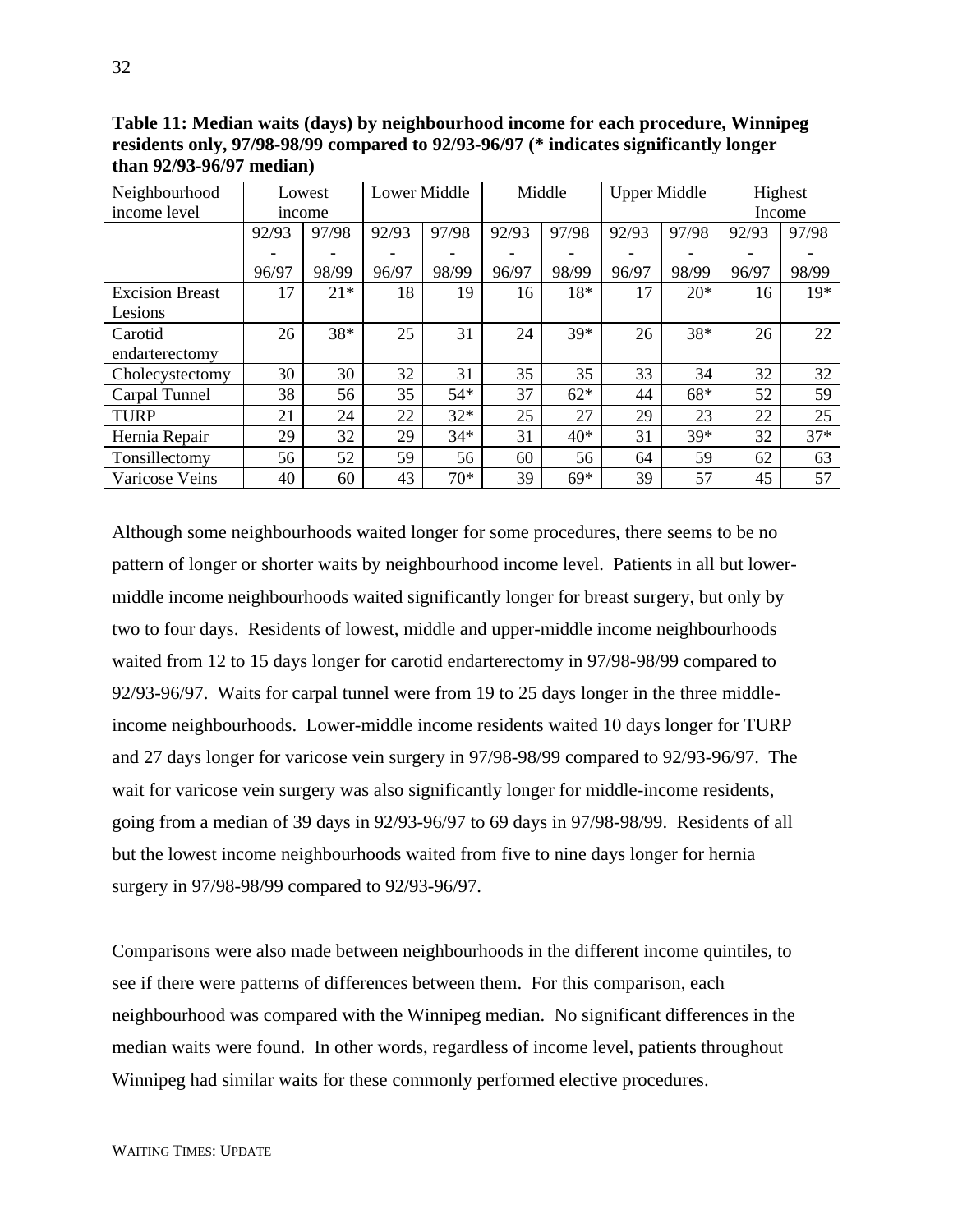## **Limitations**

- 1. We used the most recent pre-op visit to estimate the median wait time, except for cataract surgery. For the eight routinely performed procedures, 70% of patients had only one preop visit to the surgeon. However, for some procedures, the percent of patients with only one visit was lower. For excision of breast lesions and TURP, only about 50% of patients had one visit, and for carotid endarterectomy, only 39% of patients had one visit. It seems reasonable that patients with these conditions would require more than one visit, and that the most recent visit is the one where the decision was made to proceed. For example, patients with TURP for benign disease might have a period of watchful waiting before deciding to have surgery, and patients with breast disease or carotid stenosis would likely have some diagnostic tests after the preliminary visit to the surgeon. It had been mentioned in the earlier report that this method was not suitable for procedures for chronic conditions. Given that restriction, perhaps TURP should be excluded from future analyses.
- 2. It was discovered during the course of this analysis that proportionally more procedures were excluded in patients from the lowest-income neighbourhoods compared to others. For instance, 35% of tonsillectomies were excluded in patients in the lowest-income neighbourhoods, compared to 20% for the middle, upper-middle and highest-income neighbourhoods. Recall that all urgent/emergent procedures were excluded, and we only counted the initial procedure performed over the time period. Reasons for this discrepancy are unknown. Possibly more low-income patients see surgeons in out-patient clinics where claims are not filed, or low-income people may be more likely to receive more than one procedure and we only counted the first one over the time period.
- 3. Our method can only estimate waits for people who had surgery. For patients who had decided to have surgery but did not, we have no data. Therefore, this method could underestimate the true waiting time. However, registries that collect data on all patients waiting can overestimate the wait because of list inflation, that is, the tendency for waiting lists to contain the names of patients who should be removed from the list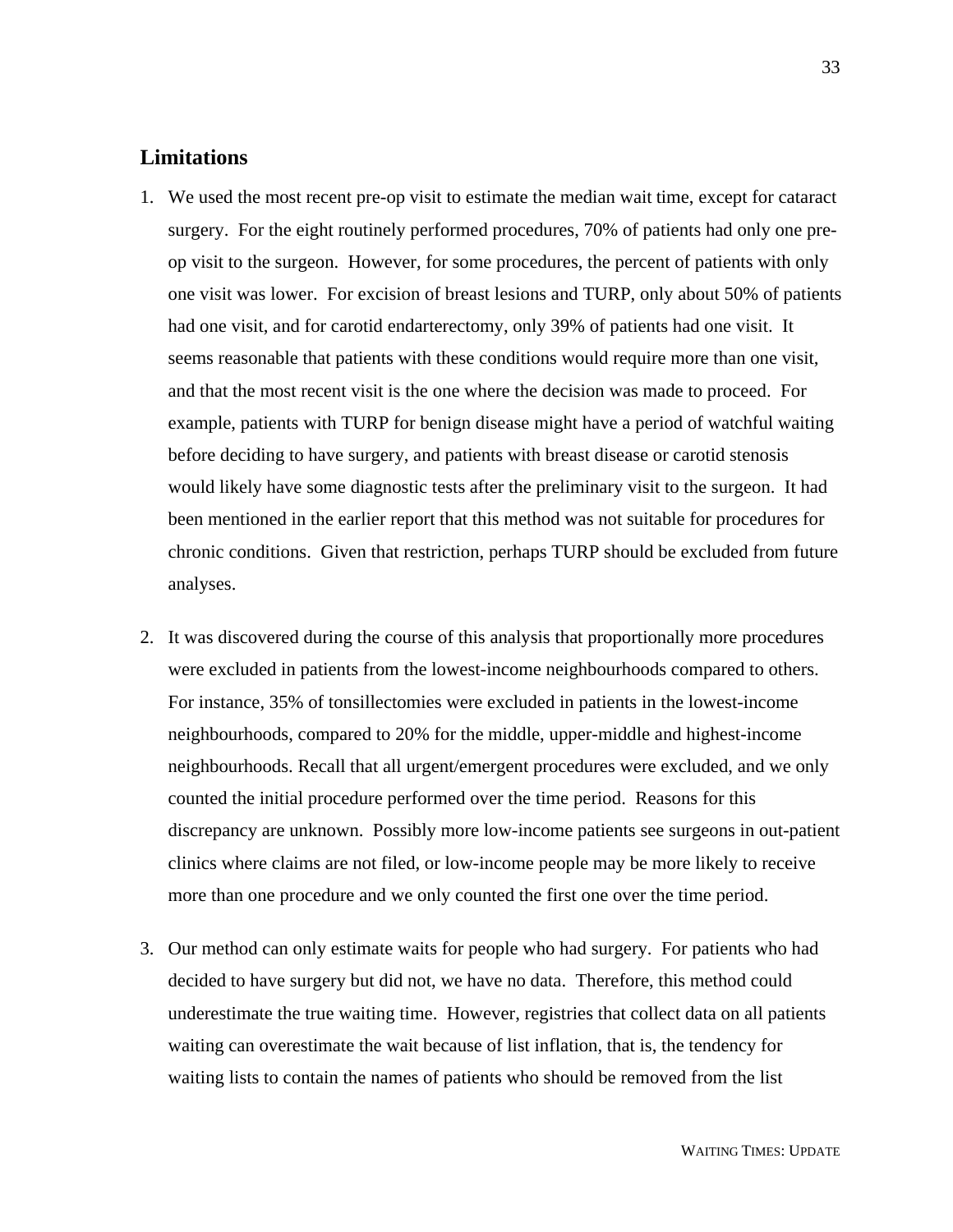because they have improved, changed their minds, moved or died. Studies have documented the degree of list inflation to be in the order of 25 to 50 per cent (Barham, Pocock and James, 1993; Elwyn, Williams, Barry, et al., 1996; Lee, Don and Goldacre, 1987; Tomlinson and Cullen, 1992). The method used in this report does not have to contend with this problem, since it measures the wait for all patients who did have surgery.

#### **Discussion**

This report provides a measure of the actual time that patients wait for a variety of surgical procedures. There is good news. For instance, the waits for coronary artery bypass surgery are decreasing and a bigger proportion of patients receive their surgery within 90 days. Also reassuring is that, whether male or female, wealthy or poor, young or old—Manitobans experience similar waiting times. For all procedures, except cataract surgery, waits were less than 60 days, and for many of them, the wait was around 30 days. Shortening waits more than this may in fact be inappropriate, since patients should have sufficient time to weigh carefully the risks and benefits that accompany any surgical procedure.

However our report raises some concerns also. There was a general pattern of increasing waiting times for elective surgery. For instance, the median wait for breast tumour surgery increased 25% in 98/99 compared to the 92/93-96/97 median, and the median wait for carotid endarterectomy increased 23%. Even though the median waits for every procedure except cataract surgery are less than 60 days, and the absolute increases are not large—four days for breast tumour surgery and six days for carotid endarterectomy—it is the trend towards increasing waits that is of concern. Do they indicate that access to care is decreasing?

One of the usual, and indeed intuitive, responses to this kind of finding, is that we need more resources. It seems logical that if waits are increasing, then it must mean that supply is inadequate, and that more resources will reduce waits. A supporting example can be found in coronary bypass surgery, in which both the rate and the frequency increased over the past five years, and the median waiting time declined. But there is contradictory evidence as well. The number of public-sector cataract surgery operations increased 52% between 1992/93 and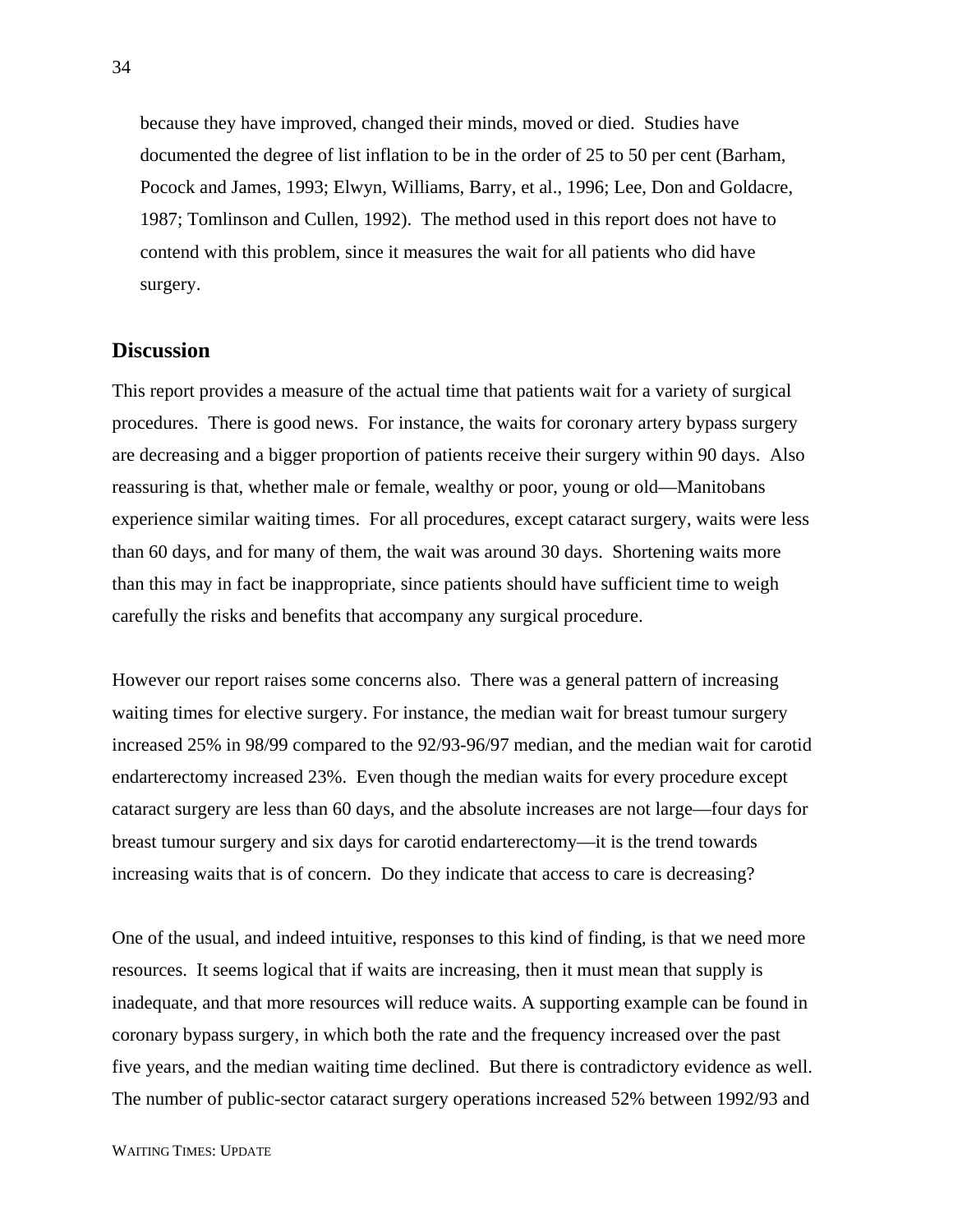1998/99, and the age-sex adjusted rate increased 43% over that period. As the resources devoted to cataract surgery were increasing, the median waiting time at first fell, but then increased again. TURP shows yet a different pattern: the number of procedures fell from 1223 in 1992/93 to 786 in 1994/95 and this was accompanied by a fall in the waiting time from 30 to 25 days. Since 1994/95, the number of procedures has increased to 928 and the waiting time has also risen back up to 30 days. So, for TURP and cataract surgery, an increase in resources has been accompanied by an increase in waiting times. Increasing resources is clearly not the only answer in trying to manage waiting times.

The presence of a parallel private system also does not result in shorter waits in the public sector. Manitoba Health's decision to ban extra fees for private clinic cataract surgery reflects the recognition of this fact. During most of this study period, cataract surgery was available both publicly and privately, with patients being required to pay a fee if they opted for surgery in a private clinic. We found that waiting times for cataract surgery in the public sector were the longest for surgeons who also had a private practice. This pattern has been noted in the United Kingdom as well, where areas with the longest waits for public-sector surgery are those with the most private beds, and the long-wait procedures are those where there is the most private practice (Williams, West, Hagard et al., 1983; Light, 1996; Richmond, 1996). The reasons for this finding are not clear. One possibility is that where more human and capital resources are devoted to private practice, they are unavailable for the public sector. However, that does not seem to be the answer in Manitoba, where the surgeons who operated both publicly and privately made maximum use of their public-sector operating room time.

Another theory is that surgeons with private clinics have an incentive to have long publicsector waiting lists. That is not to say that these surgeons would try to "pad" their publicsector waiting lists by recommending surgery unnecessarily, but they might recommend it sooner than other surgeons, knowing that with the anticipated wait, the patient would be ready for surgery when called. Therefore, patients waiting for the same surgical procedure will have varying levels of dysfunction, depending on the way each surgeon manages his or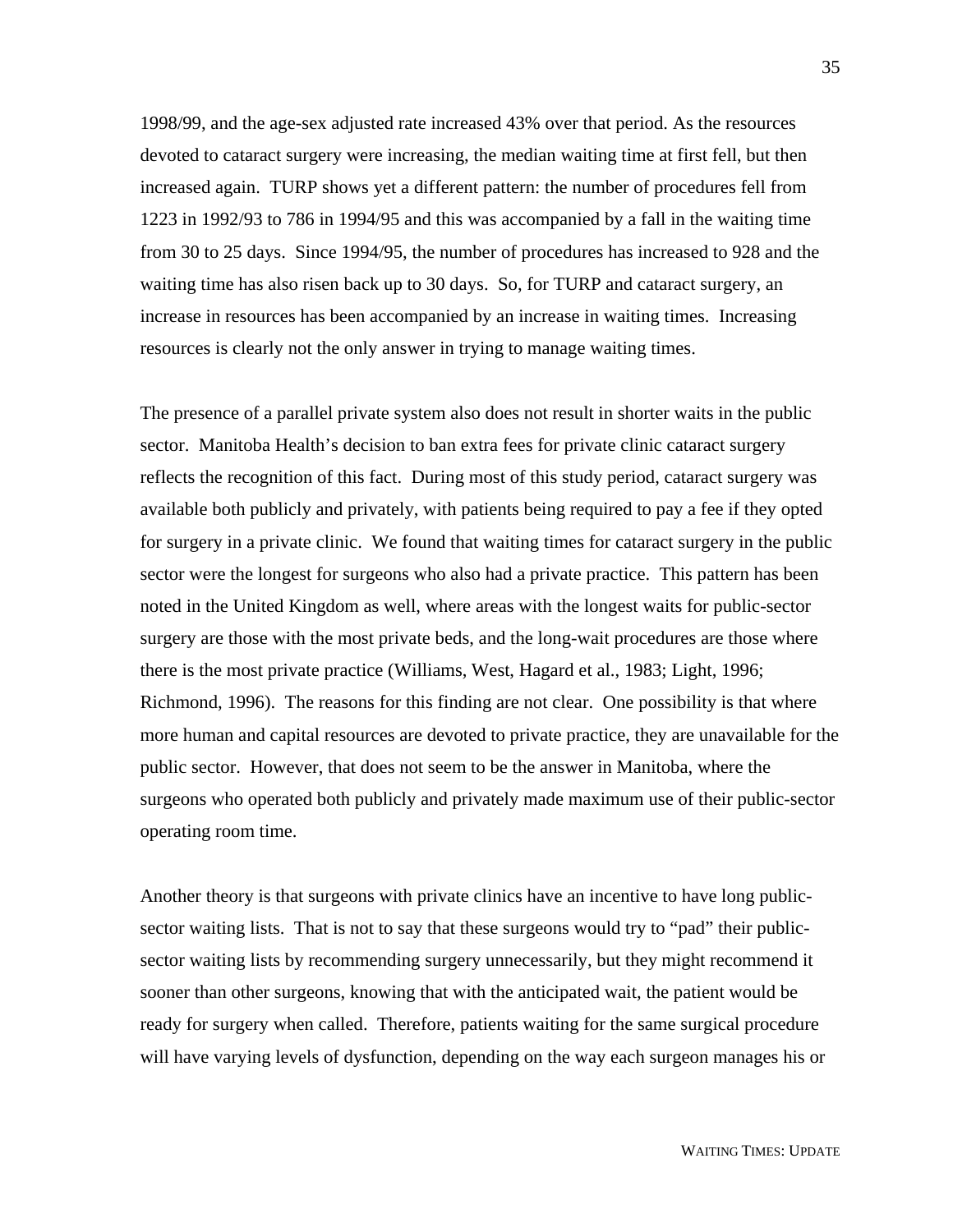her waiting list. This is true not only of cataract surgery, but of elective surgery generally, and points to the need for more information in order to manage waits.

What is needed is a system that prioritizes patients based on defined criteria, such as severity of illness, activity limitation, urgency, and expected benefit (Hadorn, 2000). In addition, information on waiting times for individual surgeons should be readily available, to assist patients and primary care physicians when making referrals to specialists. A waiting list information system should flag patients whose waits seem excessively long, reprioritize patients based on their changing conditions, and remove patients from the list who are no longer waiting, either because they have moved, or their condition improved, or they decided against surgery (Lewis, Barer, Sanmartin et al., 2000). Finally, better information systems can contribute to research on outcomes, which can then feed back into improved management of waiting times.

In closing, while this research monitors waiting times, it cannot assist with managing them. The causes of waiting times—a complete discussion of which is beyond the scope of this report—are complex. Consequently, their solutions are often elusive. But one thing seems clear—in order to have some impact on waiting times, more and more accurate information is needed.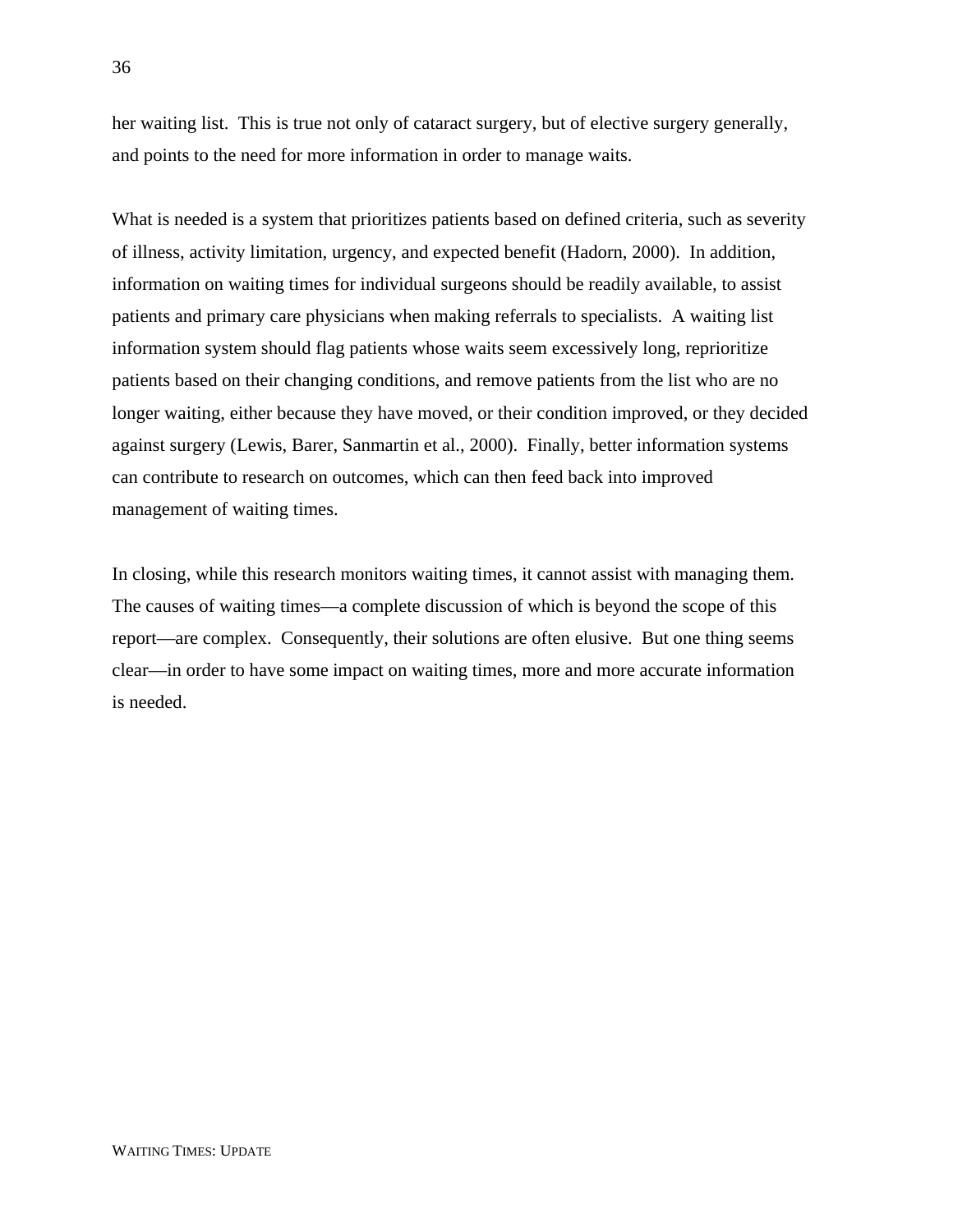#### **APPENDIX 1: MEAN WAITING TIMES**

The major drawback of using the mean is that it is sensitive to outliers. Therefore, for the calculation of mean waiting times as given in table 1A below, it was necessary to consider excluding a few extremely unusual waiting times based on Tukey's robust outlier detection method. Under this method, we calculated the difference between the  $25<sup>th</sup>$  and  $75<sup>th</sup>$  percentile, called the interquartile range (IQR). An outlier was defined as being longer than  $[3*IQR] +$ the 75<sup>th</sup> percentile, or shorter than the 25<sup>th</sup> percentile – [3\*IQR]. Note that we used the conservative [3\*IQR] instead of the conventional [1.5\*IQR] to define outliers. This resulted in excluding 3.6% of the eight routinely-performed procedures, and 2.5% of all procedures.

|                                | 92/93 to 96/97    | 1997/98 | 1998/99 |
|--------------------------------|-------------------|---------|---------|
|                                |                   |         |         |
| <b>Excision Breast Lesions</b> | 20.0              | 23.6    | 24.5    |
| Carotid Endarterectomy         | 34.8              | 39.3    | 42.2    |
| Cholecystectomy                | 41.3              | 38.2    | 39.5    |
| <b>Carpal Tunnel Release</b>   | 52.1              | 69.3    | 70.7    |
| <b>TURP</b>                    | 36.4              | 33.1    | 35.2    |
| Tonsillectomy                  | 61.7              | 56.7    | 61.3    |
| Hernia Repair                  | 38.1              | 43.5    | 45.7    |
| Varicose Veins                 | 49.4              | 52.0    | 69.9    |
| Cataract surgery               | 115.2             | 138.1   | 149.2   |
| (public sector only)           |                   |         |         |
| CABS (scheduled)               | 78.7              | 46.8    | 42.1    |
|                                | $(90/91 - 96/97)$ |         |         |
| PTCA (scheduled)               | 44.1              | 45.4    | 37.8    |
|                                | $(90/91 - 96/97)$ |         |         |

**Table 1a: Mean waiting times for 92/93-96/97, 97/98 and 98/99**